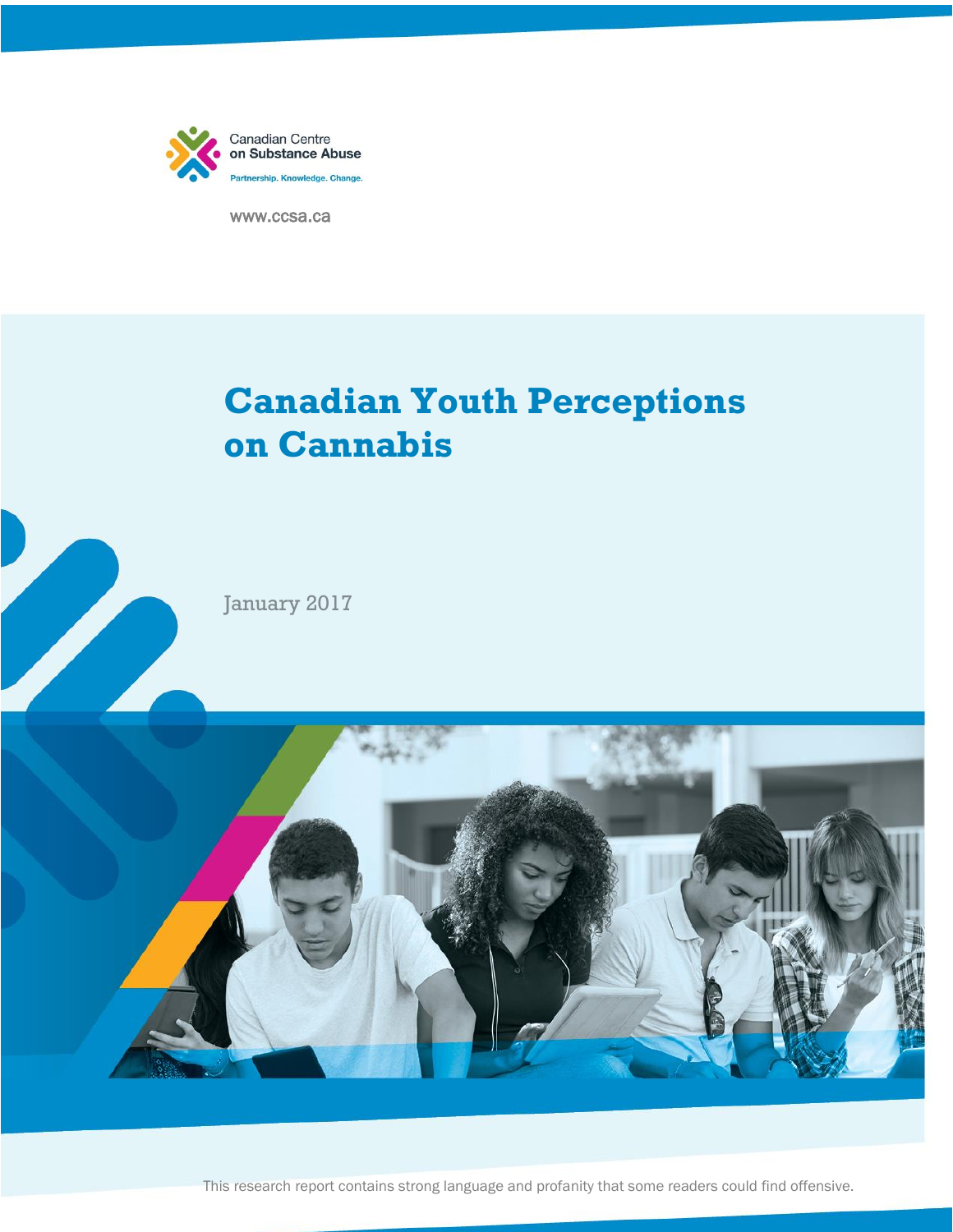# **Canadian Youth Perceptions on Cannabis**

This document was published by the Canadian Centre on Substance Abuse (CCSA).

Suggested citation: McKiernan, A., & Fleming, K. (2017) *Canadian Youth Perceptions on Cannabis,* Ottawa, Ont.: Canadian Centre on Substance Abuse.

© Canadian Centre on Substance Abuse, 2017.

CCSA, 500–75 Albert Street Ottawa, ON K1P 5E7 Tel.: 613-235-4048 Email: info@ccsa.ca

Production of this document has been made possible through a financial contribution from Health Canada. The views expressed herein do not necessarily represent the views of Health Canada.

This document can also be downloaded as a PDF at www.ccsa.ca

Ce document est également disponible en français sous le titre :

*Les perceptions des jeunes canadiens sur le cannabis* 

ISBN 978-1-77178-371-2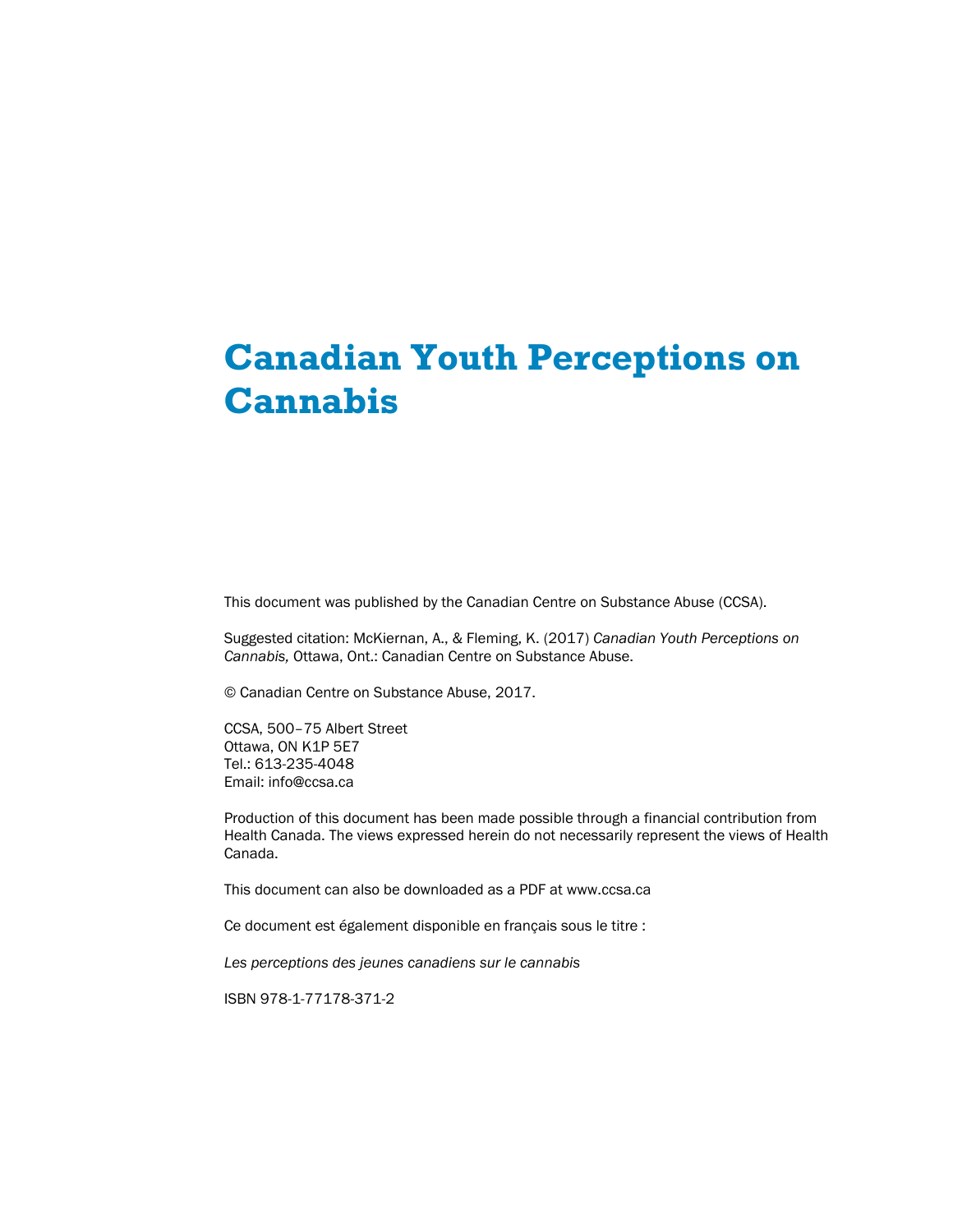

# **Table of Contents**

| 20 |
|----|
|    |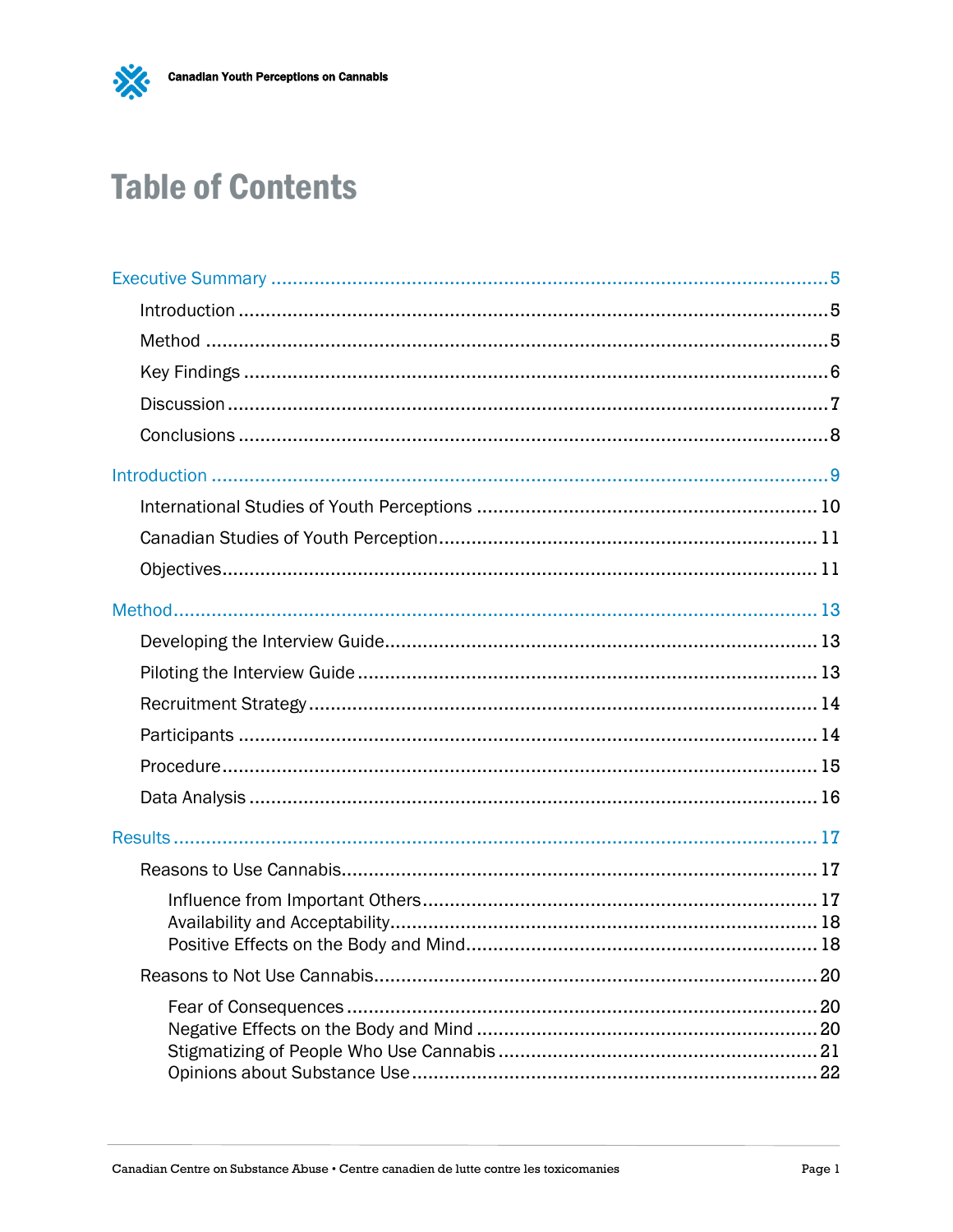

 $\bm{\delta}$ 

| Lacing 30 |  |
|-----------|--|
|           |  |
|           |  |
|           |  |
|           |  |
|           |  |
|           |  |
|           |  |
|           |  |
|           |  |
|           |  |
|           |  |
|           |  |
|           |  |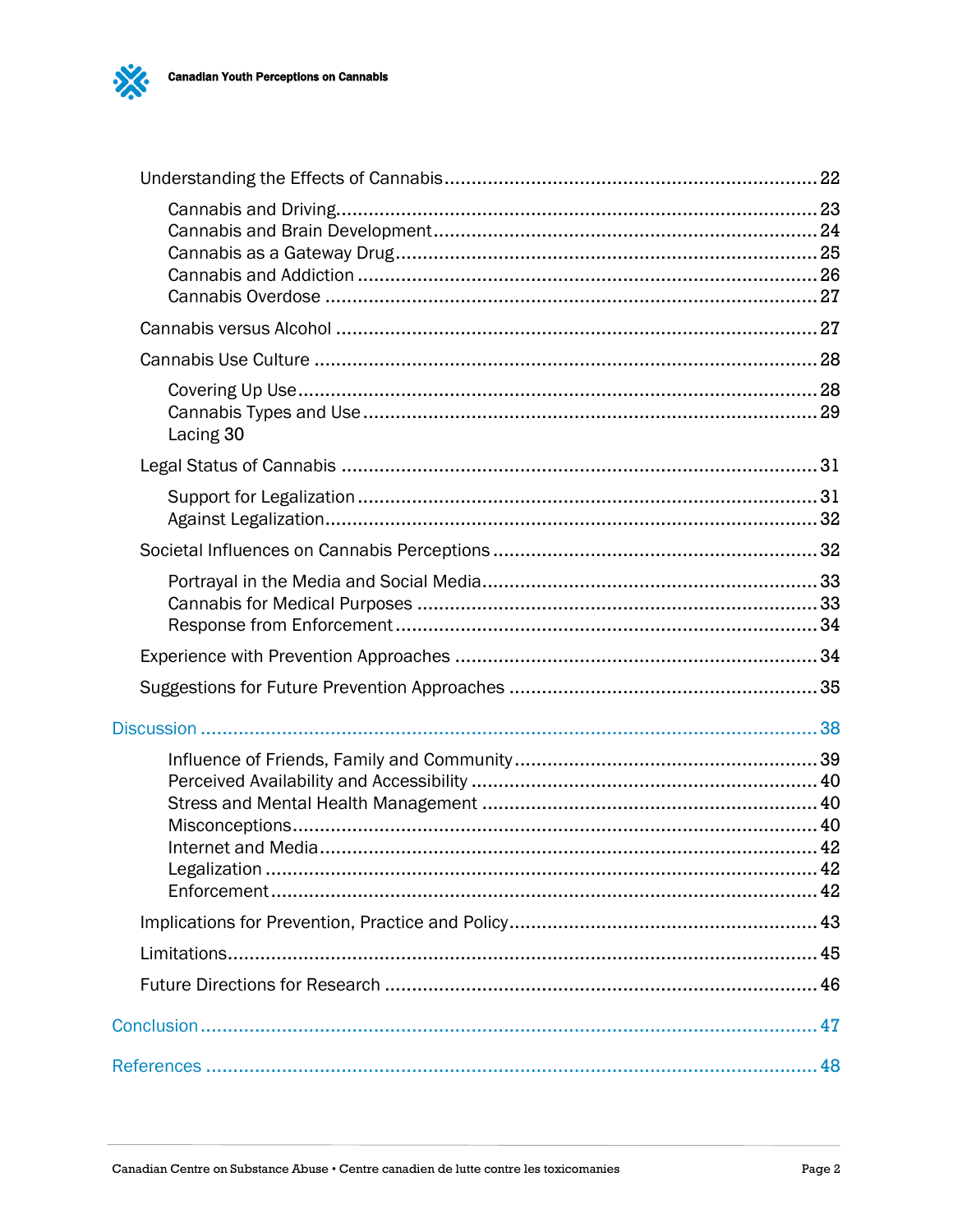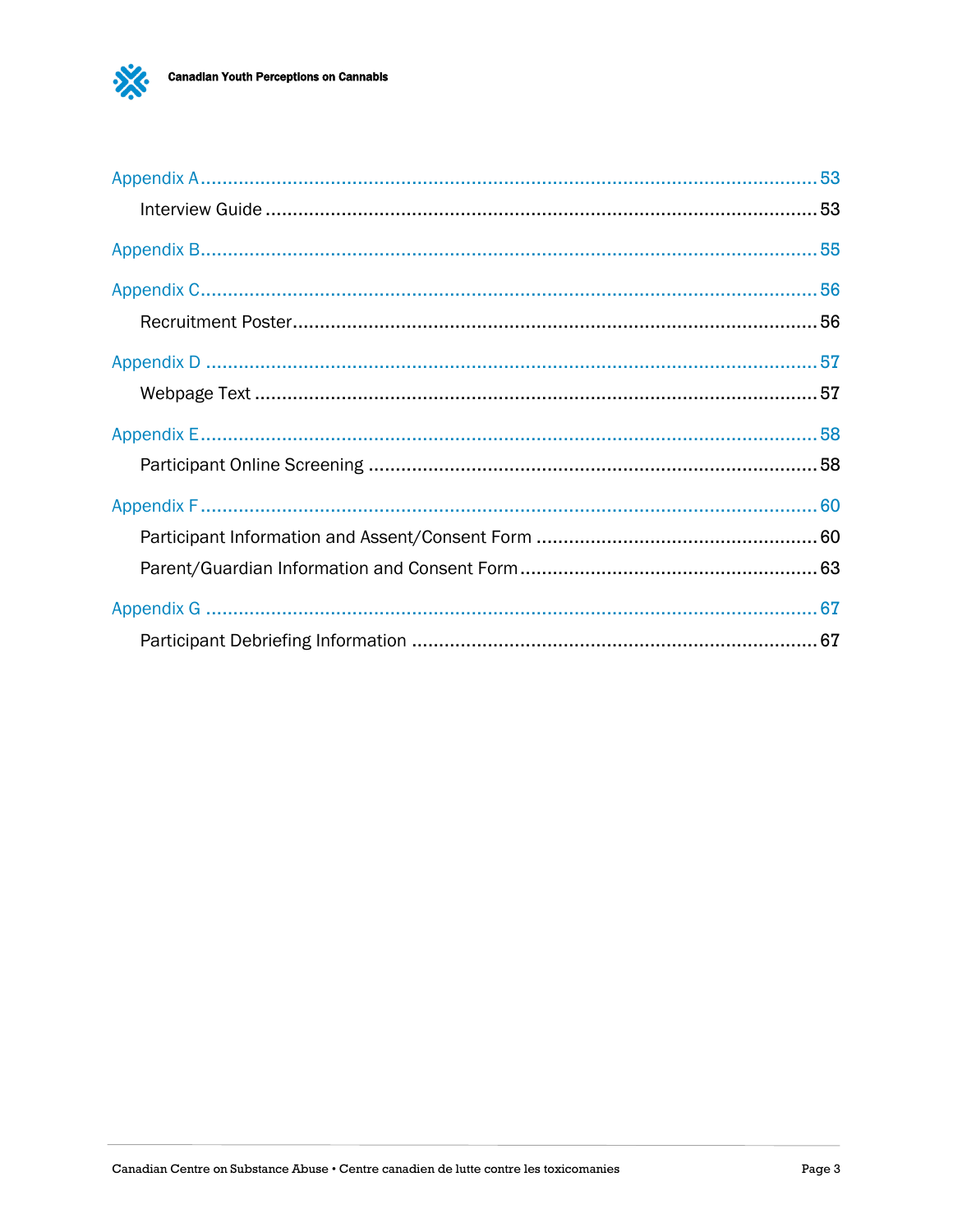

### **Acknowledgements**

The authors wish to acknowledge the external reviewers for their comments on this report. They also wish to thank the many organizations who contributed to this study, including coordinating recruitment of participants and providing meeting space for the focus groups, as well as all the youth who participated in the focus groups.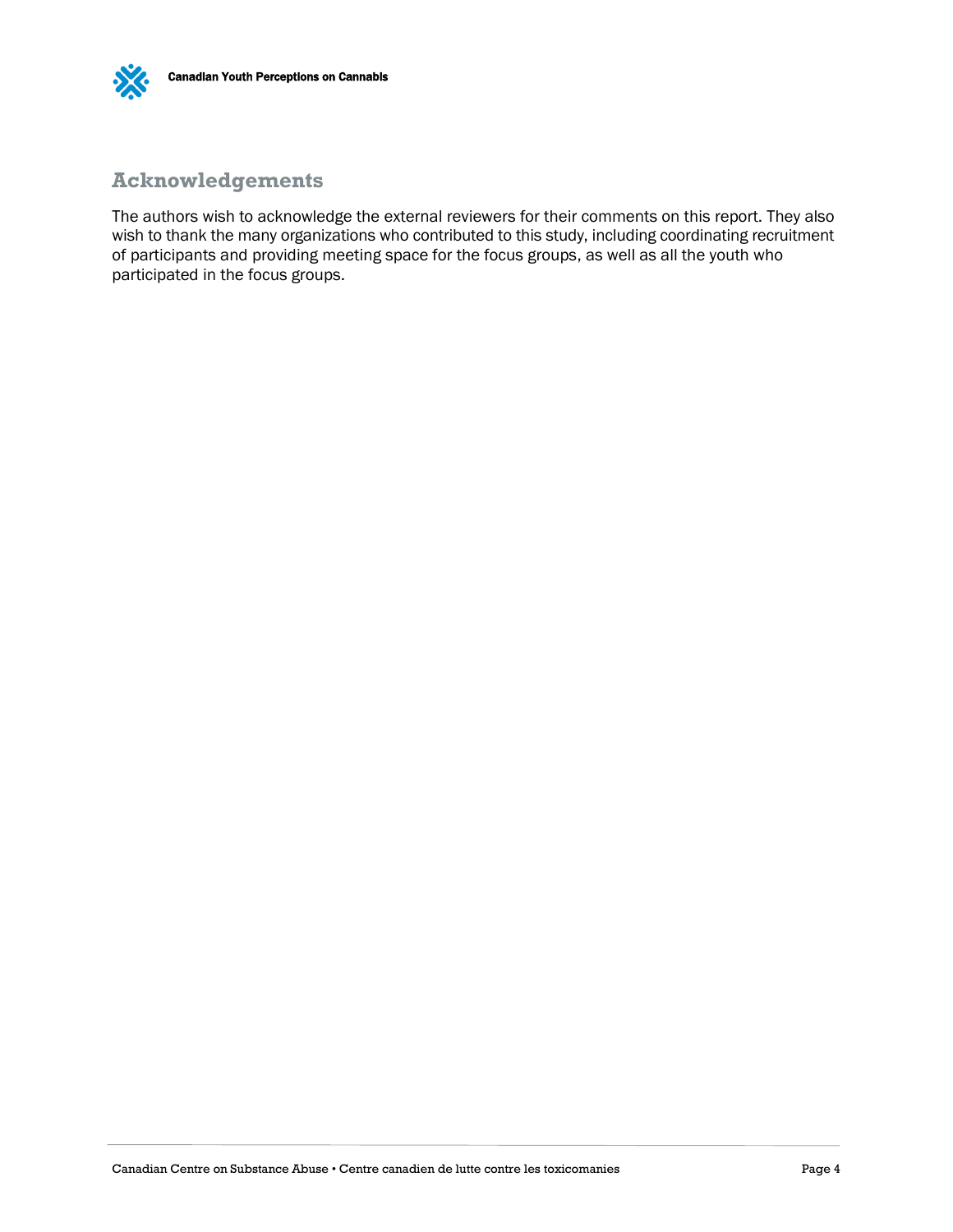<span id="page-6-0"></span>

## <span id="page-6-1"></span>**Introduction**

Research has shown that youth are unclear on the effects and harms of cannabis, which could put them at an increased risk for use (Johnston, O'Malley, Miech, Bachman, & Schulenberg, 2015). This fact is concerning as brain development and mental health can be compromised if cannabis use, particularly frequent use, is initiated in early adolescence (George & Vaccarino, 2015). The World Health Organization compared past-30-day cannabis use among youth aged 15 across 40 countries and found that use by Canadian youth was the second highest of the countries surveyed (13%), being surpassed only by France (15%) (World Health Organization, 2014). This rate of use illustrates the need for a better understanding of the misconceptions and attitudes Canadian youth have towards cannabis.

To effectively prevent harms related to cannabis among adolescents, it is valuable to understand what youth believe are the effects associated with the drug and what could influence a youth to use it or abstain from using it. Youth are best suited to inform researchers about where gaps exist in current cannabis education and awareness efforts. This study aimed to examine what common misconceptions are held by youth, where gaps in evidence-based information exist and how best to move forward with prevention efforts. This work is timely as the current Canadian government intends to legalize and regulate cannabis during its mandate. This report will ensure that parents, teachers and youth are accurately informed of the effects of cannabis use. It will also aid policy makers, prevention specialists and researchers in developing evidence-informed prevention efforts for youth.

This study builds on previous research completed by the Canadian Centre on Substance Abuse (CCSA) (Porath-Waller, Brown, Frigon, & Clark, 2013) that examined Canadian youth's perceptions on cannabis. The current study is based on additional focus groups conducted with youth from jurisdictions that were not included in the last study with the goal of verifying past research and uncovering changes or differences in youth's perceptions.

## <span id="page-6-2"></span>**Method**

 $\overline{a}$ 

This investigation adopted a qualitative approach using a series of focus groups to collect data. This method was selected in order to provide participants with the ability to engage in semi-structured discussion, resulting in data that might not be accessible through surveys or one-on-one interviews (Morgan, 1997). Recruitment strategies included collaborating with partners who work with youth, accessing youth through CCSA staff, conducting groups in the locations where youth were present (e.g., high school), and advertising the focus groups through bulletins and the CCSA website (Krueger & Casey, 2009). Due to this complex topic and to ensure that saturation was achieved, 20 focus groups were conducted, in six cities across Canada. The number of participants in the focus groups ranged from one<sup>1</sup> to seven and all groups were run by the same two facilitators. In total, 77 youth between the ages of 14 and 19 participated, 36 (47%) male participants and 41 (53%) female participants. Each focus group was audio-recorded and the recording transcribed. The data were analyzed using inductive thematic analysis adhering to the procedures of Braun and Clarke (2006), and Frith and Gleeson (2004) with the assistance of NVivo 10 software.

<sup>&</sup>lt;sup>1</sup> There was only one focus group that had one participant. After reviewing the data collected from this individual, there was no indication that his or her responses were meaningfully different from the data collected in the larger groups. As a result, the information was pooled with the rest of the data.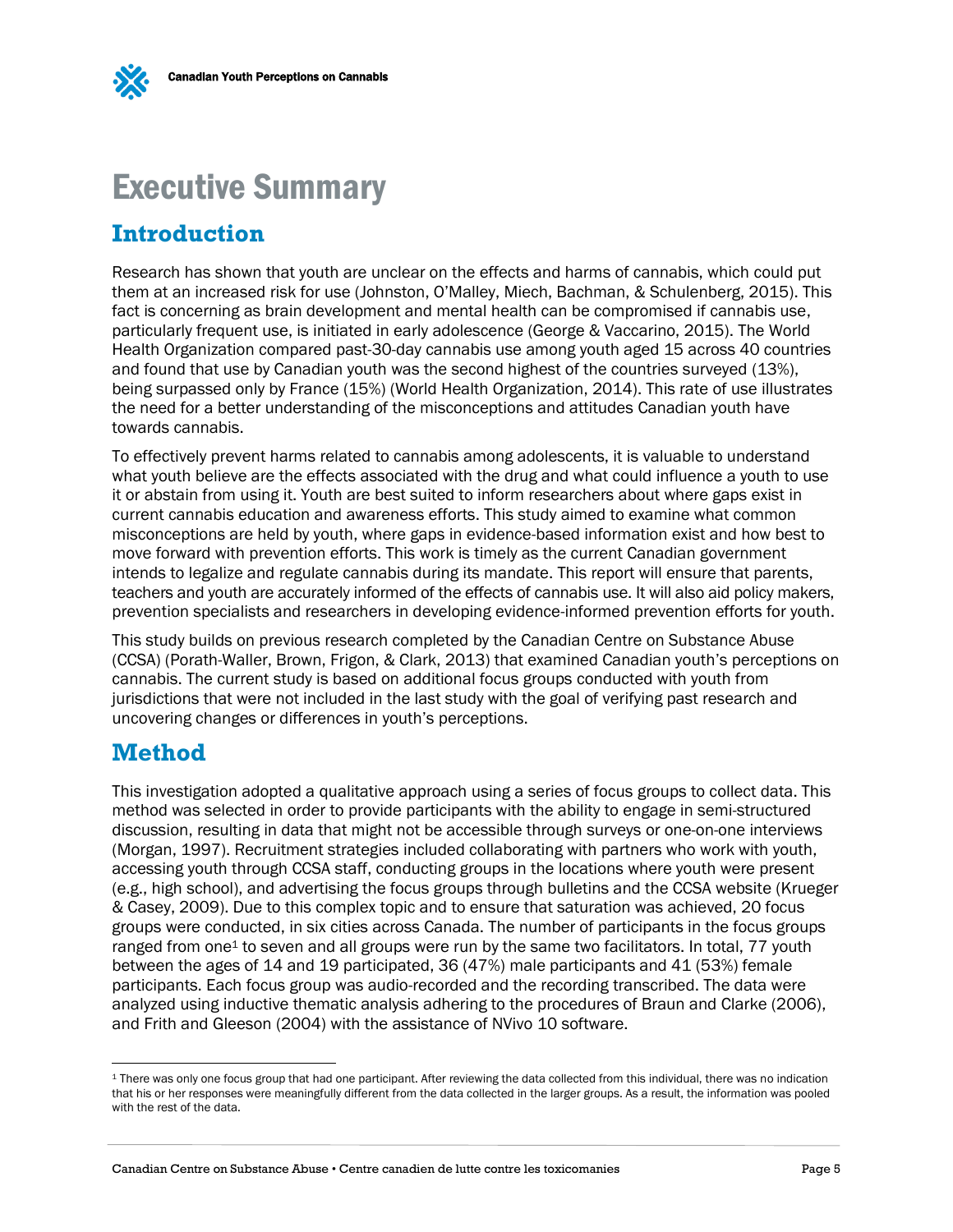# <span id="page-7-0"></span>**Key Findings**

 $\overline{a}$ 

Overall, youth considered cannabis to be less harmful than alcohol and other substances. Participants cited a number of reasons youth use cannabis, including fitting in with friends or family, the availability and acceptability of the drug, and the drug's positive effects such as coping with stress. Fewer reasons were offered for why youth might not use cannabis, but these reasons included fear of getting caught by parents or police and the stigma of being labelled a "drug user." In terms of understanding the harms of cannabis use, participants varied in their knowledge. Generally, they felt that the effects of cannabis are dependent on how often it is used, the amount used and the person. Long-term significant effects were considered to be limited to those who used the drug frequently and for a long period of time. As to driving after cannabis use, most participants understood it can be dangerous and were able to cite reasons why (e.g., slowing down reaction time), but again felt that these effects were dependent on the driver. Similarly, youth believed that cannabis would be detrimental to the brain in some capacity, but had a limited understanding of how and why. Most youth were unaware that cannabis was addictive and could lead to withdrawal even though many youth described characteristics of these conditions such as someone being "grumpy" when they did not have access to cannabis after consistent use.

Participants provided a number of examples of the ways in which cannabis is used (e.g., baked into food), the types of cannabis available to youth (e.g., shatter<sup>2</sup>) and methods for concealing cannabis use (e.g., spraying perfume to mask the smell). Participants viewed impairment due to cannabis as less concerning than impairment due to alcohol. Many participants considered riding with a driver impaired by cannabis as the safer option of the two. This opinion seemed to be related to the conception of impairment as equivalent to the physical characteristics common to alcohol use (i.e., slurring words, drowsy, stumbling behaviours), which are not necessarily present for cannabis impairment. The lack of visible impairment related to cannabis could lead youth to believe cannabis is not impairing.

Other factors influenced youth's perception of cannabis. For instance, confusion around cannabis laws were cited as playing a role in use: some participants assumed it was legal to possess less than a certain amount of cannabis (e.g., three grams) and that police were unable to charge youth for possession under this amount. Similarly, many participants had not heard accounts of peers, friends or drug dealers being arrested due to cannabis possession, pulled over for cannabis impairment or involvement in serious or fatal crashes due to cannabis, making these consequences unrealistic to youth. All participants reported they knew cannabis might be legalized and many were supportive of this change, as they felt that it meant greater regulation as well as greater availability.<sup>3</sup>

According to participants, the media also played a role in youth's understanding of cannabis, acting as a major outlet for the positive positioning of the drug. Almost all participants used the Internet to find out "facts" about cannabis and were overwhelmed with the quantity of information available. Previous prevention efforts were described as ineffective with school assemblies or lessons delivered by teachers being described as unmemorable. Participants suggested future prevention efforts should be interactive, delivered on a smaller scale (small group), ideally by someone who has experience with the drug, and unbiased information should be presented, including methods for reducing harms.

<sup>&</sup>lt;sup>2</sup> Shatter is a hard, amber-coloured solid made from the THC-rich resins of the cannabis plant (National Institute on Drug Abuse, 2015).

<sup>&</sup>lt;sup>3</sup> Focus groups were run before the October 2015 election that resulted in a majority for the Liberal party, which ran on a platform that included legalizing cannabis.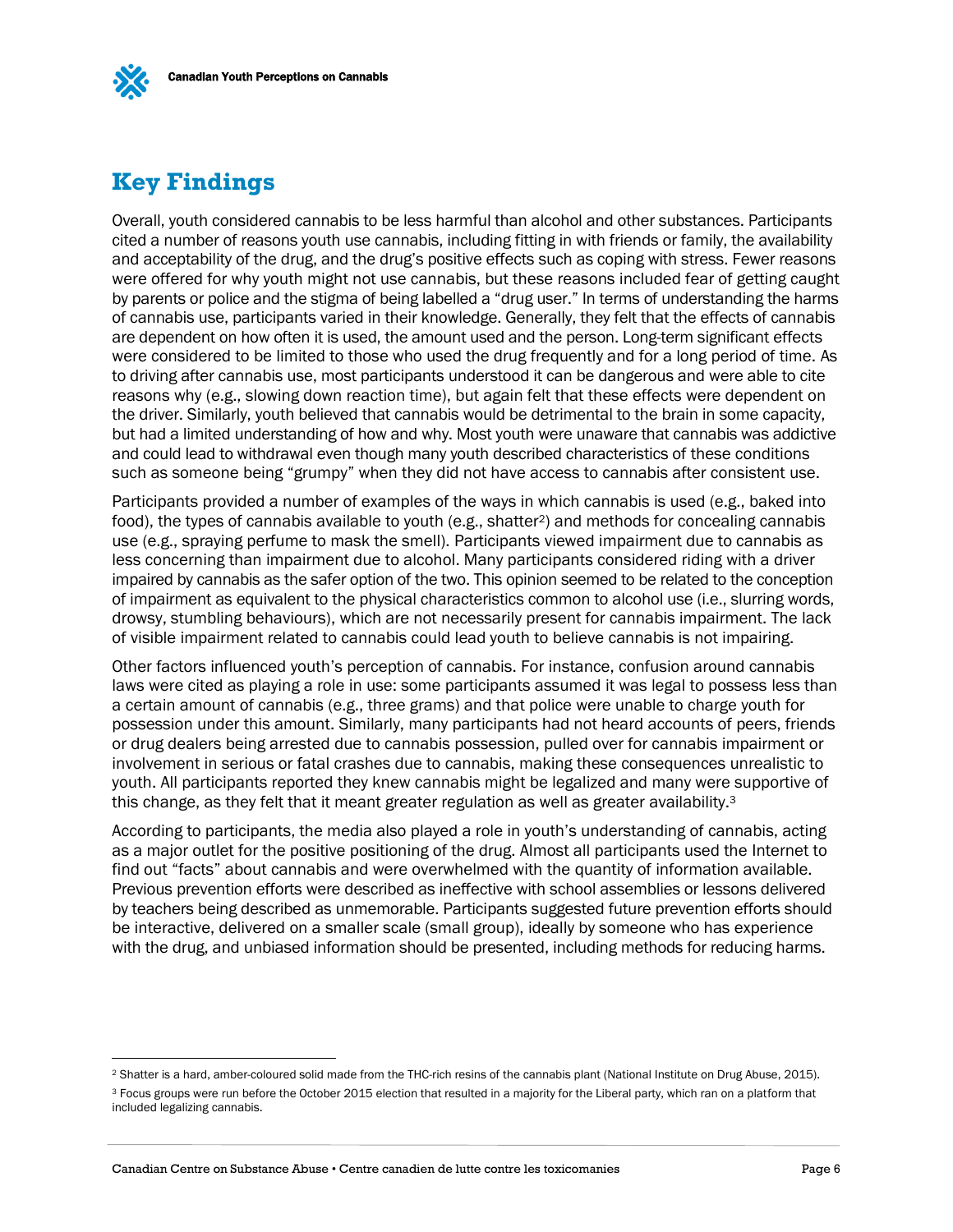# <span id="page-8-0"></span>**Discussion**

This study provided an opportunity to uncover what youth know about cannabis and where confusion lies, and to compare this information to the effects demonstrated in the scientific literature. Encouragingly, youth understood that cannabis can cause harm to the lungs and brain, and that there was potential for cannabis to result in addiction and impaired ability to drive, all of which is supported in the literature. That being said, a number of attitudes and contextual factors reported by participants correlate to risk factors for use, including perceived use among friends, low parental monitoring, availability and acceptance of cannabis (within the community, by friends and law enforcement), and the belief cannabis is not harmful. There were also inconsistencies in the thoughts and opinions reported: for example, some youth believed cannabis remedied mental illness, while others believed it triggered it, and some youth claimed cannabis increased confidence in social interaction, while others felt it inhibited the ability to socialize. These findings illustrate the inconsistencies in understanding cannabis's effects among youth. Comparison of results from this study to those observed by Porath-Waller et al. (2013) appear to suggest that there could possibly have been some advancements made in terms of a greater understanding of risks of cannabis use, although direct comparisons between both studies should be interpreted with caution.

The findings from this study and previous studies have a number of implications for prevention practice and policy. Youth made several suggestions for improving prevention initiatives, many of which are supported by prevention research (Canadian Centre on Substance Abuse, 2015a).

- To begin, providing clearer targeted messaging about cannabis to youth, including the role of law enforcement, legality of cannabis, risks related to cannabis-impaired driving and defining cannabis impairment can positively influence perceptions. Similarly, emphasis should be placed on the effects of driving while impaired by cannabis apart from the effects of driving while impaired by alcohol.
- Secondly, education and resources needed by youth to make decisions about substance use are lacking and the lack is potentially contributing to youth substance use. It would be beneficial to provide further access to resources such as supports for managing stress and mental illness, information about the harms of cannabis use, and objective information about cannabis (Griffin & Botvin, 2010).
- Finally, the method of delivery of prevention initiatives should take into consideration the unique needs of youth such as increasing parental involvement and using community-based initiatives to deliver prevention efforts.

With these prevention considerations in mind, the perceptions of youth collected for this report are part of a larger perspective that can help inform the development of policy.

Although findings from this study provide an invaluable perspective in terms of youth perceptions, there were limitations related to the data. Mainly, the study sample is not representative of the Canadian youth population, meaning results cannot be generalized to this age group as a whole. Also, due to the small sample size, it was not possible to analyze data by participant demographics (e.g., gender, jurisdiction). Regardless of these limitations, results from this study add to the growing evidence in the area and highlight potential opportunities for continued research. Future efforts should include an examination of why past prevention efforts related to cannabis harms (e.g., on the lungs) have resonated with youth and what can be done to educate parents and educators. A national level survey of Canadian youth perceptions would help to further contribute to our understanding of this issue.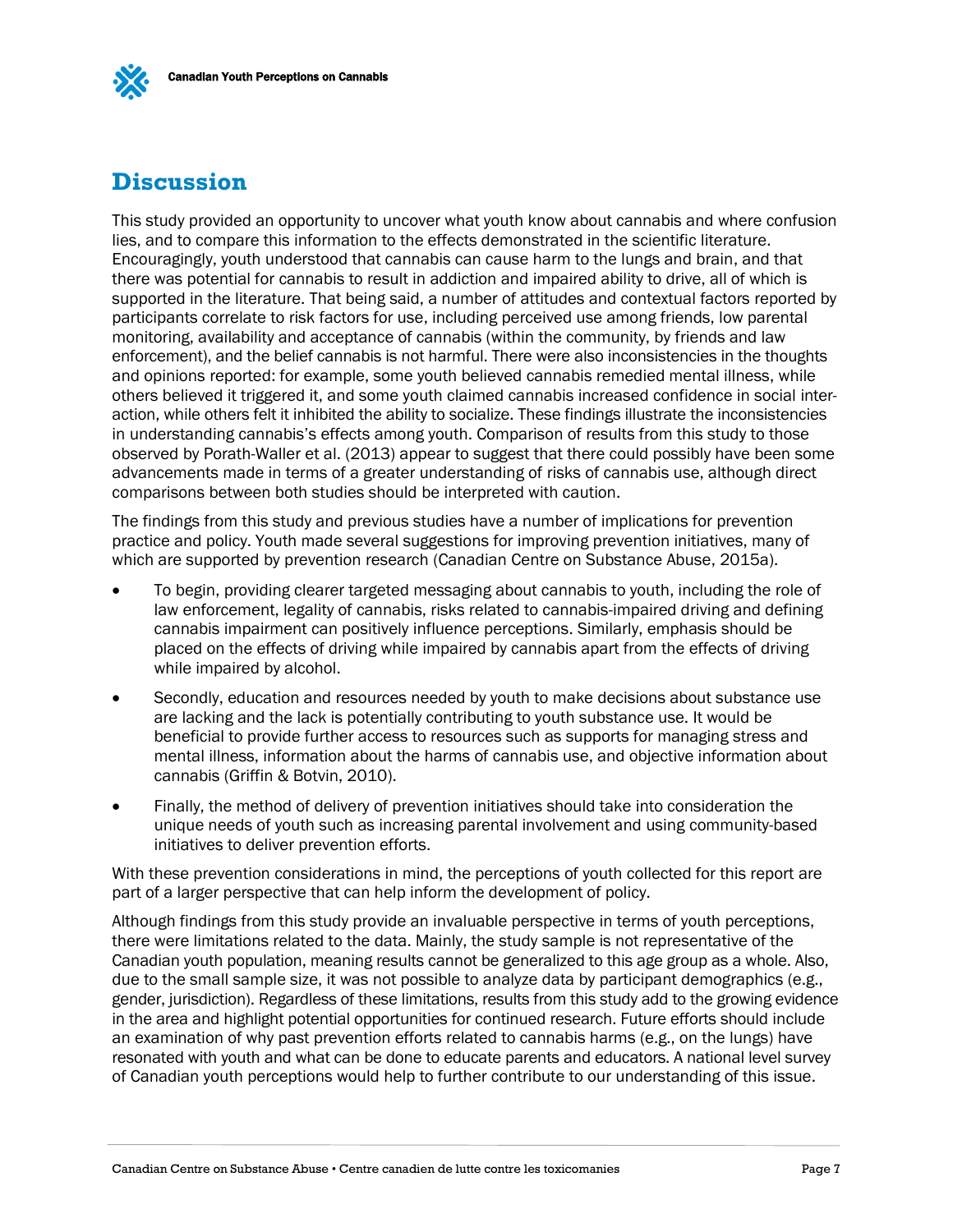

# <span id="page-9-0"></span>**Conclusions**

With changes in cannabis legislation occurring in the near future it is imperative that education includes evidence-based cannabis messaging to ensure youth minimize risks to their brain development, mental health, safety, and educational and occupational goals (Canadian Centre on Substance Abuse, 2015b). As research continues to accumulate about the effects of cannabis, it will be important to integrate this new information into current prevention efforts. The continued improvement of prevention initiatives will also require monitoring of the attitudes and beliefs about cannabis held by youth, as well as factors that influence use. This data can be used to ensure initiatives remain effective and targeted to this vulnerable age group.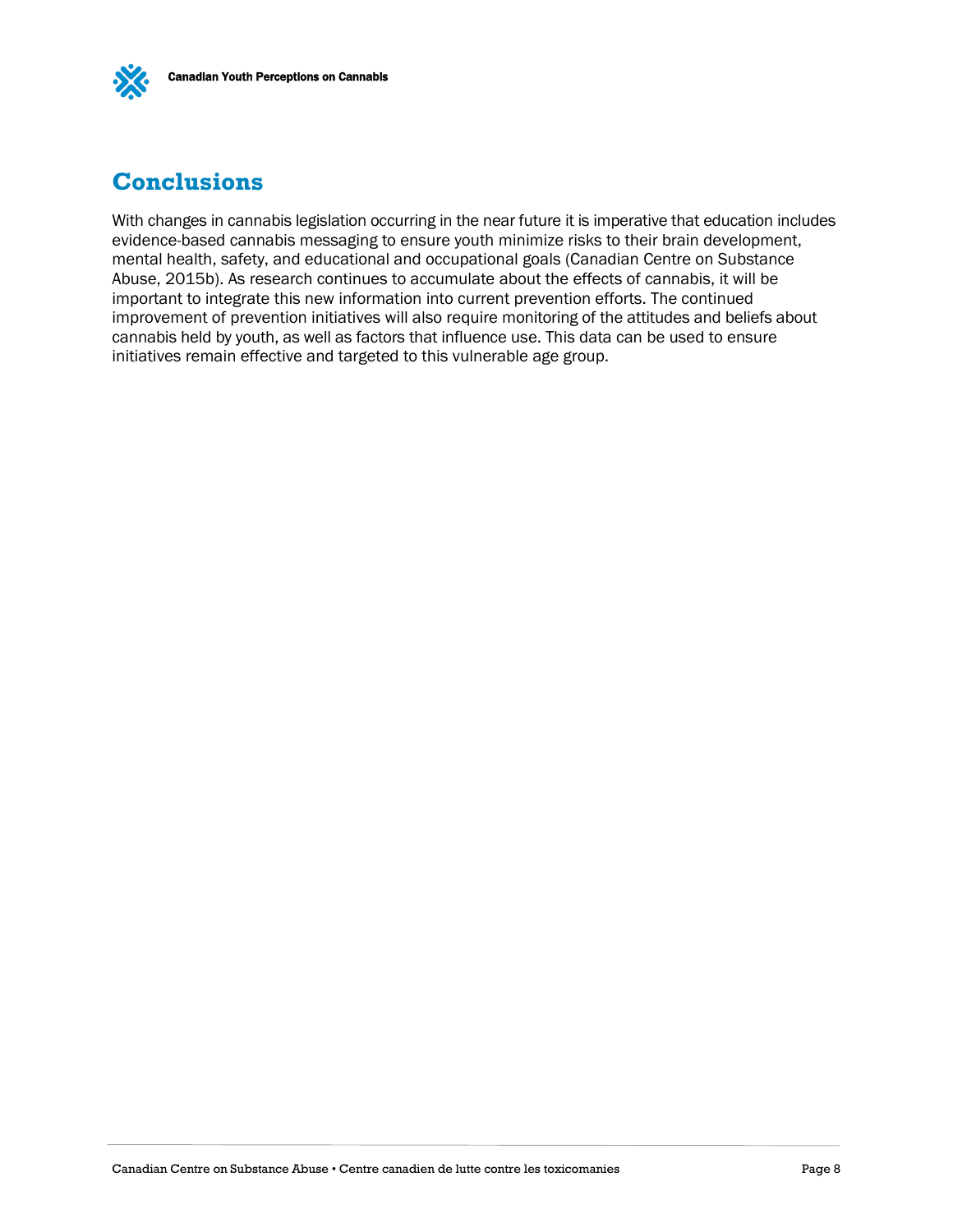

# <span id="page-10-0"></span>Introduction

Interest in cannabis use, norms and effects has been growing over the past decade as Canada began to move towards a change in cannabis policy, especially in terms of its legal status. As a handful of jurisdictions around the world have legalized the substance while others discuss this possibility, it is unsurprising that public perception of risks associated with use and consideration of cannabis as harmful or dangerous is decreasing (McHale, Goddard, & Vásquez, 2016). Despite this perception, research shows that there are harms associated with use, particularly for adolescents (George & Vaccarino, 2015). These harms are concerning as cannabis is one of the most frequently used substances among Canadian youth after alcohol (Statistics Canada, 2016).

Although cannabis use among school-aged youth in Canada has steadily declined over the past decade (World Health Organization, 2014), Canadian youth have one of the highest rates of cannabis use worldwide. The World Health Organization compared past-30-day cannabis use among youth aged 15 across 40 countries and found that use by Canadian youth (13%) was the second highest of the countries surveyed, being surpassed only by France (15%) (World Health Organization, 2014). According to the Canadian Tobacco, Alcohol and Drugs Survey (CTADS), 20.6% of youth aged 15–19 reported using cannabis in the previous 12 months in 2015. In 2013, of youth who reported using cannabis in the past three months, 23.4% reported daily or almost daily use (Statistics Canada, 2015). The average age of initiation for cannabis use among Canadian youth is 15.4 years—a number that has remained relatively consistent over the past six years that data are available (Statistics Canada, 2016). Provincial surveys of student drug use reveal that cannabis use increases with grade level. For instance, in 2012–2013, 3.2% of Canadian youth in Grade 7 reported using cannabis compared to 23% of those in Grade 10 and 35.6% of those in Grade 12 (Health Canada, 2014a).

These rates of use are concerning as consistent evidence indicates there are a number of mental and physical health consequences associated with cannabis, particularly when use begins early and is frequent. Cannabis intoxication can result in anxiety, difficulty focusing, problems with processing information and coordination, as well as slowed reaction time. Cannabis use has also been shown to affect memory, cognition, and planning and decision making, both in the short term and long term. Due to the decrease in ability to concentrate, cannabis use impacts learning and school work, which can negatively affect educational attainment. In some cases, this affect can result in dropping out, thereby decreasing access to post-secondary education. Regular heavy use during adolescence can affect mental health, is associated with the development of psychotic symptoms and doubles the likelihood of being diagnosed with schizophrenia (George & Vaccarino, 2015; World Health Organization, 2016). Of note, THC levels have increased over the past several decades (Office of National Drug Control Policy, 2013), which is concerning as cannabis with higher THC content has been associated with greater risk, earlier onset of psychosis and higher risk of brain damage (Di Forti et al., 2009; Rigucci et al., 2015), as well as higher risk of vehicle collisions for impaired drivers (Ramaekers, Berghaus, van Laar, & Drummer, 2004).

Cannabis has the "fastest rate of transition to substance use disorder among adolescents" when compared to alcohol and tobacco (Ridenour, Lanza, Donny, & Clark, 2006), and those who use cannabis regularly are more likely to use other substances (Silins et al., 2014; Hurd, Michaelides, Miller, & Jutras-Aswad, 2014). Risk for cannabis dependence is approximately 16% among those who initiate use during adolescence (Anthony, 2006). Ceasing regular cannabis use can result in withdrawal, with symptoms such as depression, insomnia, and anxiety (Allsop et al., 2012).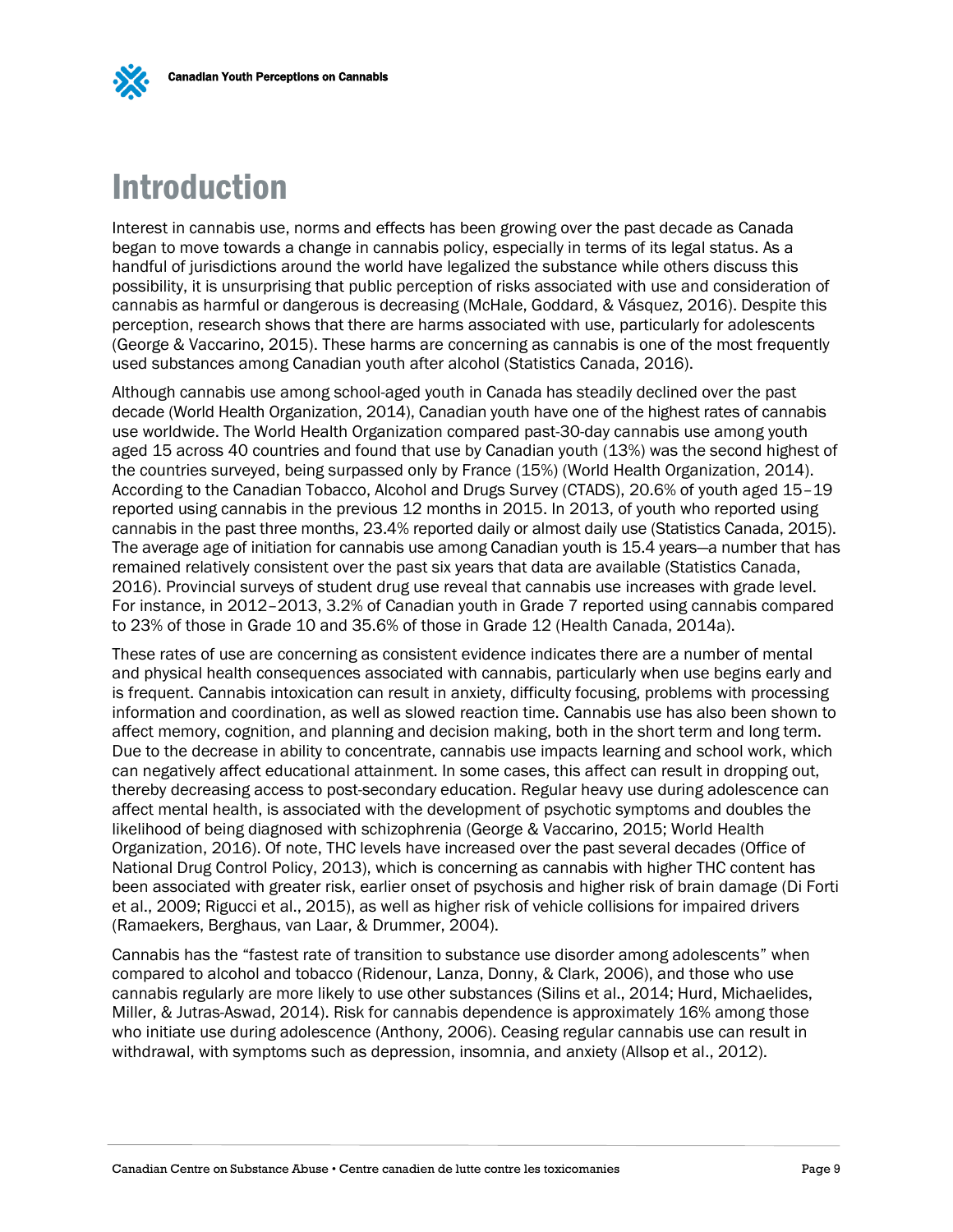Cannabis use puts youth at risk for other potential harmful behaviours. For instance, although the potential for overdosing on cannabis is low, use can lead to hospitalization at a higher frequency than one might assume: approximately 1,600 hospital stays in Canada in 2011 were recorded as being primarily due to a cannabinoid-related disorder (Young & Jesseman, 2014). Cannabis use can also result in decreased ability to safely drive a motor vehicle. Cannabis delays reaction time, affects a driver's ability to focus and causes variation in speed and steering. Driving while impaired by cannabis can lead to a crash risk double that of a sober driver (Asbridge, Hayden, & Cartwright, 2012), which is concerning as data from a recent roadside survey in Ontario show that cannabis is the most common illegal substance used by young drivers (Beirness, Beasley, & McClafferty, 2015).

Unfortunately, research suggests that youth are not often aware of these harms, especially in comparison to their awareness of the harms of tobacco use or alcohol use. Instead, youth are better able to list what they consider are the benefits of cannabis (Roditis & Halpern-Felsher, 2015).

## <span id="page-11-0"></span>**International Studies of Youth Perceptions**

Previous studies have examined youth perceptions on substances, some focusing specifically on cannabis use. Examples of this work are provided below.

An Australian study conducted focus groups with youth ages 18 to 30 with both youth who had and had not used cannabis. All participants were living with a mental illness. Results from this study revealed that motivations for use were connected to youths' desire to cope with their mental illness (i.e., to relax and "escape" their illness as well as combat nausea from their medication). Youth also reported cannabis helped improve their ability to communicate with others. Conversely, it was also reported that use compounded or caused the individual's psychosis and was detrimental to their ability to socialize. Although participants were generally aware of the risks of cannabis use, these were not compelling enough to prompt them to cease use and these risks were always considered as less detrimental than dealing with their mental illness while not under the influence of the drug (Stavropoulos, McGee, & Smith, 2011).

Another study explored perceptions of cannabis and tobacco among a sample of 22 Swiss youth aged 15–21 years who had experience using both substances (Akre, Michaud, Berchtold, & Suris, 2010). It was found that participants considered cannabis to be "natural" and not necessarily harmful to health, which was in direct contrast to the predominantly negative perception of tobacco consumption. Similar findings were apparent in focus groups conducted with 24 youth from Northern California. Participants in this sample were much more aware of the harms of cigarette use than cannabis use, and there was a clear gap in the accuracy of information they were receiving about cannabis. The authors theorized that this gap could be contributing to the positive perceptions of cannabis among the adolescents (Roditis & Halpern-Felsher, 2015).

A Saudi Arabian study of 41 adolescents between the ages of 13 and 18 was conducted to uncover perceptions on substance use, including cannabis. Generally, participants had limited knowledge of the harms of substance use and reported getting their information from friends, family, the media and their peers. Parental monitoring of youth and strong relationships between youth and parents were highlighted as protective factors against use, whereas lack of parental presence was a risk factor. Boredom, availability and low risk of being caught were also reasons listed for use (Alhyas et al., 2015).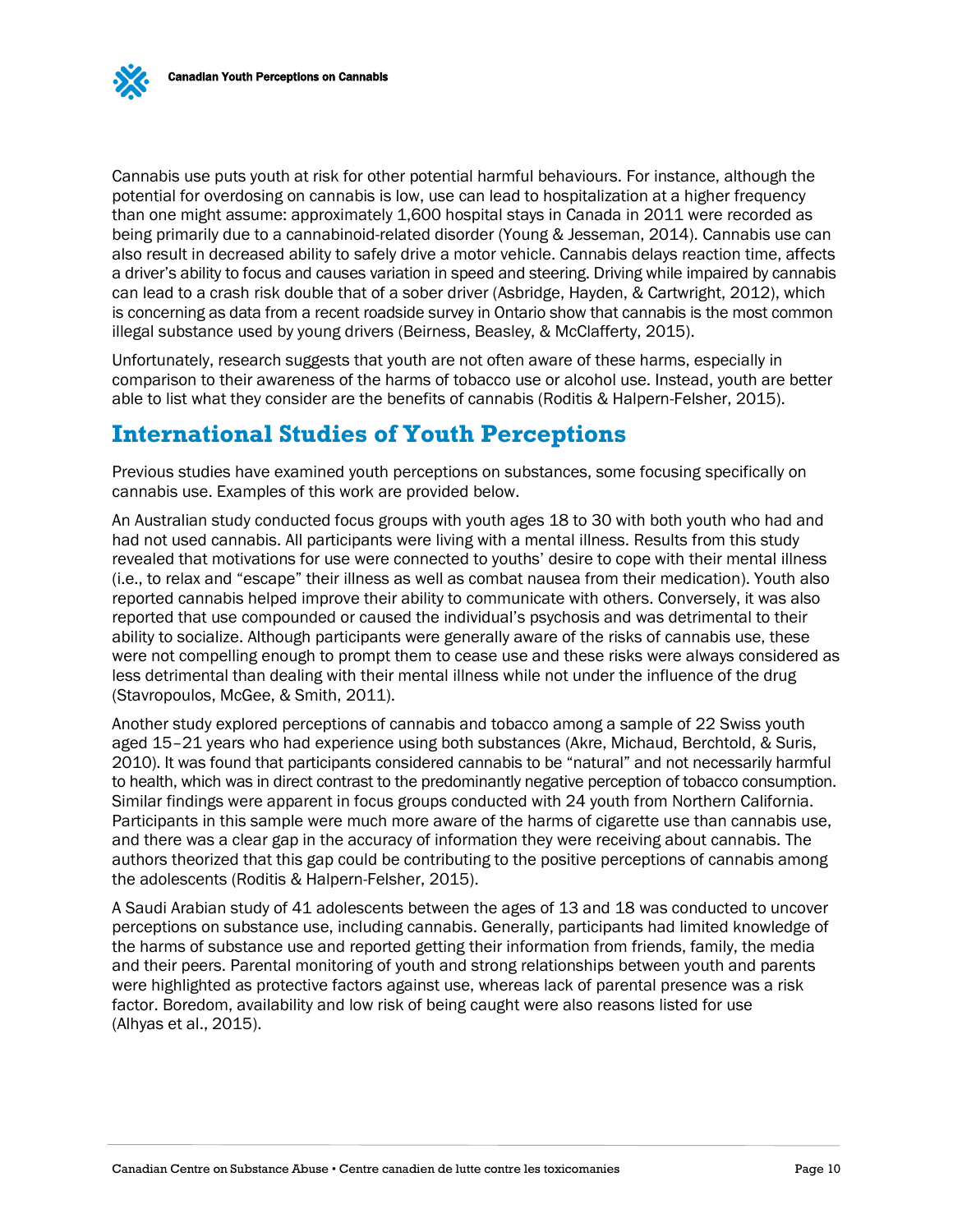

# <span id="page-12-0"></span>**Canadian Studies of Youth Perception**

A quantitative report, based on the British Columbia Adolescent Health Survey, which is a cross sectional survey of 30,000 British Columbian youth grades seven to 12, explored the correlations between cannabis use and health-related harms, risk factors for use and self-reported consequences related to use. Study authors found that participants who initiated cannabis use at an earlier age were more likely to have used cannabis recently and frequently. These participants were less likely to report positive overall health, but more likely to have tried multiple substances. Those who used frequently (20 days or more in the past month) had the poorest indicators of health (e.g., poor nutritional habits and sleep patterns). This finding illustrates a relationship could exist between early and frequent use and unhealthy outcomes among Canadian youth. Risk factors for use included depression, stress, friends who use and experiences being bullied (McCreary Centre Society, 2016).

Health Canada commissioned focus groups with both youth and parents to identify their misconceptions and lack of knowledge about cannabis. Participants in this study were able to identify some health impacts of cannabis, such as an increase in respiratory issues and mental illness. They also noted that it is difficult to know with certainty what cannabis accessed through the unregulated market consists of. Similar to previous studies, stress alleviation, peer pressure, media, curiosity and availability were identified as contributors to youth use (Health Canada, 2014b). Perth County, Ontario, conducted focus groups with 30 youth ages 16 to 24 in 2012 to investigate their perspective on drug use in their area. Youth identified cannabis as the most popular substance in terms of use, and felt that users were becoming younger and younger over time. Reasons for use included stress, availability, boredom and desire to increase confidence. They believed it was a gateway drug and that availability and price of the drug played a role in its use. Youth had found cannabis information online with some going as far as checking several sources to verify consistency in facts. Participants believed it was very difficult to prevent use among this age group and that the "just say no" approach to drug prevention is ineffective (Perth District Health Unit, 2012).

Finally, Porath-Waller et al. (2013) conducted focus groups with 76 youth across Canada to uncover perceptions and attitudes about cannabis. The results from this study revealed that participants believed several variables influenced cannabis use. These included attitudes towards cannabis among important persons such as family, friends and peers, and the availability and perceived acceptability of the drug. Reasons not to use cannabis included health risks associated with the substance, the effect on academic performance and potential negative impact on family relationships. Participants held misconceptions about cannabis, describing it as "safe." Some also argued it does not affect driving, whereas others felt it did. In terms of prevention efforts, youth were unsupportive of "scare tactics" and instead suggested that prevention approaches should provide fact-based information at an early age. This current study builds upon the earlier work.

## <span id="page-12-1"></span>**Objectives**

Based on what is known from previous studies, it is apparent that youth lack clarity about the effects cannabis use has on the body and brain. This lack of clarity is concerning as the perceived risk of use relates to rates of use, meaning if youth do not consider a substance risky, they are more likely to use it (Johnston et al., 2015). The increased risks that adolescents face in terms of cannabis use and brain development and mental health, paired with the high rate of cannabis use among Canadians illustrates the need for a better understanding of what Canadian youth think about cannabis. This work is timely as the current Canadian government intends to legalize and regulate cannabis during its mandate. This report will ensure that parents, teachers and youth are accurately informed of the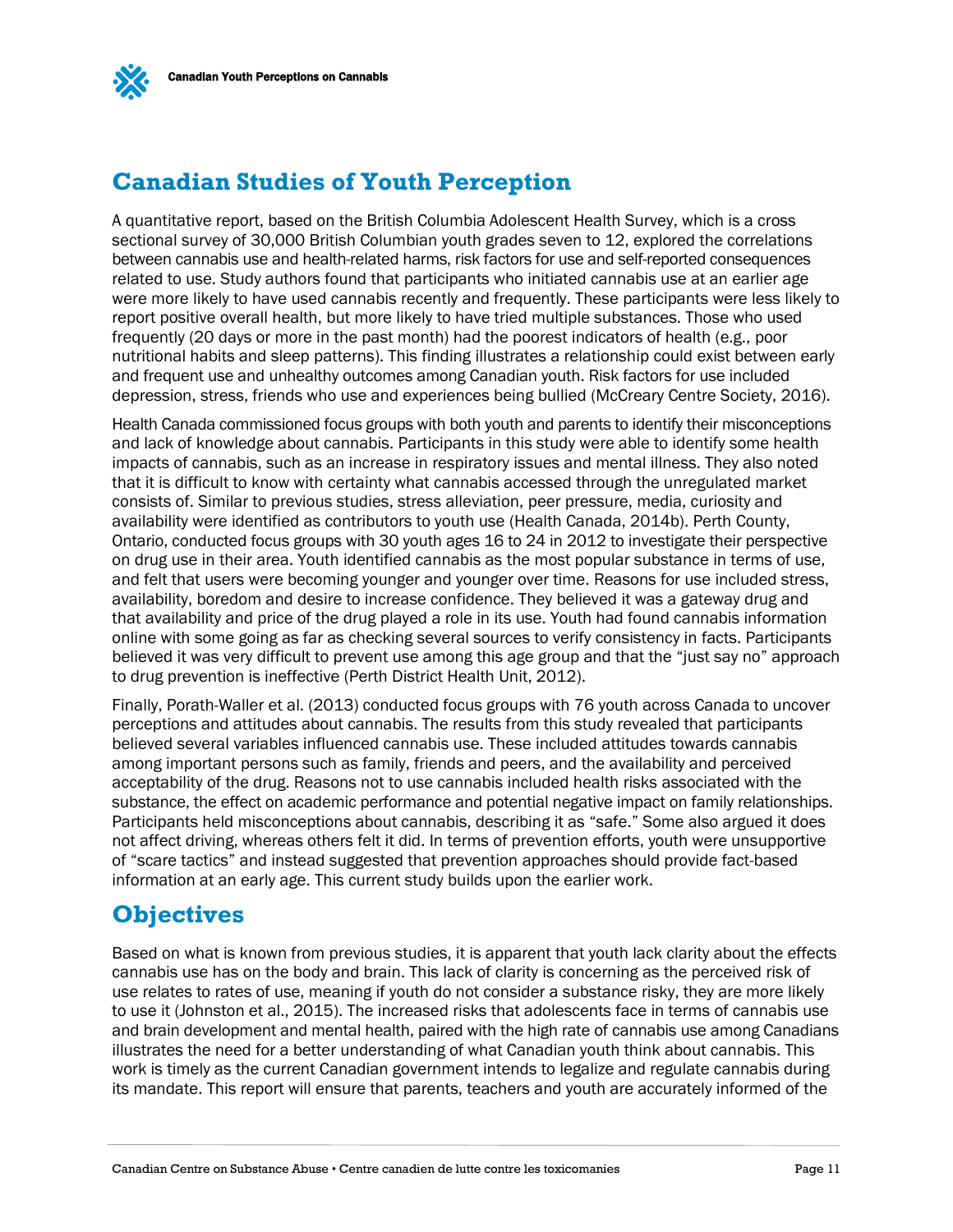

effects of cannabis use. It will also aid policy makers, prevention specialists and researchers in developing evidence-informed prevention efforts for youth by better understanding their attitudes.

The current study builds on the work previously completed by Porath-Waller et al. (2013) by conducting additional focus groups with youth from jurisdictions that were not included in the last study with the goal of verifying past research and uncovering changes or differences in the results. Through CCSA's earlier work on youth perceptions of cannabis and the current study, we aim to provide a clearer picture of what Canadian youth think about cannabis, what common misconceptions are held, where gaps in evidence exist and how best to move forward with prevention efforts, and to add to the available Canadian data on this topic to inform future policy and prevention initiatives.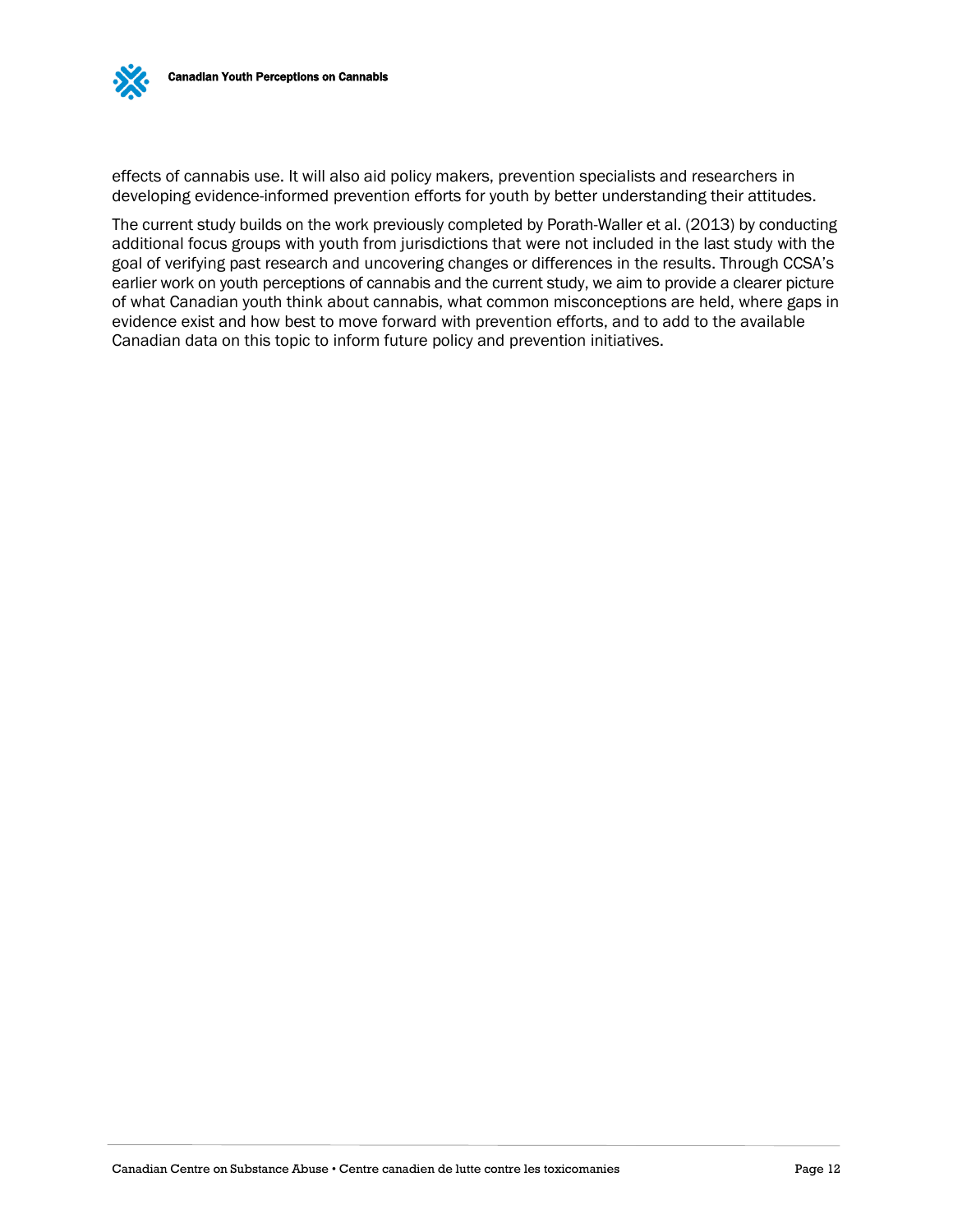# <span id="page-14-0"></span>Method

This investigation adopted a qualitative approach using a series of focus groups to collect data. This method was selected due to the nature of the focus group environment in which participants can engage in semi-structured discussion resulting in the collection of data that might not have been accessible through surveys or one-on-one interviews (Morgan, 1997). Focus groups also allow for the researcher to gain an understanding of the thoughts and opinions of a targeted group around a specific topic (Kruger & Casey, 2009), in this case, youth thoughts on cannabis. This study received ethics approval from the Chesapeake Institutional Review Board Services.

# <span id="page-14-1"></span>**Developing the Interview Guide**

CCSA developed a semi-structured interview guide (see Appendix A) for use in the focus groups. This guide was comparable to the one used in the previous study (Porath-Waller et al. 2013). The following issues were among those examined:

- a) How social influences, such as peers, educators and family, influence decisions to use or not use cannabis;
- b) The possible negative and positive consequences of using cannabis;
- c) How and whether cannabis use affects brain development and ability to drive;
- d) Clarity around cannabis laws;
- e) How cannabis is portrayed in the media; and
- f) How youth feel cannabis use can be prevented.

The interview guide was designed to be open and general to facilitate participant discussion. It also contained important instructions for focus group participants. Specifically, the guide notes that participants do not have to disclose information about their own personal use or experience with cannabis, but can describe in general their opinions on how youth perceive and experience cannabis. It should be noted, however, that during the focus groups many participants willingly disclosed information about their own personal experiences with cannabis. This information was anonymized and included in the findings.

# <span id="page-14-2"></span>**Piloting the Interview Guide**

A draft version of the interview guide was pilot tested through two focus groups conducted in Ottawa, Ontario. Participants were asked to provide feedback on the interview guide, introduction and questions to ensure that a youth audience would understand and have the capacity to respond. The first pilot consisted of one male and three females, while the second consisted of one female and two males. All participants were between the ages of 14 and 19.

Feedback from the pilot participants resulted in alterations to the interview guide, including changes in wording, simplification of technical questions and the addition of new questions. The feedback provided by participants resulted in a clearer and more succinct discussion guide, targeted at the appropriate age group. Participants found the guide's content relevant and commented that this is an important topic to discuss with youth.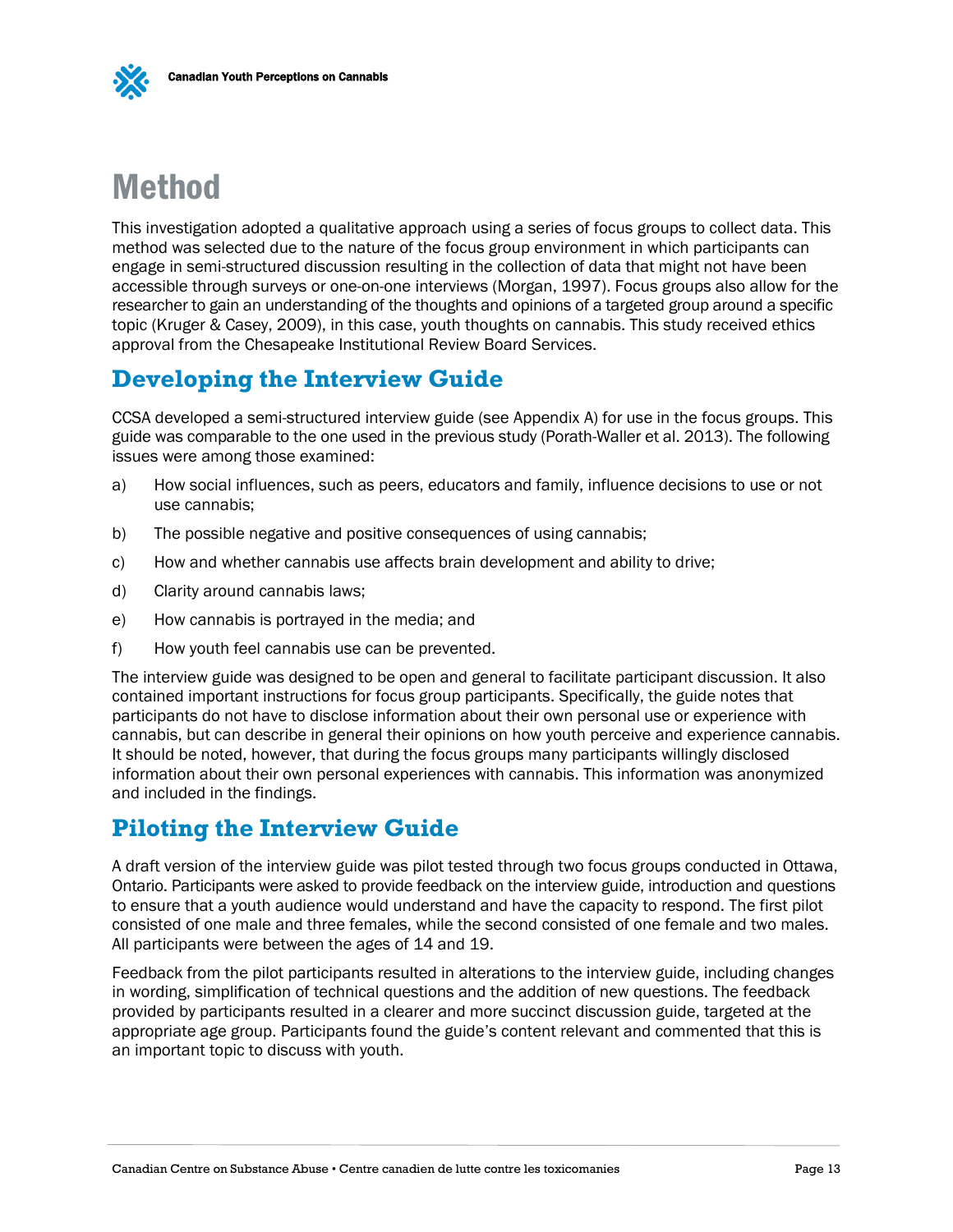<span id="page-15-0"></span>

Youth between the ages of 14 and 19 were targeted for recruitment for the current study. Participants were recruited from seven cities across Canada: Ottawa and Perth, Ontario, Winnipeg, Manitoba, Saskatoon, Saskatchewan, Wainwright and Calgary Alberta, and Pictou County, Nova Scotia. The recruitment strategy was designed to ensure maximal participation rates within the scope of a nonprofit organization and included collaborating with partners who serve youth, accessing youth through CCSA staff, conducting groups in the locations where youth were present (e.g., high school), and advertising the focus groups through bulletins and the CCSA website (Krueger & Casey, 2009).

More specifically, CCSA leveraged existing relationships with partners (e.g., community centres, schools) who work with youth in the targeted focus group locations (Ottawa, Winnipeg, Saskatoon, Calgary and Perth) to help recruit participants and provide space for the focus groups. An announcement detailing how to participate in the focus groups was also placed in youth-related newsletters, which resulted in additional jurisdictions (Wainwright and Pictou County) participating in the study. If recruitment was not solidified through the above process, core programs and services that interact with youth were contacted, including large organizations (e.g., Males and Females Clubs, YMCA/YWCA) and youth groups and clubs such as youth sports teams, and group homes. <sup>4</sup> The contacted organizations were asked to distribute an electronic and hardcopy recruitment poster advertising the study and study webpage (see Appendix C and Appendix D).

The project webpage reiterated the topic of the study, outlined its ethics protocol and informed youth how they could become involved. Youth under the age of 16 were also informed that they would require parental consent to participate. The project webpage included a link to the participant online screening form (see Appendix E), as well as the online participant and parent/guardian information and consent forms (see Appendix F).

Participants were also accepted as walk-ins on the days that focus groups were being conducted as long as the appropriate consent forms were signed and provided to the research team. This flexibility was especially important in cities where participants had not been confirmed before researchers arrived to conduct the focus groups.

## <span id="page-15-1"></span>**Participants**

 $\overline{a}$ 

A total of 77 youth participated in 20 focus groups. These included three each in Ottawa, Saskatoon and Perth, five in Calgary, two in Wainwright, and four in Pictou County. One of the focus groups in Ottawa was conducted in French and the two focus groups conducted in Wainwright were conducted through videoconferencing. The videoconference format was challenging due to the inability of the researchers to pick up on cues (e.g., body language) with the same accuracy as in-person focus groups because of a lag in the timing of the video feed. Regardless, including this otherwise unreachable group was deemed more valuable than the challenges of the videoconferencing format, and the results from these groups did not differ greatly from the in-person groups.

Given circumstances beyond the control of both the researchers and participating partners, no youth presented for the Winnipeg focus groups. Attempts were made to conduct other focus groups in the area, but were unsuccessful because of organizational barriers. The failure to hold a group in Winnipeg was not concerning methodologically, as it has been recognized that not-for-profit organizations experience challenges with focus group recruitment (Krueger & Casey, 2009). The challenges are due to the difference in resources available to not-for-profit compared to private organizations

<sup>4</sup> See Appendix B for a list of organizations contacted.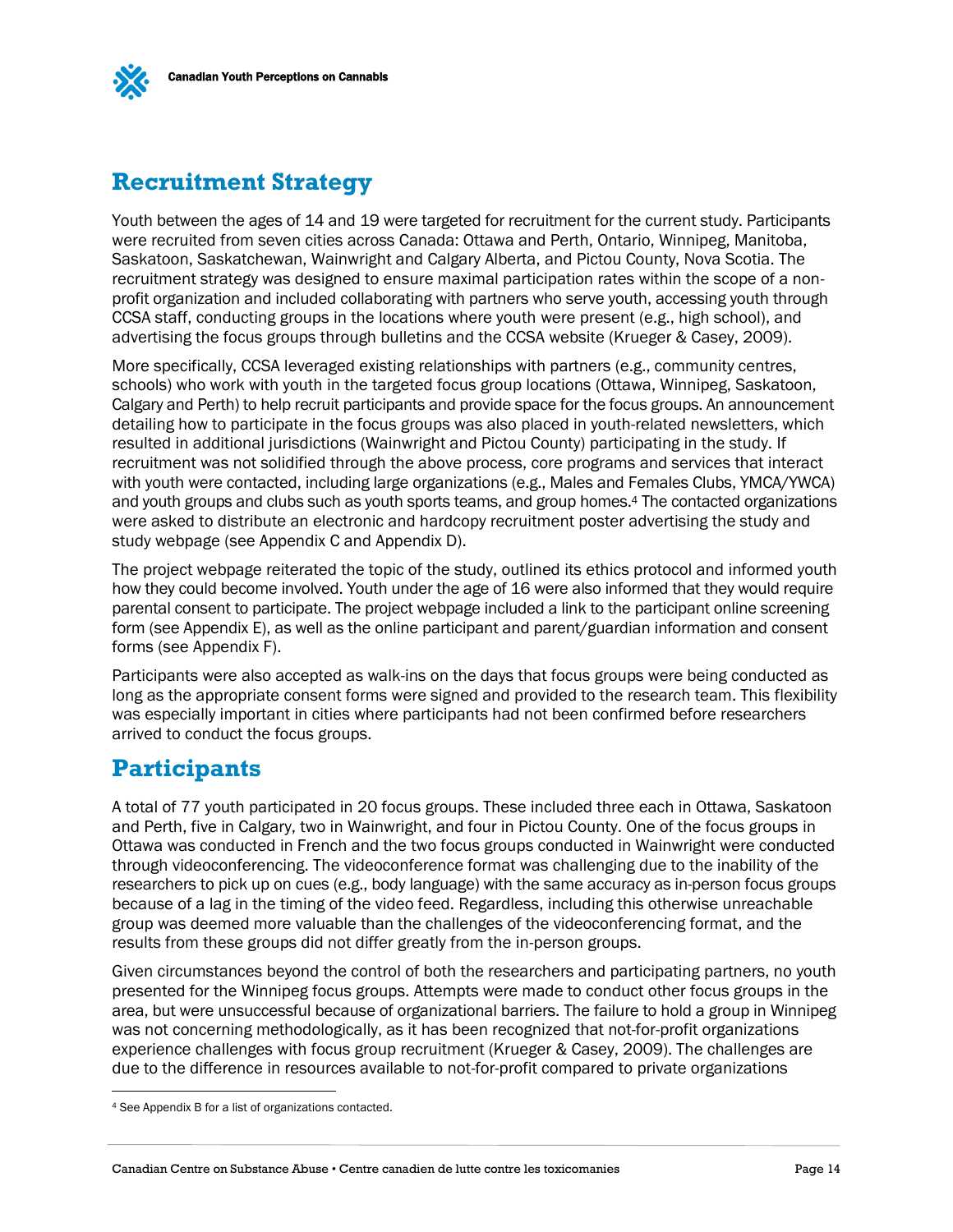(e.g., those conducting market research). In addition, other jurisdictions volunteered to partake in the study that were not included at the outset meaning the goal sample size of 60 or greater was achievable without participants from Winnipeg.

Male participants made up 47% of the sample and female participants 53%. In terms of participant's province, 29% of the participants were from Ontario, 35% were from Alberta, 23% were from Nova Scotia and 13% from Saskatchewan, with 48% living in rural areas and 52% in urban. Overall, 44% were recruited through a community centre (some of which provided services for at risk youth), 34.5% of participants were recruited through their high school, 11% were recruited through personal networks, 8% were recruited from an alternative school and 2.5% heard about the groups through their addiction councillors. This sample was not intended to be representative of all Canadian youth. Instead, participant recruitment was designed to provide contrasting opinions within groups, but to foster an environment where participants related to one another and were able to understand each other's lifestyles so they were comfortable discussing the topic (Krueger & Casey, 2009).

## <span id="page-16-0"></span>**Procedure**

 $\overline{a}$ 

The number of participants in the focus groups ranged from one<sup>5</sup> to seven and all groups were conducted by the same two facilitators. Although some qualitative methodology suggests six to 12 participants is an appropriate number per focus group (Krueger & Casey, 2009), small groups were optimal for this study as the topic is complex, controversial and can illicit emotional responses. Because of this, the authors sought to provide a productive environment for discussion, which was afforded by running groups with a smaller number of individuals (Babbie & Benaquisto, 2010). Similarly, due to this complex topic and to ensure that saturation was achieved, 20 focus groups were conducted, which is higher than the average number of focus groups conducted for other topics (i.e., usually 10 to 15 groups).

The focus groups took place from October 28, 2015, to February 11, 2016. Each focus group started with the facilitators outlining the topic of discussion and all ethical considerations. Participants were also informed that it was important to respect the privacy of those in the group and to refrain from repeating what other participants said during the discussion to anyone outside of the focus group. Participants were also told that for note-taking purposes the discussion would be audio-recorded and later transcribed. All participants were required to provide written consent before proceeding with the focus group discussion. In addition, the parents of participants aged 14 and 15 were required to provide consent for their children to participate. Each focus group took approximately 45 minutes. After participating, all participants received a \$20 honorarium in the form of a retail or restaurant gift card. They were also provided with a debriefing from the researchers, which included a review of their responses and provision of accurate information to counter misperceptions as well as a handout with resources related to substance use (Appendix G).

Discussions during the focus groups were held in English and French with the French groups being translated into English for coding. Statements translated from French to English are identified as such in the text. As these original statements were in colloquial French, in the case of disputed meaning or wording, the French version prevails.

<sup>5</sup> One focus group had only one participant. After reviewing the data collected from this individual, there was no indication that his or her responses were meaningfully different from the data collected in the larger groups, so that information was pooled with the rest of the data.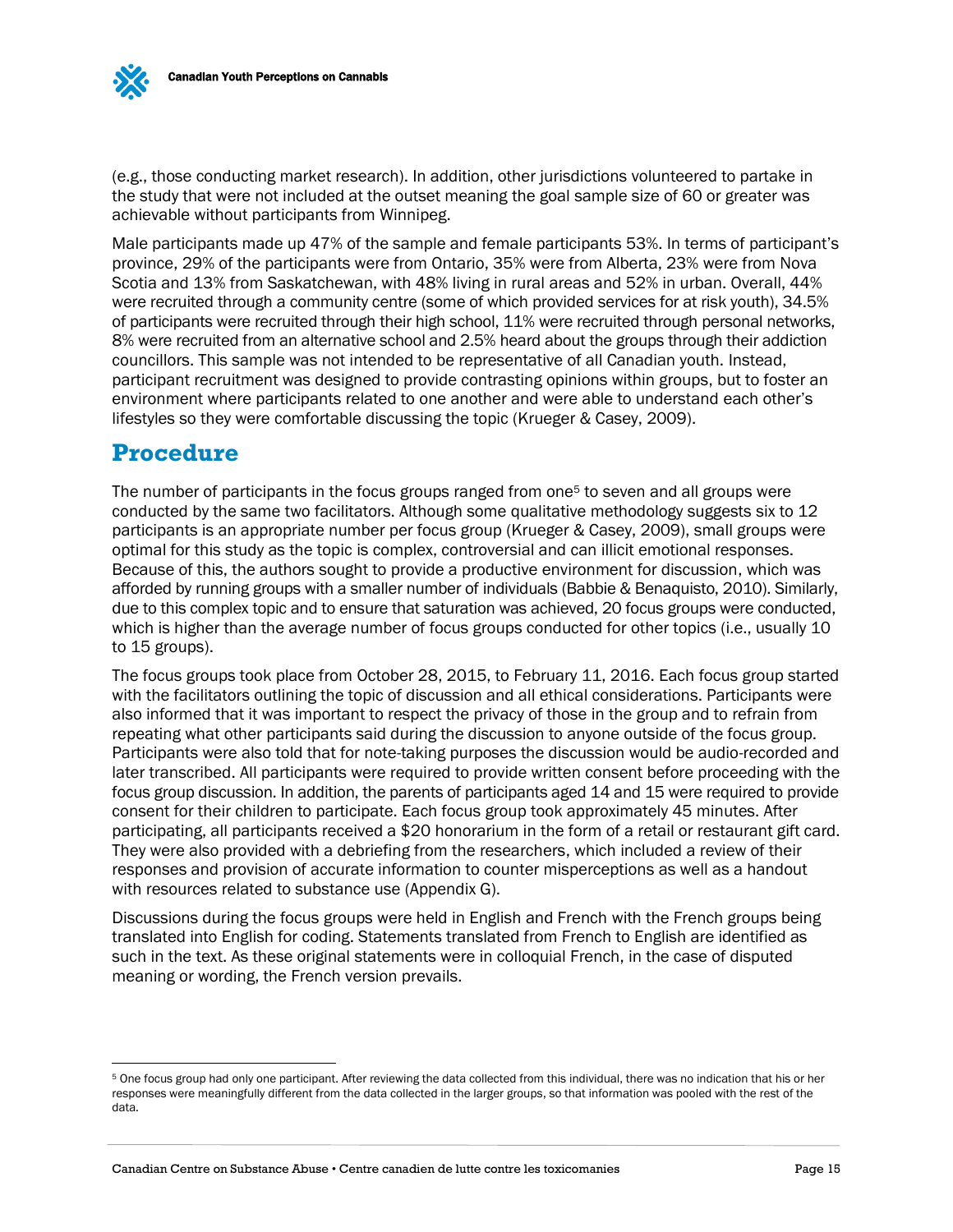

# <span id="page-17-0"></span>**Data Analysis**

The data were analyzed using inductive thematic analysis adhering to the procedures of Braun and Clarke (2006), and Frith and Gleeson (2004). Inductive thematic analysis allows the analyst to make interpretations of the data rather than use the data to support previous theoretical conceptions, as with a deductive approach (Patton, 2002). An inductive approach was important for this project because it allowed for greater flexibility in capturing participants' perspectives and facilitating a more complete understanding of youth perceptions of cannabis use. NVivo 10 software was used to manage all aspects of the thematic analysis in the current study.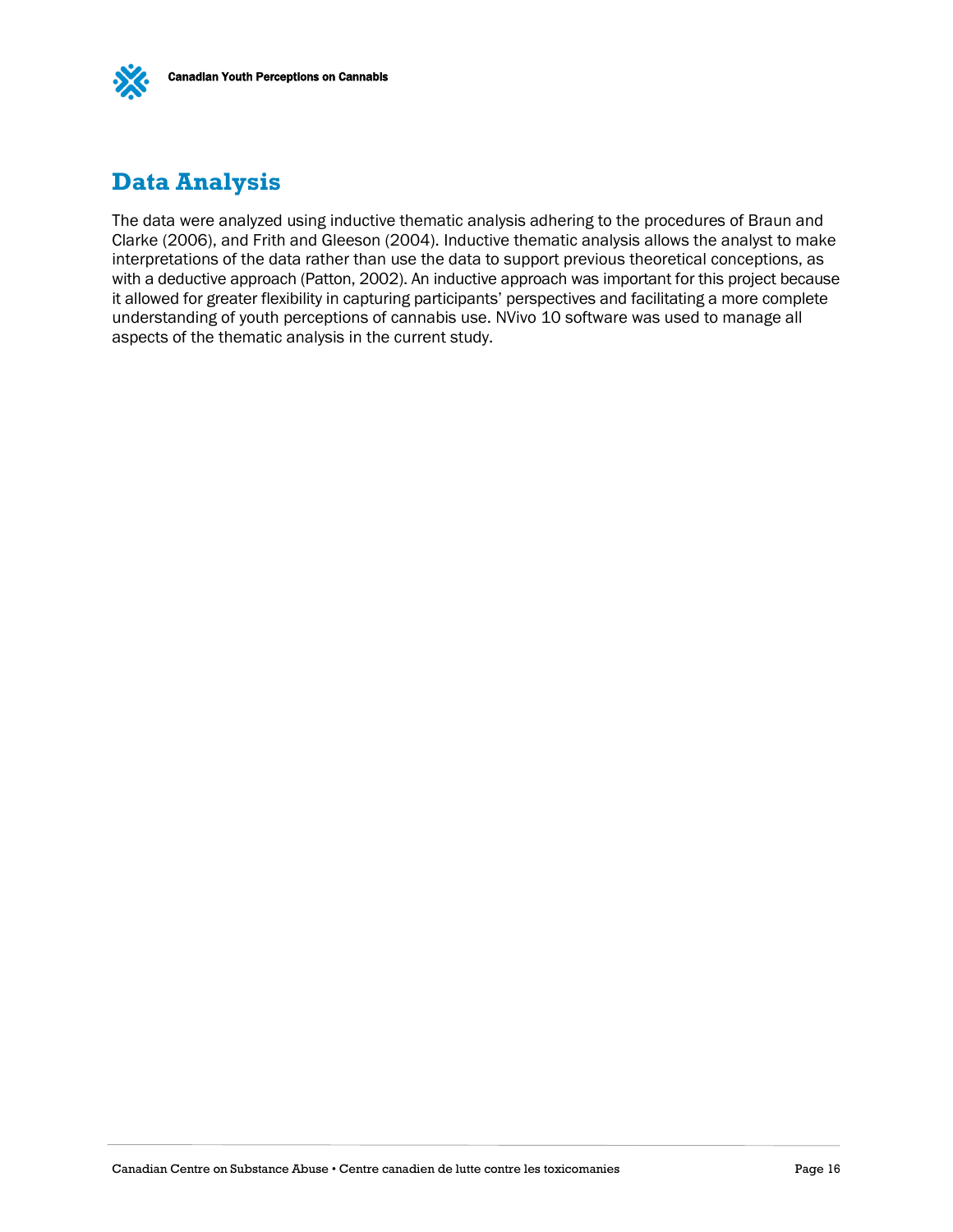

# <span id="page-18-0"></span>**Results**

Findings from the focus groups are organized by theme: reasons to use or not use cannabis, understanding of cannabis effects, cannabis and alcohol, cannabis culture, variables that influence cannabis perceptions, the legal status of cannabis, and prevention approaches.

## <span id="page-18-1"></span>**Reasons to Use Cannabis**

Participants were able to cite many reasons why they believe youth use cannabis, which included the influence of those around them, the availability of the drug and perceived "positive benefits." These reasons are summarized below.

### <span id="page-18-2"></span>*Influence from Important Others*

One of the most common reasons that youth said their peers tried or used cannabis was to fit in with friends. This reason included peer pressure, the desire to be accepted into a particular peer group. Some youth might be seeking an identity and see "stoner" as an option with cannabis use acting as the common ground to make friends. Some participants noted that youth might fear they will be left behind or not invited to parties with their current friend groups if they do not use the drug. In other words, "everyone else is doing it, and they want to be cool, too." Participants also reported that friends might discuss personal accounts of cannabis use where it is described as fun and exciting, enticing their friends to experience it. Cannabis use was also related to improvements in personalities, such as making someone "more fun." One participant reported: "I know someone who smoked it because they felt like everyone thought he wasn't fun when he was sober, because when he got high, he'd be really animated and excited about things." Similarly, cannabis was said to give youth confidence and alleviate the social anxiety of making friends.

The socialization inherent in smoking cannabis was also listed as a reason youth might use cannabis. For instance, cannabis use was labelled as a fun way to spend time with friends, similar to having a beer or glass of wine:

Well, even on the social drinking, it is not much different from that, if you were to pack a bowl in a pipe, you can pass it around, as you would sitting in a bar and have a beer. It's not really any different except the fact that you could get caught and go to jail. Maybe not go to jail, but get in trouble.

Use was also related to boredom while with friends, especially for those who live in rural areas who do not have as many entertainment options as those in urban areas. It was mentioned by a few participants that youth in "bad areas of town" or in "rough neighborhoods" might be more likely to use cannabis due to the influence of their environments.

Family members were also considered important and influential in some youth's decisions to use cannabis. Youth agreed that if someone's parents were using cannabis, it would be much more likely the children of those parents would use it as well. One participant reflected on his or her experience in this regard:

I did not realize it. I saw my family do it a lot, so when it came to my friends saying hey, do you want to smoke? I said, well my parents do it, so why shouldn't I? It's like why I started smoking too it's because my mom smoked all the time in the house around me, a subconscious factor that had an influence.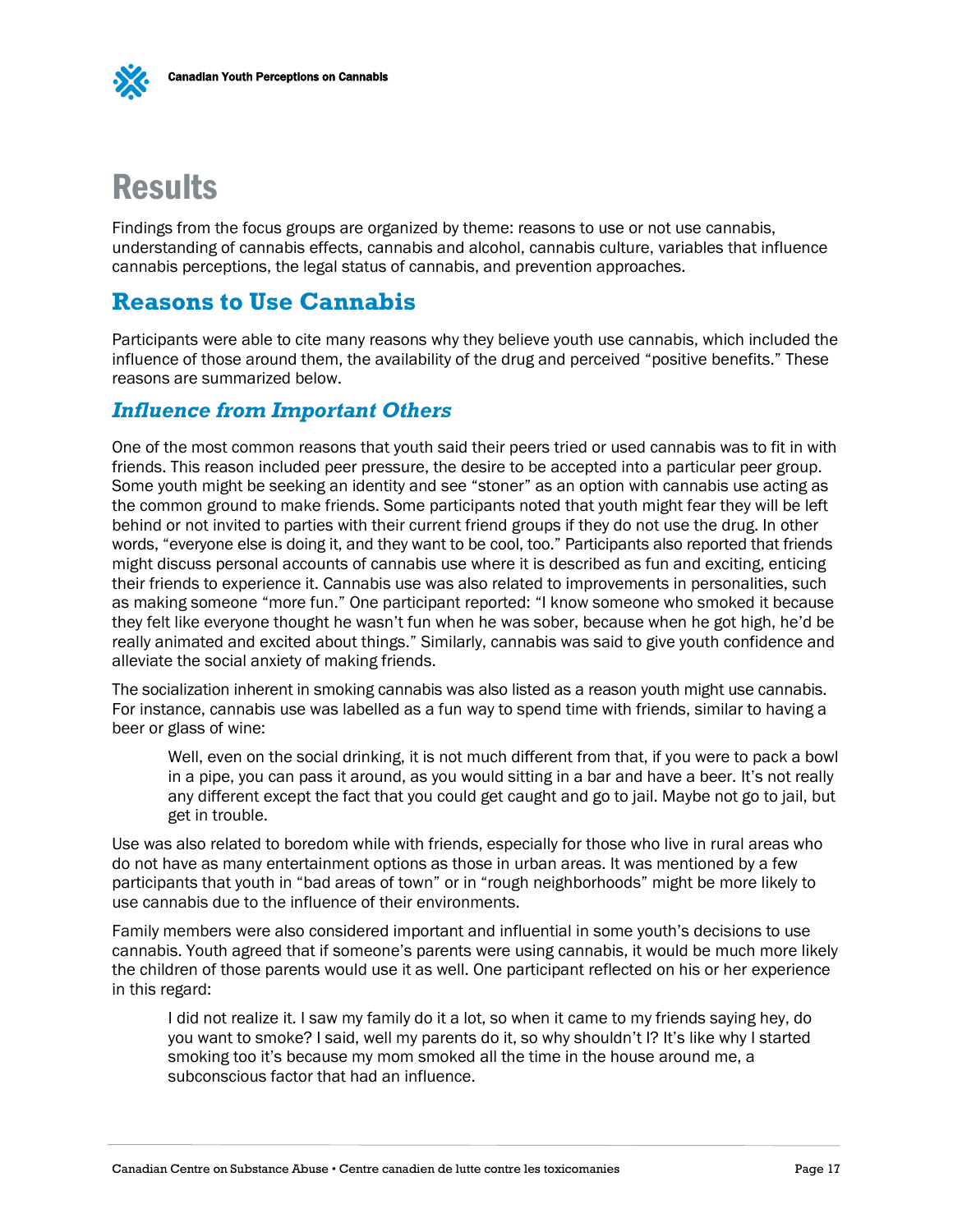Overall lack of present authority was said to also play a role in influencing use; for example, absent parents, teachers or coaches who are not known for giving severe consequences for substance use. Similarly, few youth spoke of having conversations with parents or other adults about the dangers of cannabis use. Conversely, some youth claimed they used cannabis to "piss parents off." Many youth felt that cannabis use was a result of rebellion on the part of teens, who are often craving independence. Thus, youth reasoned that parents being strict or setting rules could actually backfire in terms of preventing use.

Siblings were also said to play a role, with those using frequently either influencing use or discouraging it. Some participants argued that siblings who have a brother or sister who use a lot of cannabis are likely to use as well. One participant commented using her own sister as an example:

I think, like, for example, that's my little sister right there. I think, like, say, if I started smoking, and she seen me, then she'd probably think it's a cool type of thing. So she'll eventually want to try it. Or let's say for example, if I don't do it around her, and she doesn't know anything about it, then maybe she won't.

#### <span id="page-19-0"></span>*Availability and Acceptability*

Youth considered availability as a reason someone might use cannabis as it was viewed as a readily available substance for this age group. Youth mentioned that it is common for there to be cannabis available at house parties and social events. Similarly, locating and contacting a drug dealer was a very easy task, and even youth who did not use were well aware of where they could buy cannabis if they needed to. It was even considered more available than alcohol as there is no legal age of access to purchase cannabis. One participant noted: "Well, I mean if I was 14 I could buy marijuana, but I could not walk into a liquor store and buy alcohol. You need someone else to buy it for you." It was also used in some cases as an alternative to alcohol. One respondent reported availability of cannabis online:

I forgot to mention this earlier, but there's another way you can get marijuana… It's called the deep web which you need to download a special browser for that but it's basically like a different side of the Internet where you can use a regular Internet connection, but there's all this weird stuff… Like there's drug websites where you can buy up to any amount of weed and have it shipped to your house.

The availability of cannabis and lack of exposure of youth to any negative ramifications could contribute to the overall perception that use of the drug is acceptable. For instance, one participant mentioned that while growing up she always knew the "older kids" were using cannabis, but never saw them get in trouble, so when it was offered to her she assumed "it was not a big deal." It was also mentioned that youth might lack knowledge of cannabis harms, so when deciding to try the drug, their thoughts are "why not?"

## <span id="page-19-1"></span>*Positive Effects on the Body and Mind*

Youth classified cannabis as the "safest" of all substances to use and that the side effects were minimal when compared to other drugs. For instance, one participant noted: "It's obviously not good for you to put like smoke into your lungs, but yeah, but if you compare it to heroin, it's like no big deal. I would say it's way better for you than alcohol even, by a lot." This was supported by the apparent "mild" effects of cannabis on the body in comparison to other substances. Youth felt they were more in control and better able to function when under the influence of cannabis. For example, one youth stated "You can't even overdose on [cannabis]. It's actually physically impossible to overdose on marijuana. The only thing that'll happen is you'll pass out, wake up, feel, you know, normal." This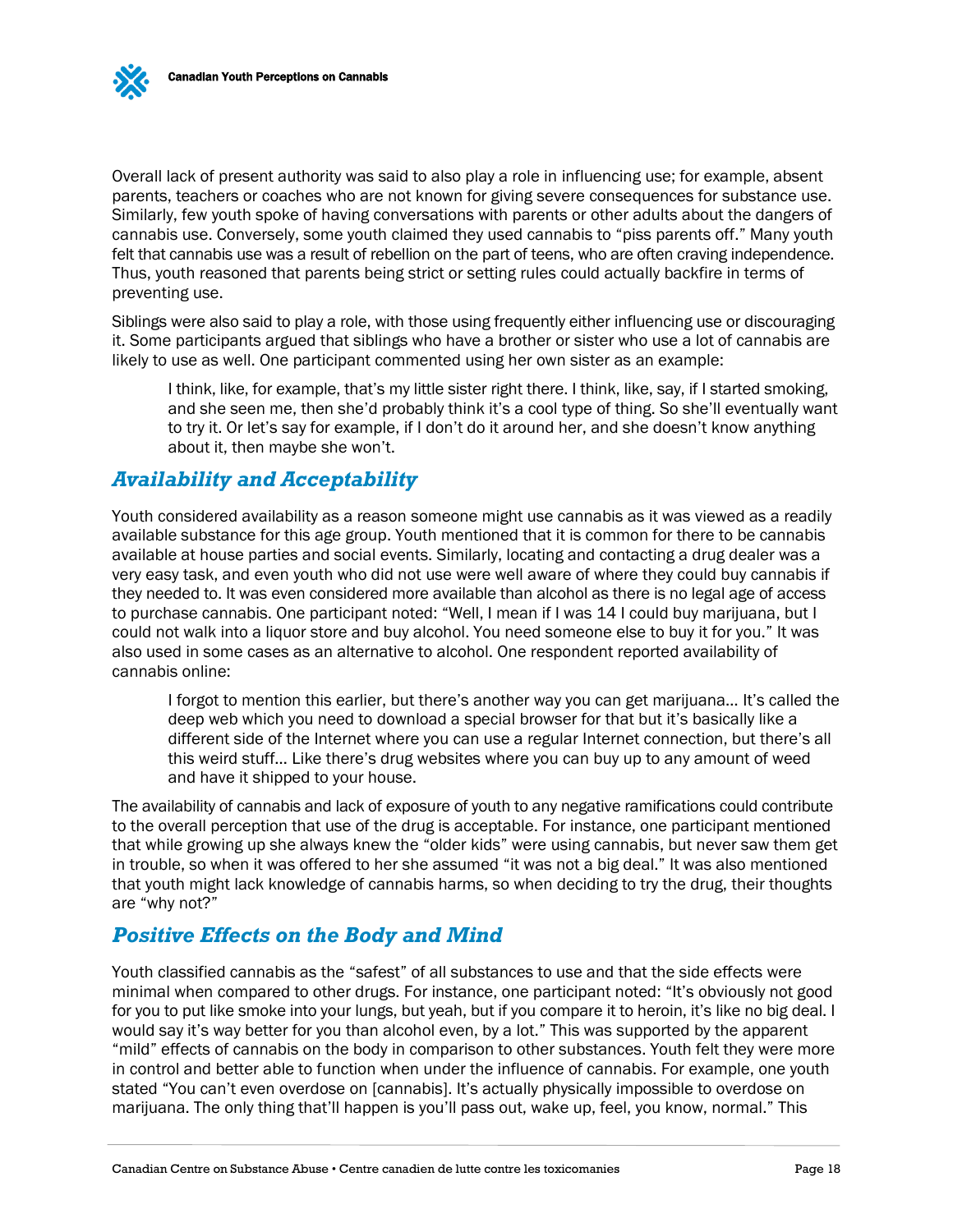

sentiment was echoed in relation to prescription drugs as well. A number of youth considered cannabis use as a much "healthier" method for addressing medical issues than prescription drugs, which were described as "synthetic chemicals" that are addictive and can result in overdose. Cannabis was considered a natural alternative that would not result in any of these issues.

Many medical issues were mentioned as reasons youth might use cannabis, both in terms of prescription from a doctor and self-medication. A number of youth had researched the effects of cannabis on physical and mental health, and often used this information (whether from a credible source or not) as a reason to start cannabis use for what they considered a medical condition without consultation with a doctor. Of concern, this self-diagnosis and self-medication appeared to lead to recreational use. One youth, who had been prescribed cannabis by his doctor described treatment for his depression as more successful in terms of withdrawal effects from using cannabis compared to withdrawal effects of anti-depressants: "Well, personally, depression, I find that [cannabis] works better than an anti-depressant for me, myself. When I am not high I don't find myself as depressed as when the pills are not working."

The following diseases or conditions were cited by participants as those that, in their opinion, could be alleviated or controlled with cannabis:

- Chronic or acute pain (e.g., back pain, pain from concussions);
- Seizures;
- Mental illnesses such as depression, anxiety, post-traumatic stress disorder (PTSD), attention deficit hyperactivity disorder (ADHD), schizophrenia and bi-polar disorder;
- Cancer and side effects of cancer treatment (i.e., pain relief and stimulating hunger);
- Stress: and
- Arthritis.

Interestingly, many youth cited increased appetite as a reason for using cannabis. It appears as though some youth might not be eating due to stress or other health concerns such as depression or medication effects. Participants reasoned that cannabis, which causes the "munchies" or the desire to eat, can be used to alleviate stress, stimulate hunger and help to hold down food. One participant reported her experience:

Generally food tastes disgusting, but once you have a few drags of a certain type [of cannabis], it's more… It's complicated, but once you have a few drags you feel like you'll be able to eat more and you get hungry… You're not feeling self-conscious, but you don't feel sorrow from eating or anything.

Youth said that cannabis can also be used to stimulate hunger for eating disorders such as bulimia, anorexia and purging. Individuals suffering from these conditions were said to use cannabis to increase their appetite, to help them to begin eating again and subsequently to gain weight. Similarly, those who have cancer and are undergoing chemotherapy were said to benefit from increased appetite related to cannabis use.

Cannabis was also said to improve sleep, decrease night terrors and allow youth to function properly and worry less. Many youth also said they used cannabis to escape reality or a negative situation they were coping with, as well as decreasing their capacity for caring about a situation. One youth described this as "disassociation from reality" and another as "a daily dose of fuck it all." Other positive effects of cannabis included better concentration and focus resulting in better academic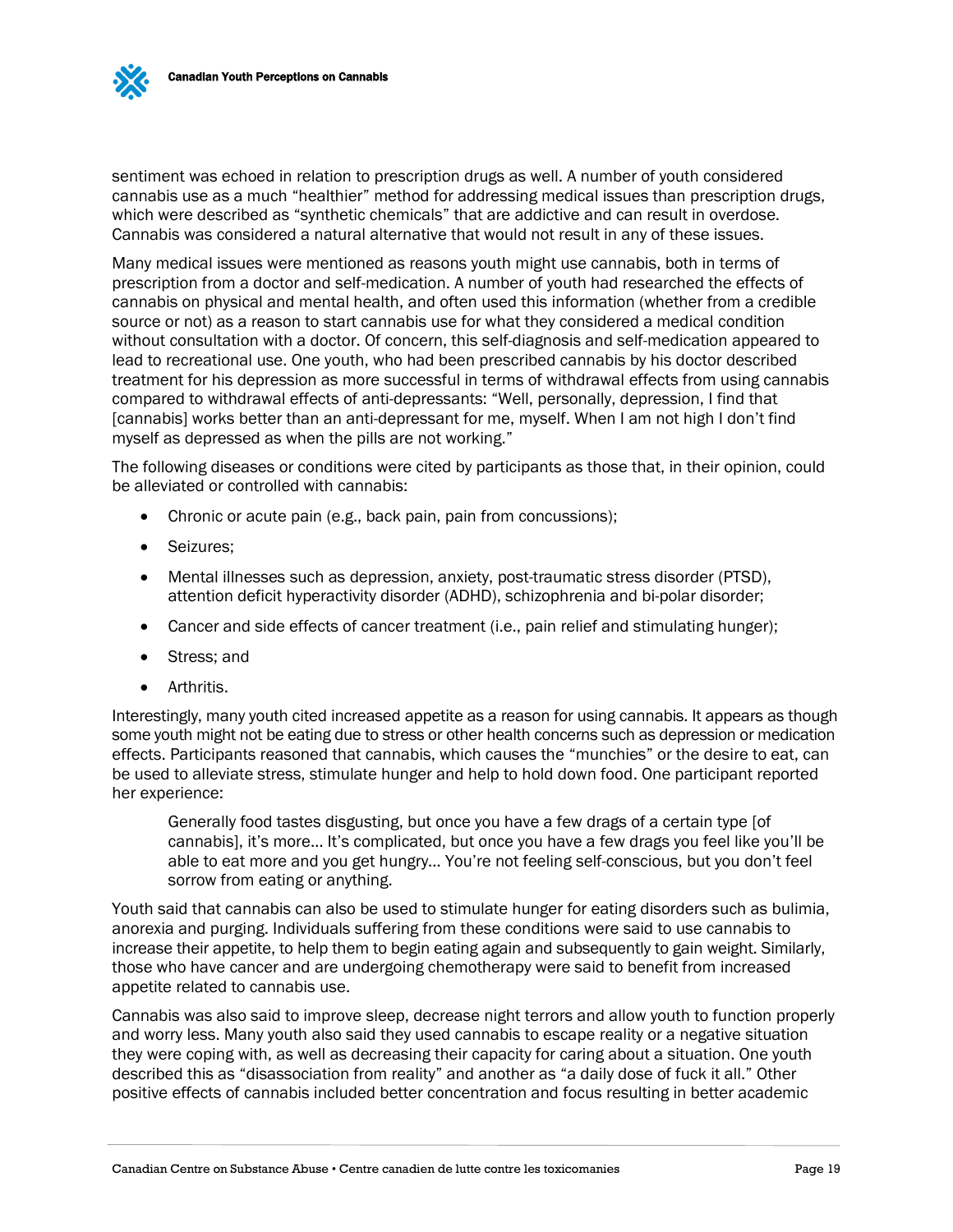

performance, and increased energy and alertness. Being high on cannabis was described as "joyful," "blissful," "relaxing" and boosting happiness, outgoingness and positivity.

## <span id="page-21-0"></span>**Reasons to Not Use Cannabis**

Although youth generally had more to discuss in terms of the positive effects of using cannabis, there were some key points discussed about why youth do not use cannabis. These points included fear of parental or legal consequences, negative effects on the mind and body, stigma of being labelled a drug user and personal beliefs. Many of these effects were in contrast to the previously mentioned positive effects, such as triggering mental illnesses as opposed to treating them, and the possibility of overdosing called "greening out."

#### <span id="page-21-1"></span>*Fear of Consequences*

Overall, participants did not seem concerned with the consequences of cannabis. There was a small number of youth who were concerned about what their parents would think or whether they would be punished if they were caught using cannabis. An even smaller number of participants were concerned with disappointing family members and losing their trust. One example of positive influence from a parent was a mother sharing her past negative cannabis experiences with her daughter, which affected her greatly. Similarly, siblings were said to deter use in younger siblings by helping them learn from their mistakes or providing an example of "going down a bad path" that their siblings could learn from.

In terms of legal consequences, few youth mentioned the fear of ending up in jail or respect for the law as reasons not to use cannabis. Some participants felt the anxiety of being caught in and of itself was a deterrent. Another deterrent for participants were their experiences growing up. For instance, one youth was greatly affected by his encounters with individuals who were addicted to drugs and did not have homes. In his mind, these people had "ruined their life" and thus this influenced his decision to not use drugs. Of concern, very few participants felt school presentations and learning the health, social and legal consequences of use was enough to deter youth from trying cannabis.

Youth had trouble relating to the consequences of cannabis use if they had not experienced any themselves (e.g., being caught by police driving after cannabis use). Those youth who had experienced something negative, on the other hand, while using cannabis or after trying it (e.g., what they considered as triggering a mental illness, increased fighting with their boyfriends) were more likely to report regretting initiating use.

## <span id="page-21-2"></span>*Negative Effects on the Body and Mind*

There were some common negative physical, mental and behavioural effects of cannabis that were reported to possibly deter youth use. Physically, youth recognized cannabis can affect the brain, (mainly brain cells), and the lung and heart, and, because of the inhalation of smoke can, cause irritability in the eyes and throat. Participants pointed out that cannabis can make a person feel tired, hungry and uncomfortable (described as an "ugly feeling"), and affect athletic abilities. In terms of chronic conditions or diseases, youth mentioned that cannabis can cause lung cancer, can "speed up growth of HIV" and hepatitis C, cause asthma attacks and acne, and result in a "depression hangover" after use. Some youth felt that cannabis is an addictive substance; those who were aware of this possibility and did not want to rely on cannabis as a coping mechanism appeared to steer clear of use.

Several changes in behaviour and attitude due to cannabis use were also listed as reasons youth might not use the substance. For instance, participants felt the drug could change a person, by lessening his or her ability to handle things and decrease his or her motivation. It could also make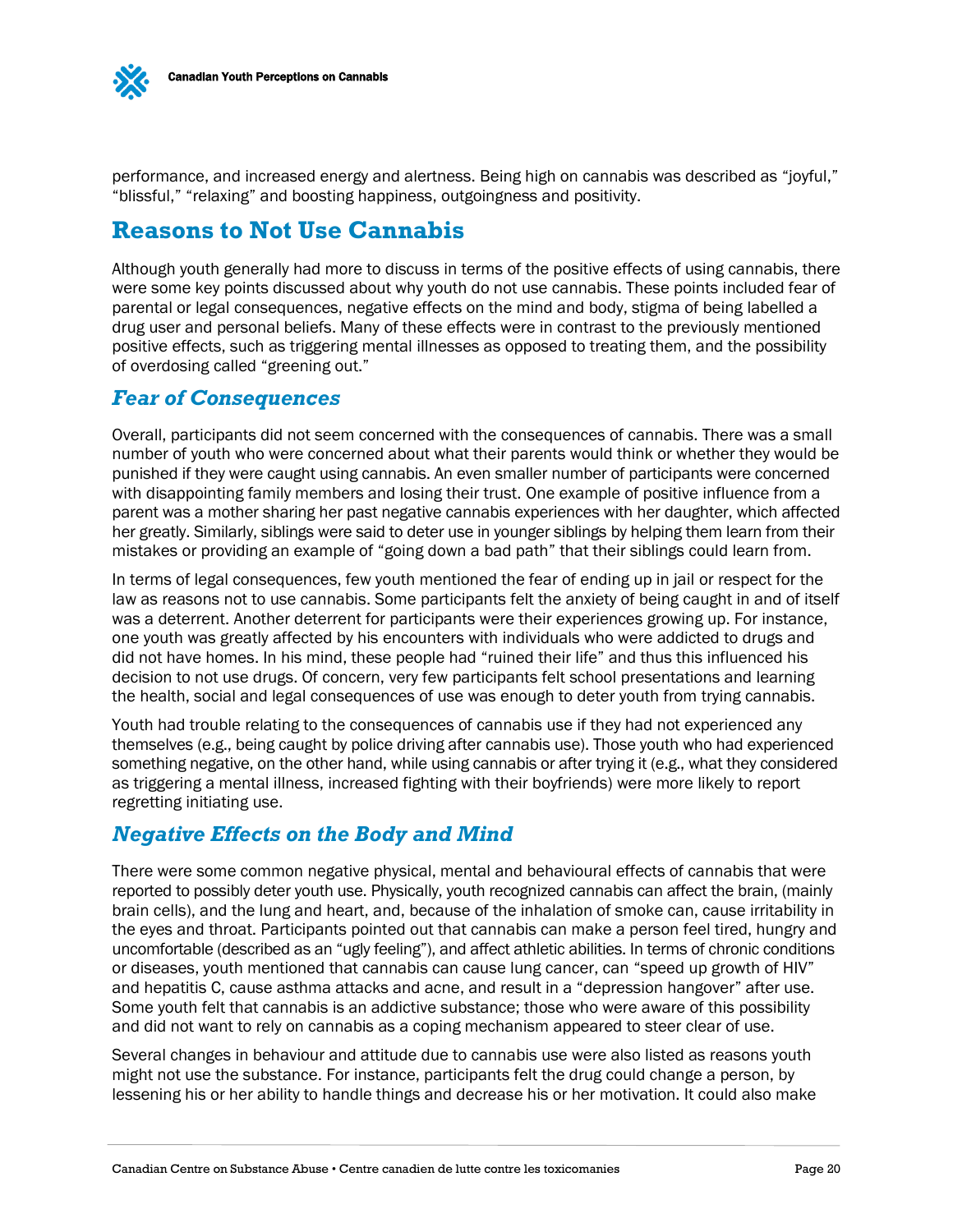someone closed off and anti-social, and cause mood swings that could affect his or her interpersonal relationships. Cannabis was said to lower inhibitions, potentially causing someone to do something he or she would regret, as well as making a person unpredictable, especially in terms of anger control. Youth also cited long-term effects on behaviour experienced after cannabis use cessation, including an increase in boredom while sober and difficulty enjoying things they once were interested in.

Youth felt that cannabis could also affect a person mentally, whether through the worsening of mental illnesses or negatively changing thought patterns. Youth reported personal experiences or experience among their peer group with schizophrenia, psychosis or depression that, in their opinion, was induced or aggravated by cannabis use:

For me, I don't know, I never really like had mental health problems before I started, but then like after, I don't want to say stopped, but at the peak of my use, as soon as I stopped using, because I was literally using every day, like eight times, if not more, so when I stopped doing that it kind of brought out mental health problems in me. So like, I don't know, when I went to the hospital I got diagnosed with like drug-induced depression and anxiety, and I'd never had anything like that before, like I was a really happy kid, so it kind of brought that out of me.

Use was also said to result in anxiety or panic attacks, paranoia, negative thought patterns, memory loss and suicidal thoughts. These findings contrast with what was previously highlighted as benefits of cannabis use, mainly, that cannabis use can improve mental health and make a person more positive and happy.

### <span id="page-22-0"></span>*Stigmatizing of People Who Use Cannabis*

Many participants recognized that people who use cannabis, especially those who use frequently, are stigmatized because of their use. This stigmatizing was a significant reason why participants thought youth might not want to use cannabis. Youth outlined the common versions of this stereotype: "stoner," "pot head" or "druggie." Youth described this stereotype using such terms such low income, low education, low social status, laziness, chill, someone with the munchies, deadbeat, loser, partier, sketchy, drop out, crazy or unpredictable, no good, something wrong with them, risk takers (have less to lose), and someone from the 1960's. Generally, participants felt that those who used cannabis infrequently or only in social settings were not subject to this stigma.

One male participant who had used cannabis recreationally, but also had a medical document for cannabis from his doctor to treat his depression expressed facing stigma due to his use:

Me, myself… I've been known as a pothead and druggie and no-good degenerate… just all of that stuff… where I actually, myself, not trying to brag, I'm quite intelligent versus what they have said before… It's more adult figures [who have these stereotypes], people not really from my generation grew up with the stigma against it.

Often when youth described this stigma, they were not speaking from their own perceptions, but instead were describing what they thought were the perceptions of the general public. For instance, they assumed non-users considered those who use cannabis to be "morons" or "losers." They assumed figures of authority, like parents or "the government," were most likely to believe and perpetuate this stereotype. When describing their parent's negative views on cannabis use, they thought this bias was unfair, as parents often support the use of pharmaceuticals for medical reasons, but not cannabis, even though most youth thought pain medications were much more dangerous. They also felt that "the government" contributes to this stigma by fear mongering and painting the drug in a negative light in order to deter use.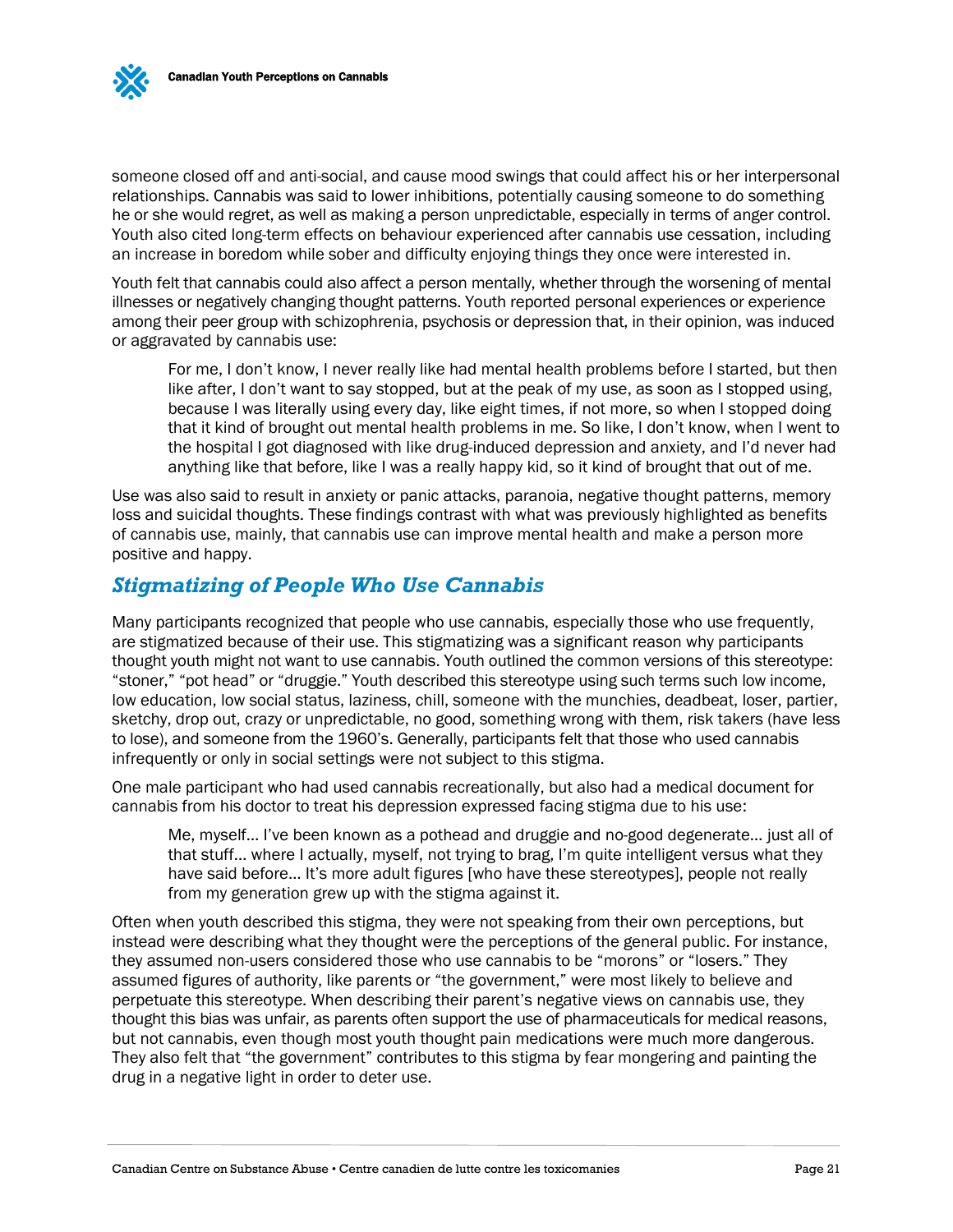

Regardless of the source, youth generally did not want to be associated with the stigma and were still influenced by stereotyping as they mentioned they had been surprised in the past when they discovered a high achieving peer was using cannabis (i.e., a "good student" from a "good home") or that an adult or person of authority used cannabis.

## <span id="page-23-0"></span>*Opinions about Substance Use*

A minority of participants held beliefs that were against substance use or cannabis use. Generally, it was hard for participants to articulate the reasons they held such beliefs. They did not attribute them to their parents or peers, but instead considered them a natural part of who they were. For instance, one participant noted that youth could be against drug use: "I don't know. I think some people are just really against that kind of stuff and, like, their morals and beliefs are just… They just don't believe in that, so they don't do it, kind of thing." Youth who fell into this category did not see the benefit in using substances and felt that they would be going down the wrong path if they chose to engage in that behaviour.

## <span id="page-23-1"></span>**Understanding the Effects of Cannabis**

Many youth stated that although their peers generally understand the risks of cannabis use they "don't care" about consequences and choose to use the drug anyway. For example, one participant noted: "Even if they understand [the risks], it's like they have stopped caring. They're like, okay, [there are risks], but it's never happened to me any of these times before, so I doubt it's going to happen now." This view could be related to participants describing cannabis as a "soft" drug or "helping drug," as opposed to what youth classified as a "hard" drug, such as cocaine. With this perspective in mind, it was not surprising there was inconsistency among participants about what they thought were the risks of cannabis use. Youth held different opinions on the negative effects of cannabis, which was likely due to the belief that the drug "affects everyone differently." Youth did not think any negative immediate or permanent consequences were guaranteed for everyone who used cannabis. Instead, these consequences changed based on the person, how long they have been using the drug, how often they use the drug, their height and weight, the amount they use, the THC level and the type they use. Cannabis was described by participants as complex, meaning each strain is different and the same strain can have different effects. Because of this, youth felt it was not possible to predict how cannabis will affect someone.

Participants also highlighted individual characteristics as contributors to the effects of cannabis. They observed that some users can function while "high," while others cannot, and felt this depended on a person's levels of control, will power and self-motivation. Similarly, each user has a different tolerance level, (e.g., lightweight or heavyweight), and the effects of smoking cannabis can reflect someone's pre-established mind set and mood. One participant described how cannabis can affect every individual's brain chemistry differently, resulting in different experiences:

Because [cannabis] is not for everybody, it's not. Everybody is different, every drug, alcohol, anything affects people differently, and the same goes for the THC. Because we do have the receptors in our brain to receive the cannabinoids from the THC, but not, some people have more and some people have less. Some people it affects more in a neurological way than it does some other people who are more sensitive to it. And it might not feel good to them, it might feel more scary, the feeling might be more scary than calming for some people. It is not that they are against it, it's just that it is not for them.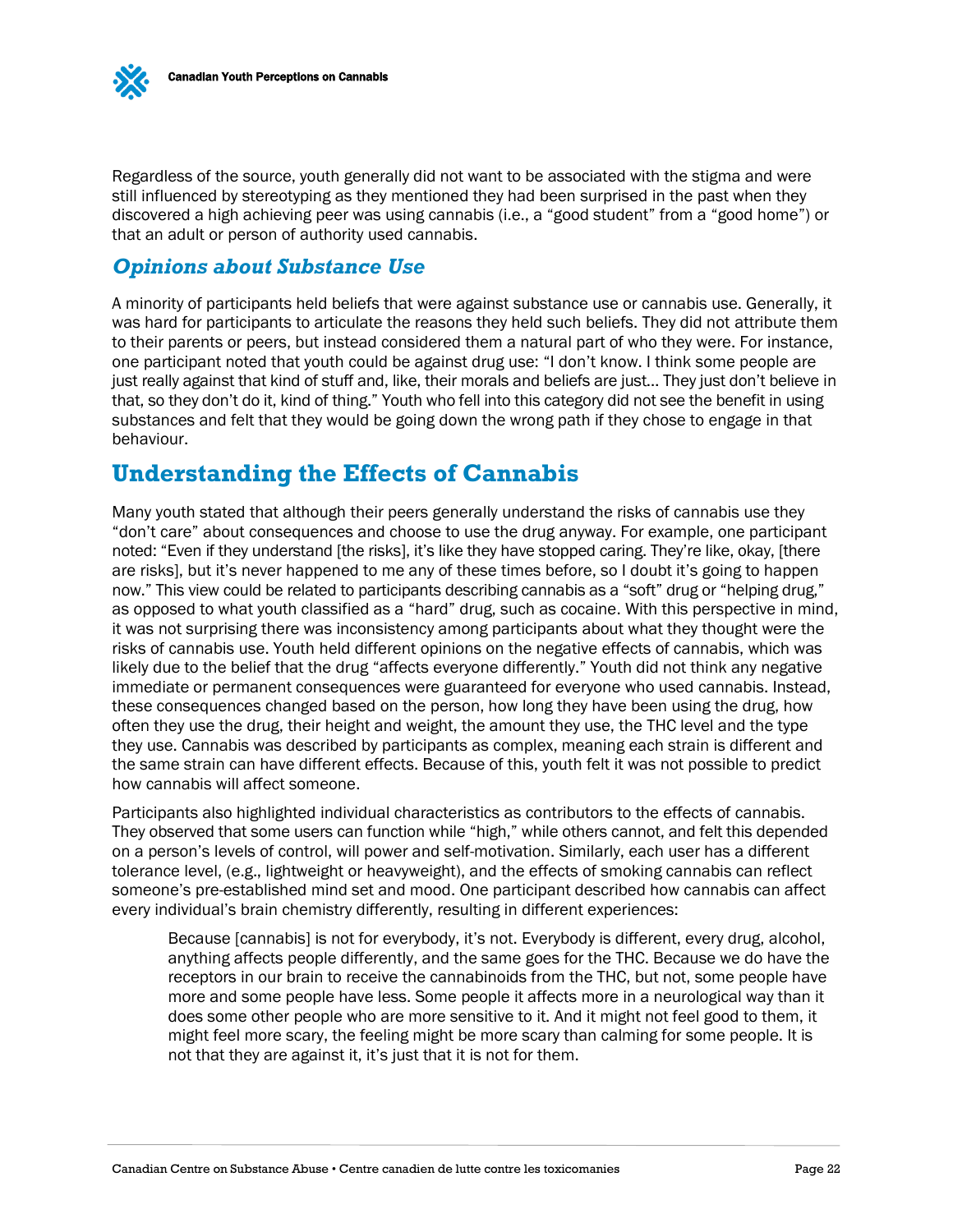Personality type<sup>6</sup> was also said to contribute to the effect of cannabis:

I think it also depends on your type of personality. Like, if you've got an addictive personality, like me. Like I just started knitting. I can't put it down. I used to do this. I couldn't stop because I have an addictive personality. So I think it does come down to what kind of person you are because it could change you. But it could also have no effect. It could make you more aggressive. It could make you more calm. It could make you a little bit more rude. It could make you a little bit slower. It could make you too nice to the point where you're, like, letting people walk all over you because you're like, "I'm just so high, and I'm so happy, and I don't care. Here, take whatever you want."

Many youth took comfort in their opinion that cannabis "affects everyone differently" as this allowed them to selectively choose when the drug is or is not safe. This opinion was especially prevalent in relation to their friends and family. For instance, in terms of driving after cannabis use, many youth were comfortable doing so with an adult (such as a family member) as "they can handle it" and "know what they are doing." Similarly, some youth trusted certain friends while high because they "knew them." Interestingly, participants did not think cannabis affected adults. They always described their experience with adult use as something where the adult was "totally fine" and did not show any signs of being impaired.

Further to these effects of cannabis, there were several topics that youth commented on about the risks of cannabis. These topics included driving, brain development, cannabis as a gateway drug and risk of addiction, and are discussed in the following subsections.<sup>7</sup>

### <span id="page-24-0"></span>*Cannabis and Driving*

 $\overline{a}$ 

A majority of participants recognized that cannabis can affect driving, but only with the caveat that it depends on the person, how much he or she smoked, and individual tolerance. For example, one participant noted: "I think it depends how high you are. If you're out-of-your-mind high, then yeah, you shouldn't be driving, but I mean, if you're just, like, pretty much sober, and maybe you just had a toke, then I could drive just absolutely fine." Youth were able to identify the dangers of driving while high, but generally had limited understanding as to why cannabis affects driving. Regardless of this knowledge, participants felt youth did not care about the dangers of cannabis-impaired driving.

A large majority of participants knew that cannabis use would slow reaction time and reflexes, impair cognitive functions and motor skills, and distort perceptions of time and space. Youth felt cannabis could cause confusion, disorientation, hallucinations and sleepiness for the driver, as well as alter vision, impair concentration and slow driving. A small number of youth recognized that even though they perceived this impairment as minimal, the one or two second time delay in reaction while driving could be fatal. It was also acknowledged that it can be hard to tell if someone is high, in contrast with drunk, due to only subtle changes in physical behaviour. One participant elaborated on how this can result in the misperception that it is safe to drive high:

Yeah, I think that [driving high will] become a lot bigger issue because people don't think about it. When people are drunk, I think they think of it differently because if you're really clearly impaired, you know that your judgement and reaction times are off, and people kind of seem to forget—because it's a different type of impairment when you're high—they seem to forget

<sup>&</sup>lt;sup>6</sup> For more information on the factors that have been shown to modulate an individual's vulnerability to addiction to cannabis (i.e., genetic or environmental) please see George & Vaccarino, 2015.

<sup>7</sup> The term "addiction" is used throughout this section as it was the terminology used by participants.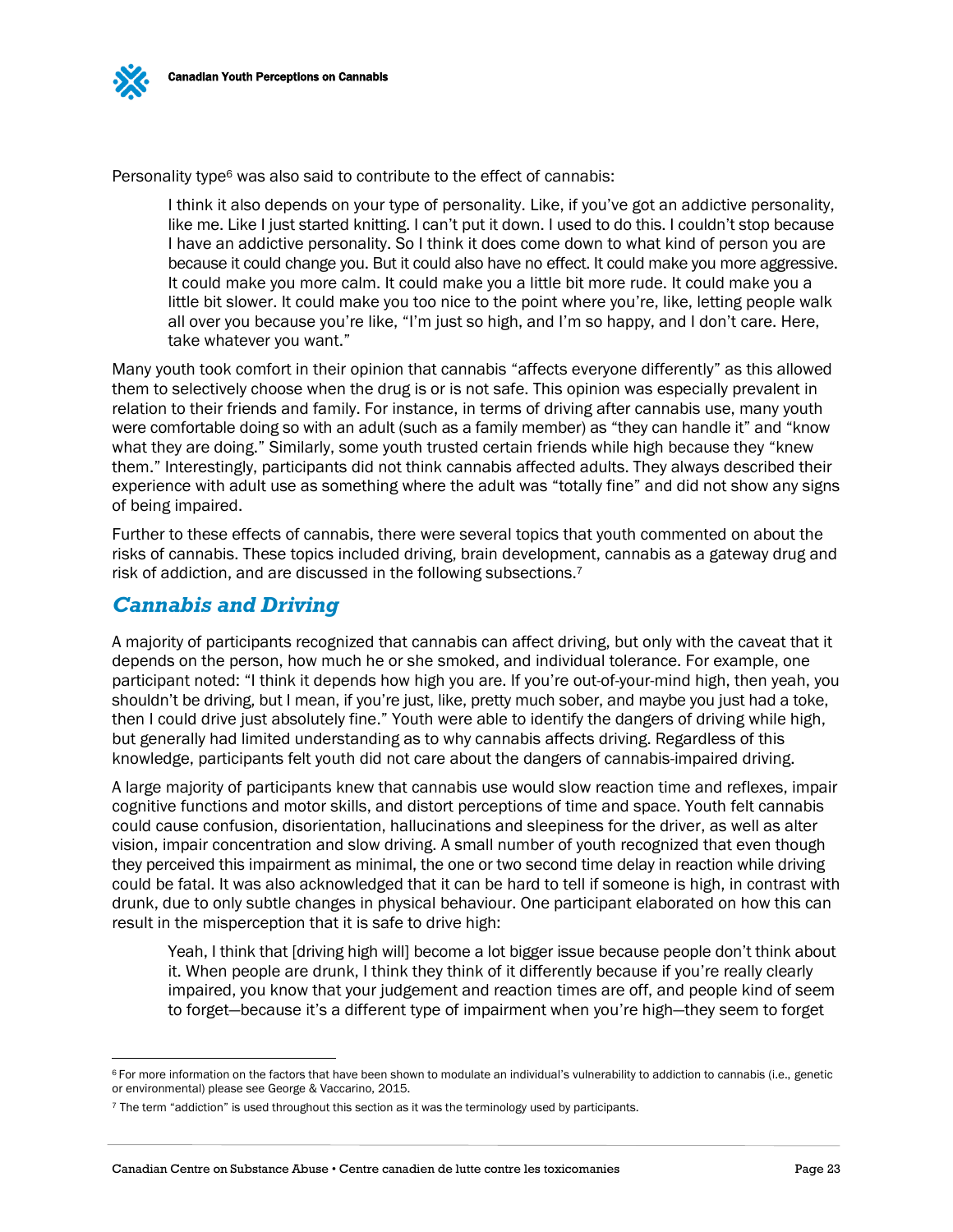

All youth considered alcohol-impaired driving as obviously dangerous and something they would never do, but the dangers of cannabis-impaired driving were dependent on who was driving or how much they had smoked. The same logic applied to driving with a cannabis-impaired driver. Almost all participants were vehemently against getting in a car with someone who was drunk or on prescription medications, but only some participants felt this way about riding with a cannabis impaired driver. They often classified driving while impaired by cannabis as "safer" or "less dangerous" than driving while impaired by alcohol. For instance, some youth argued that someone who is impaired by cannabis will actually be more careful on the road, as he or she is more aware of their impairment and would not want to get caught by police, in contrast with drunk drivers who are not as aware they are impaired due to a decrease in inhibitions. Cannabis was also considered the safer alternative to alcohol because "being high burns someone out" making it less likely he or she would leave the house and thus would not be driving. Similarly, the behaviours associated with being high such as "calm," "happy" and "chill" are not associated with risky driving.

Participants felt that the lack of awareness of the dangers of cannabis-impaired driving among youth could be due to the limited exposure of youth to firsthand accounts of traffic crashes that were attributed solely to cannabis use, especially in regards to deaths. Instead, youth reported growing up hearing "horror stories" about crashes caused by alcohol-impaired drivers: "You hear about all these tragic car accidents and they never say marijuana or drug use. It's always, like, alcohol. People are stupider when they get drunk." Youth were aware that getting caught driving high would result in the same punishment as being caught driving while impaired by alcohol, but had not heard of many of their peers being caught for this offence and thus thought it was unlikely they would be apprehended. Some participants believed that police had limited capabilities to detect if a driver had used cannabis or were unlikely to take the time to reprimand someone who had. Other participants were aware that police looked at physical signs of cannabis impairment such as dilated pupils and red eyes. The concept of a "breathalyzer" for cannabis use was mentioned a number of times by youth, although they were unsure of what this device would actually look like or how it would operate.

#### <span id="page-25-0"></span>*Cannabis and Brain Development*

When asked about whether cannabis affected the brain, most youth perceived this question as asking about how cannabis changes mood or behaviour via the brain or how it affects mental health. When asked directly about the effect of cannabis on brain development, many participants either guessed or acknowledged that cannabis very likely has some effect on a developing brain, but they were unsure of how or why. Although a majority of youth accepted that cannabis can affect their brain, even if they did not know how, this knowledge did not appear to deter use. Many of those who agreed there were effects only felt they would be an issue for those who smoke large amounts of cannabis for a long period of time, and that effects would not be apparent in the short term. In other words, moderate use or recreational-only use would not affect the brain. For example, one participant argued:

We're speaking of like the recreational abuse with like buddies and stuff… So basically, if you use it recreationally you're not… it doesn't affect your brain. It doesn't affect much…

Another participant agreed:

It's like anything within like high doses… Like alcohol, you can drink yourself to dementia. I suppose you could probably smoke to dementia in a certain level of smoking, I guess. I don't know. I've never reached that.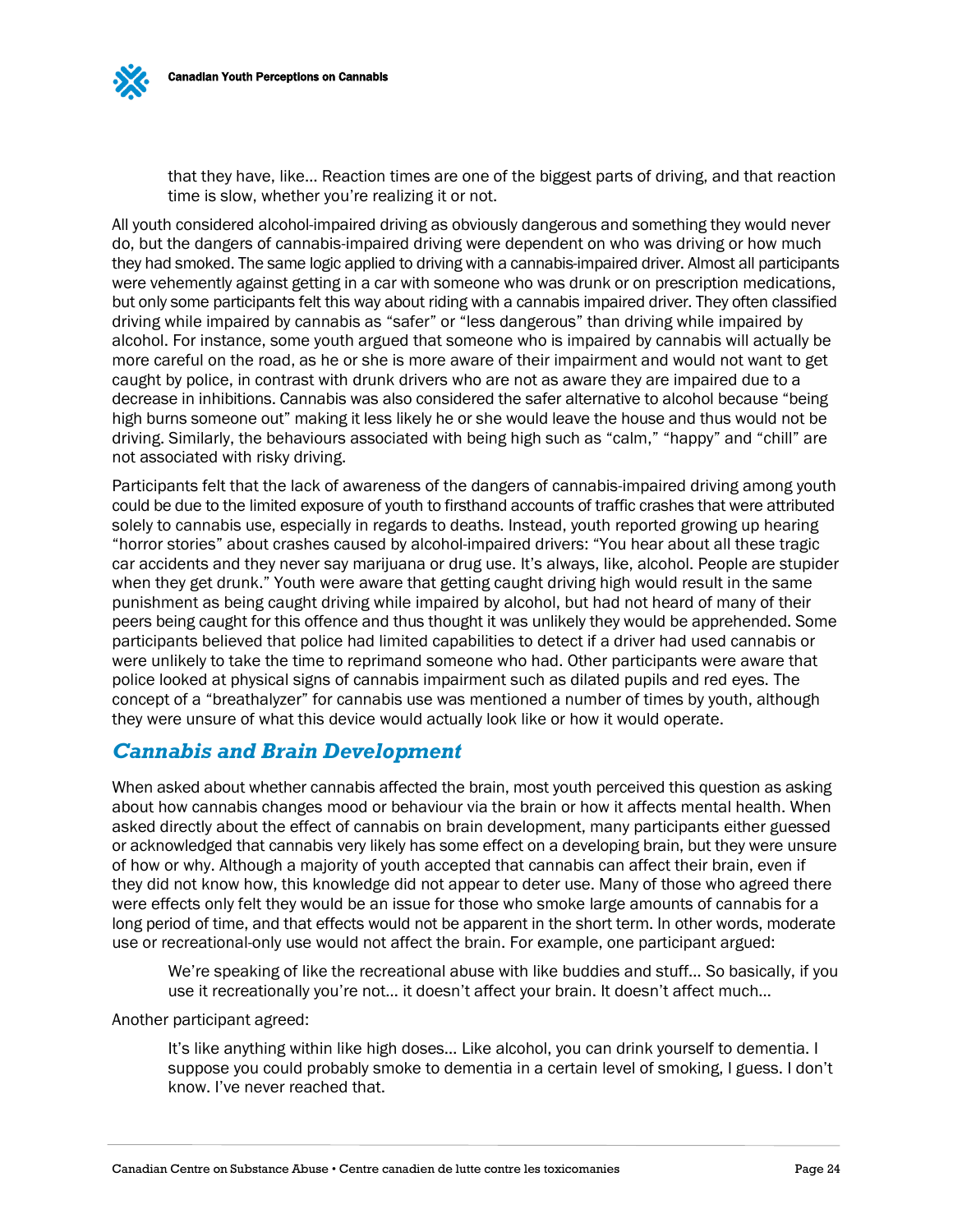

Essentially, youth considered above average amounts of use, such as a gram a day or more than a joint a day to result in negative effects, but less frequent or heavy use was considered safer in this regard.

A smaller number of participants were under the impression that cannabis use resulted in immediate effects on the brain that they often described as changes in behaviour and mind set. For example, one participant observed of his friend: "my friend smoked a joint one time and like he's not right in the head no more, it might have been laced or something but still… Like, he's, like, he lost a couple marbles."

Other youth were aware that cannabis affects brain development in young users, especially before their early 20s, which led them to believe that it is not something that should be used by anyone younger than 21. They were able to identify this age as an appropriate legal age for use once cannabis is legalized. The negative effects of cannabis on the brain that were mentioned included stunting growth and development, negatively affecting brain functioning (e.g., analytic thinking) and the binding and releasing of neurotransmitters, triggering illnesses (e.g., schizophrenia), causing memory loss, decreasing grey matter, affecting decision making, lowering intelligence, and causing hallucinations. A small number of positive effects were also mentioned: making the brain more "awake" and "alive," promoting healthier brain development after the age of 21 and creating new neural pathways.

#### <span id="page-26-0"></span>*Cannabis as a Gateway Drug*

Youth were asked if they felt that cannabis was a "gateway drug," that is, if cannabis use predisposed someone to the use of other illicit drugs. This theory has been proposed in the past, but is not supported by current research (George & Vaccarino, 2015). Results from the focus groups were mixed, with some youth certain it did act as a gateway drug, while others attributed new drug use to something unrelated to cannabis. The latter felt the transition through the gateway was more dependent on one's peer group, and whether these peers were encouraging the person to use cannabis, and on one's pre-existing personality, that is, if they are impulsive and the type of person to try new things. Transition into other drug use was said to also relate to one's experience with cannabis. For example, one youth raised the possibility that some users function quite well while impaired by cannabis and see no need for new drug use, whereas those who struggled more in their lives might turn to new drugs:

Not in all cases. Like, my aunt, like for instance, she doesn't even care if anyone knows she smokes weed. She smoked weed and she didn't ever try anything else, and she's got, like, a really, really good paying job, and, like, it doesn't limit her, prohibit her from being able to go into work. In fact, it actually enables her to go into work in a better mind state. But then, I do also see people who are, like… I've seen people who were, like, top of their class, then they had one, like, really rough, like, week, and they tried it. They smoked weed, and they're like, "Yeah, I'll just keep going from this." And someone was like, "Yeah, try this [other drug], and try this [other drug], and try this [other drug]." And eventually, they were like, "fuck school."

Cannabis use was seen as a "slippery slope," as it is perceived as harmless and can lure individuals unknowingly towards other drugs. This attraction could be a result of those who use cannabis craving a bigger and better high than cannabis alone, encouraging them to use what participants considered harder drugs, such as cocaine. Participants also reasoned that cannabis use "shrinks the gap" between refraining from drug use and "hard drug use." In other words, the gap between using no drugs and using "hard" drugs is much smaller when cannabis acts as a "stepping stone" in between. Some participants felt that cannabis use opened doors to interactions with drug dealers and making drugusing friends. From there, a dealer can offer the individual new or different drugs. In other words, cannabis is a "gateway drug by proxy" as it brings people into a new circle of peers who use drugs.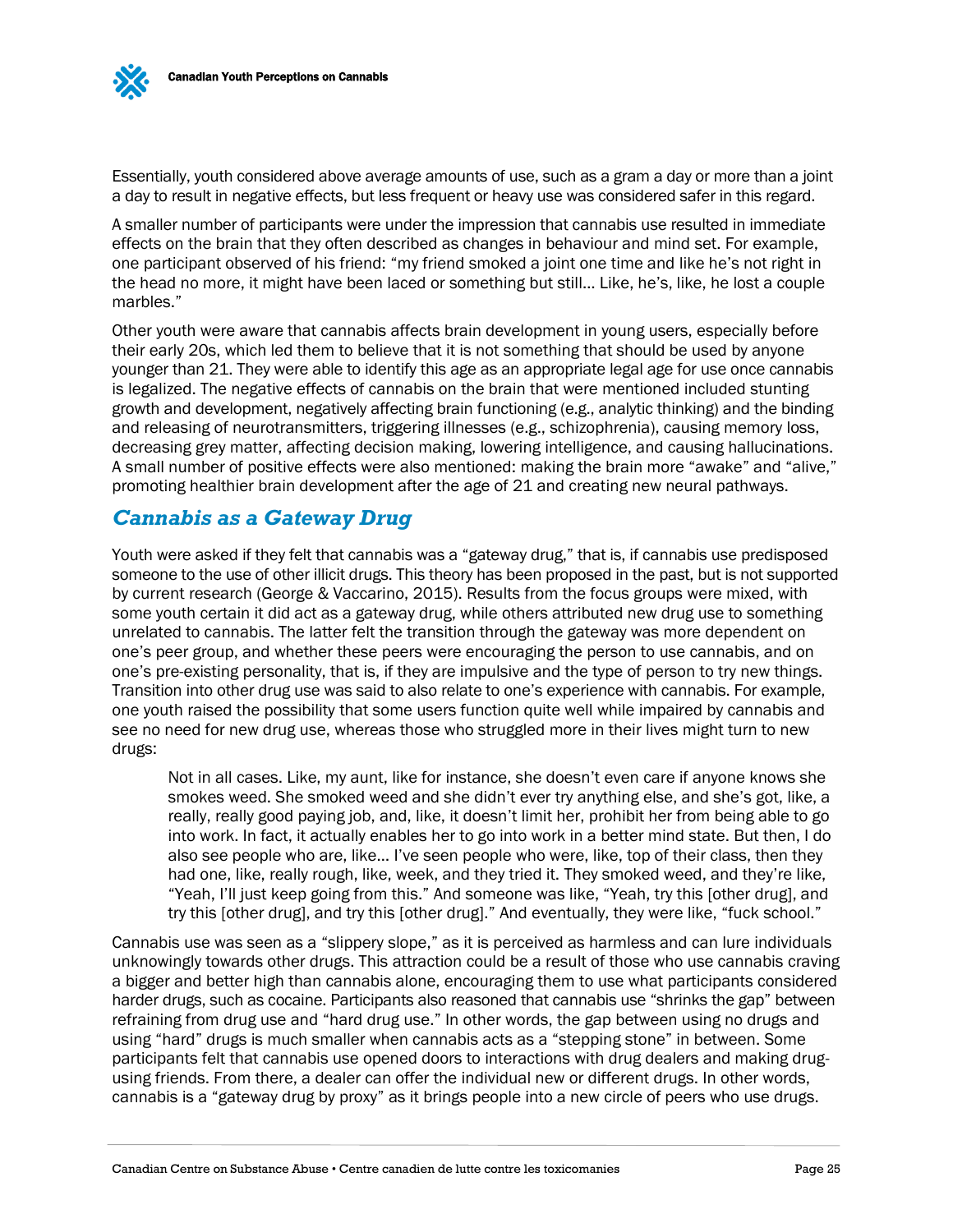

Participants reasoned that if the individual has had no negative experience with cannabis he or she might be more inclined to try a different drug. Similarly, if someone had a positive experience with cannabis he or she might become curious about other drugs and want to try them.

Other participants felt cannabis was not a gateway drug and that any participation in new drug use was the choice of the person and unrelated to their cannabis use. Many based this opinion on their own personal experiences or experiences with their friends who had not transitioned to new drugs after cannabis. Although some acknowledged that cannabis use opened the door to the "drug using world," in their opinion, use of new drugs was not due to cannabis use in and of itself, but instead the choices, struggles or existing problems of the person. For instance, one participant stated "you can't blame it on the drug. You blame it on the person. The drug didn't make me decide to do other drugs… Like you can't blame it on it, if that's all you're doing." Based on this reasoning, participants also argued plenty of people who use cannabis had no interest in trying other drugs or had complete self-control in stopping drug experimentation at cannabis. Similarly, participants felt experimentation with new drugs could be based on lack of knowledge of the harms of these drugs instead of any interaction with cannabis. Participants who had had more experience with cannabis seemed less likely to agree it was a gateway drug.

#### <span id="page-27-0"></span>*Cannabis and Addiction*

Opinions were divided about whether cannabis is addictive. Several participants felt that cannabis was not addictive at all, while others considered cannabis addiction to be in a different category than addiction to other drugs. For instance, it was suggested by some participants that addiction to cannabis would occur gradually over time, as a habitual thing compared to the immediate physical reactions of other drugs (e.g., cocaine) or only in cases where someone is using copious amounts of the drug. Cannabis addiction was said to be "mental" as opposed to physical, where the person is addicted to the feeling of being high on cannabis as opposed to the body craving the substance. One participant reported: "THC has been confirmed that it's not addictive, but it's not the chemical that's addictive, it's the rush. It's the feeling and it's the notion that there's nothing wrong in that moment is what's addictive."

Addiction was also attributed to a person's propensity for addiction instead of the substance. Some youth felt that only people with "addictive personalities" can become addicted to cannabis and this addiction is more a personal choice, rather than an uncontrollable condition. Some also suggested that addiction to cannabis was related to the need for a person to escape his or her reality or problems, making the "escaping" aspect of use addictive, not the drug itself.

Although it was not necessarily considered addictive, youth pointed out that once you begin using you are "chasing the dragon's tail" and constantly trying to recreate the previous feelings of being high, especially the feeling of when you first tried it. They thought people can become "immune" or tolerant to the effects over time, meaning they would need to smoke stronger or greater amounts of cannabis to recreate the feeling. They also described these urges as more manageable than other types of drug addictions and argued it is much easier to quit cannabis than other substances.

Interestingly, many youth brought up withdrawal symptoms of cannabis, but did not equate them with addiction. For example, they described friends or loved ones who were frequent users as becoming grumpy or mean when they had not used cannabis in some time. This behaviour was also described as a dependence on cannabis that resulted in anxiety, edginess and aggressiveness. Regardless, participants were quick to label this behaviour differently than regular addiction because there are no withdrawal symptoms: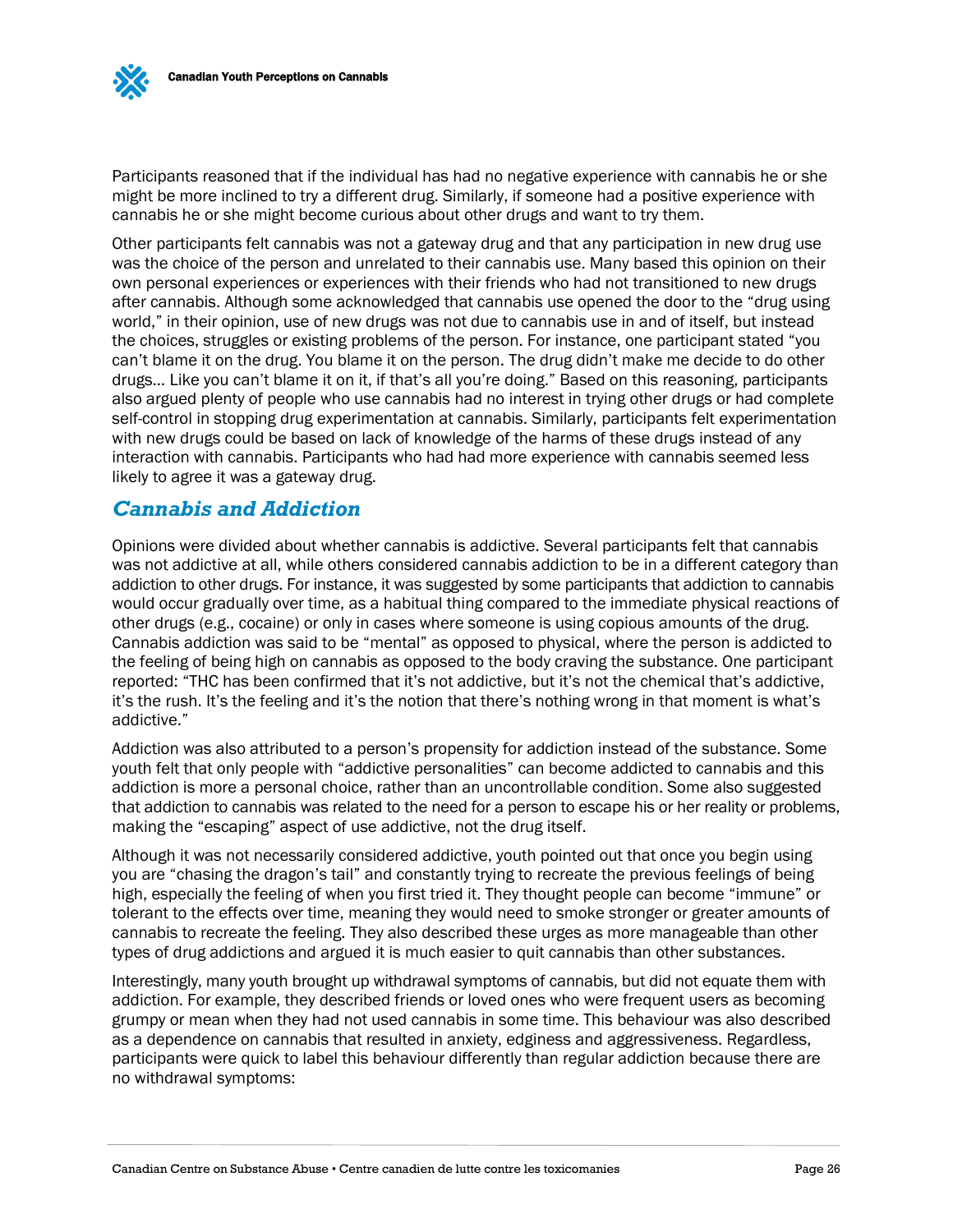You can [withdraw], but it's not going to be the same as vomiting, sweating, shaking, screaming, running away… anything like that. It's going to be a lot of trying to calm yourself down and not hurting yourself or getting angry at people. It's not really something that physically upsets your body like an addiction does. It's more of something that mentally you have to get over. It's like a barrier that you have to get over.

A minority of youth believed cannabis was addictive, similar to other substances, and could affect the production of serotonin in the brain. They considered pride to be a contributing factor to individuals who use refusing to admit addiction: youth want to believe they have control over their use and can stop at any time.

### <span id="page-28-0"></span>*Cannabis Overdose*

Several participants assumed it was not possible to overdose on cannabis, but some also assumed that heavy cannabis use does not result in severe after effects (e.g., hospitalization). The absence of media stories or personal accounts of severe health effects due to cannabis could be contributing to the perception that it is impossible to overdose on cannabis or experience severe harms from use. Youth mentioned they had never heard of anyone dying from cannabis or heard of any cannabisrelated overdoses. One youth commented that it is impossible to overdose on THC, but one could die from suffocating on cannabis smoke. Other participants considered overdosing due to cannabis as a possibility, but only if an individual had taken large amounts, which was described as difficult to do. That being said, a fair number of participants described the process of "greening out," which they defined as an individual smoking too much cannabis resulting in dizziness, becoming light headed and possibly vomiting.

## <span id="page-28-1"></span>**Cannabis versus Alcohol**

When describing cannabis experiences or opinions, youth often used alcohol as a comparator. Generally, participants considered alcohol to be a much riskier substance than cannabis, mainly because they thought alcohol can kill someone through overdose or dangerous behaviours such as impaired driving. This difference in risk confused them, as cannabis is illegal and alcohol is not. They tended to assume anything legal was safe, but did not think alcohol was safe. Youth saw alcohol as more "destructive" than cannabis with many more negative effects, meaning they believed they would face less issues or consequences after using cannabis than alcohol.

Think about this. Here's another thing. If they were to legalize [cannabis], they could criminalize fucking alcohol and think about [how] much better the world would be. Seeing a bunch of stoners walking around instead of a bunch of drunken alcoholics fucking a bunch of shit? Which one seems like the better of two evils, you know?

As similar observation arose about impaired driving: "Well, [cannabis] can [affect driving]. I'm assuming like you still are under the influence of drugs, so it's a terrible idea to drive, but… it's probably not as bad as liquor." When given the choice between getting in a car with someone high or someone drunk, riding with someone who was high was consistently chosen as the more favourable option.

Participants also considered alcohol to be more impairing. For example, some said that people are more in control when high than drunk. This opinion appeared to be manifested in how they visualized a "drunk" person (slurring their speech, staggering) believing alcohol significantly affected behaviour, even resulting in "crazy" or "violent" actions, whereas "high people" only look happy, "chill" and relaxed, and just want to "sit on the couch and eat." Of note, youth's image of impairment is defined by the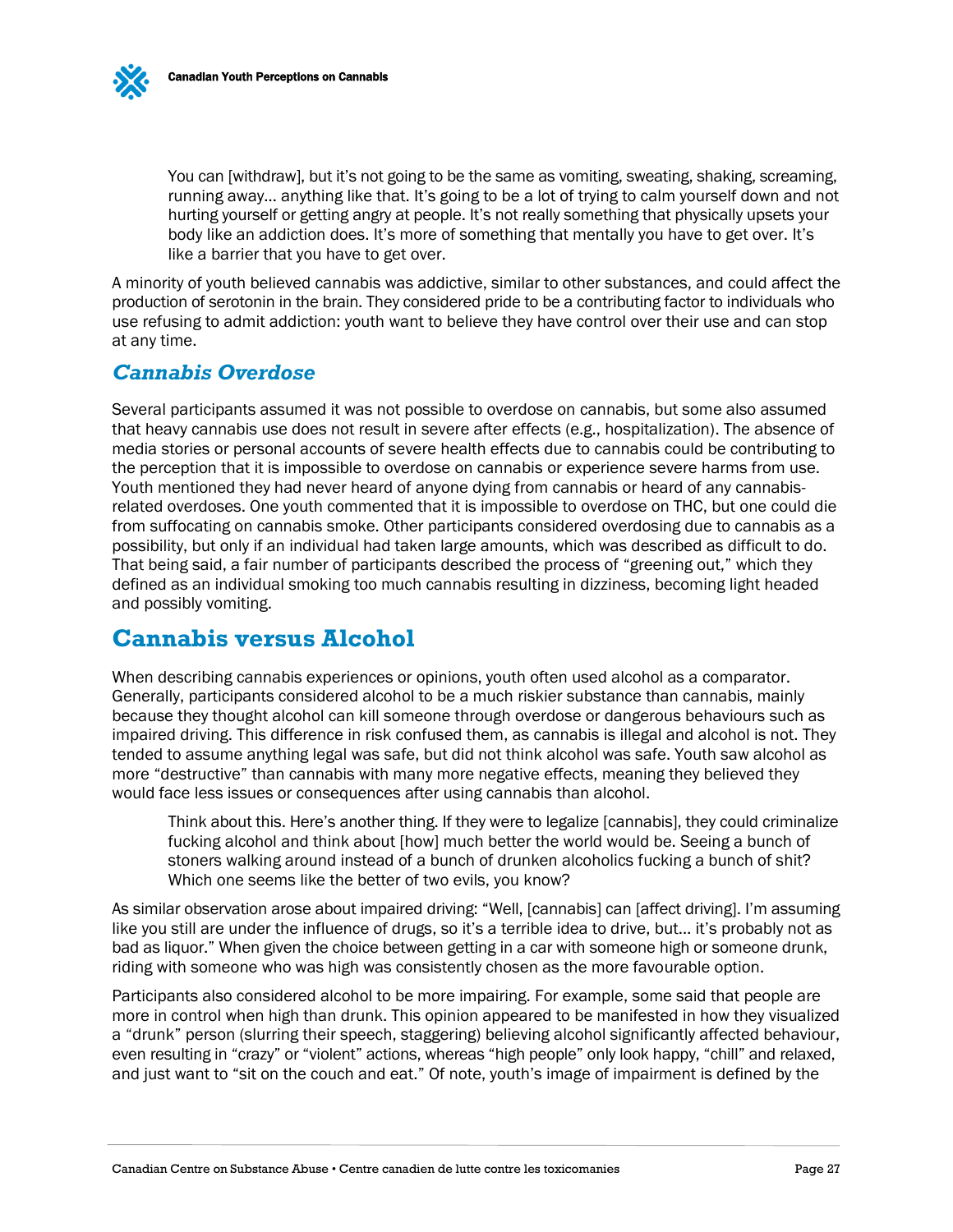

I would totally agree with what [participant] is saying and it kind of freaks me out because if you are out somewhere with your friends and somebody is like "I will give you guys a drive" and you are like they haven't been drinking, but you can't… I don't think [being high] is as identifiable, like I know personally because I have trouble with identifying if someone is high or not…. We were out somewhere and he got in the car with somebody and he didn't even realize and I was like "this person is like stoned" or whatever…

They also saw more negative physical responses to alcohol such as vomiting, memory loss and hangovers, which would "never happen" with cannabis. As with overdosing, youth identified many more examples of negative impacts to the body from drinking too much alcohol, such as liver issues, brain injuries and possible death, but pointed out that cannabis use did not result in these effects. About withdrawal symptoms, they also considered alcohol to result in greater harm than cannabis: "I've also been an alcoholic. Once you get alcoholic shakes, it actually makes you physically sick not to have booze. You can't get physically sick from not having pot."

Youth also commented on the benefits or detriments of mixing alcohol use with cannabis. It was said that alcohol can enhance the high from cannabis and vice versa, and youth were encouraged to mix the substances as it was "fun." Others felt it was unsafe to mix cannabis with alcohol. The feeling of mixing both was described as being wide awake and hyper while simultaneously lacking energy. Some participants also considered cannabis as a means to alleviate their impairment by alcohol: "But I feel like when I drink and then smoke weed, like, I feel like it brings down my alcohol, and the marijuana overpowers the drinking"; that is, participants believed it "sobers them up."

Interestingly, many participants classified alcohol as the gateway drug to cannabis use. For instance, many youth reported trying cannabis while they were impaired by alcohol because they lacked judgment and did not consider the effects. Often this resulted in regret the next day: "I think I've heard of people who, again, were drunk when they tried [cannabis] and then the next morning when they were sober, were like, 'Oh what did I do?' Like, I don't think they would have done that in normal mindset."

Some considered the transition to cannabis use to correlate with a decrease in alcohol use. One participant provided some of the reasons for this correlation:

I don't know, because I was like comfortable, I was already having a good time and I didn't need to like get any more intoxicated and honestly like alcohol compared to weed sucks, like it makes you feel like crap, you throw up, you don't remember stuff. You could literally die because of it.

In other words, cannabis use replaced alcohol use.

## <span id="page-29-0"></span>**Cannabis Use Culture**

## <span id="page-29-1"></span>*Covering Up Use*

During the focus groups, some participants identified tactics used by cannabis smokers to cover up their use. For example, the use of sunglasses (titled by the participant as "sneaky shades") and eye drops to cover up bloodshot eyes. Similarly, body spray, hand washing, gum chewing, changing clothing or smoking a cigarette were said to be tactics to mask the smell of cannabis use. In general, it was agreed that the smell of cannabis is very notable and difficult to cover. Another means of hiding use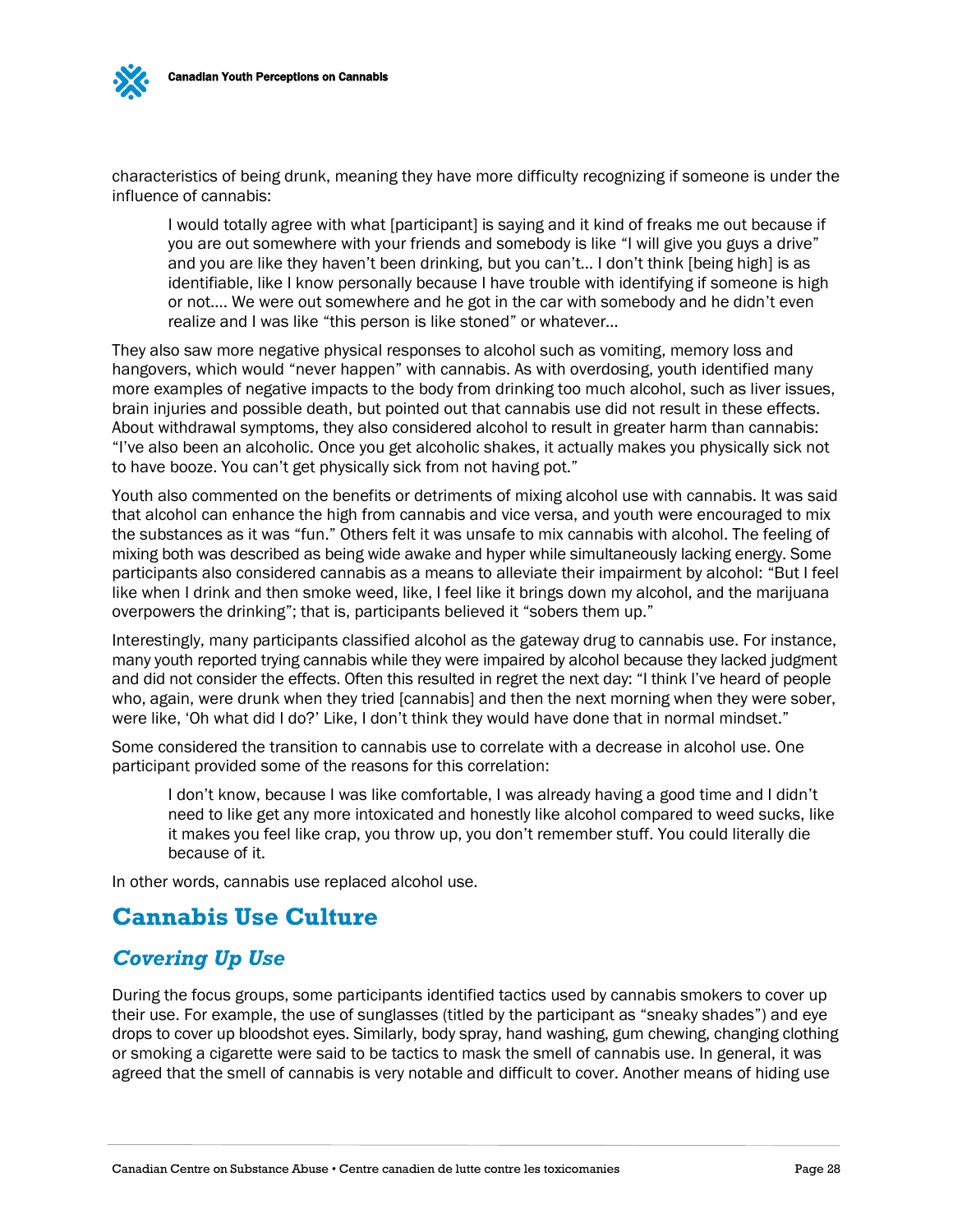

was via e-cigarettes: one participant noted that e-cigarettes can be used to smoke cannabis, thereby tricking onlookers to assume they are smoking a tobacco e-cigarette and not a cannabis one.

Youth felt that chronic cannabis use was something that could be easily hidden from friends or family, and that it was something the user had the power to disclose if they liked, but if they did not tell anyone no one would know. One participant observed that cannabis use is "a way to do drugs safely, without like having track marks or scabs growing." In other words, other forms of drug use leave visible signs on the body, whereas smoking cannabis does not leave any permanent signs. Youth designated two types of people who use cannabis: those who keep their use a secret, by not speaking about it at school or doing it alone privately, and those who are more public about their use and more likely to talk about it with friends or smoke openly.

In terms of finding excuses to use, some teens noted that being very busy with extracurricular activities did not necessarily prevent them from using. Instead, they could lie about where they were going to their parents, using these activities as a cover, and be able to use without detection. Participants gave examples of code words developed to mean cannabis, such as "tree," that could be used when someone is looking to buy the drug. These codes translated to emoticons used in social media to signify a dealer has cannabis in stock (e.g., a Christmas tree picture on Facebook preceded by "I got…").

### <span id="page-30-0"></span>*Cannabis Types and Use*

Participants were aware that cannabis has different strains and types that could affect a person differently. They considered the cheaper priced strains to have the less favourable effects or no effects at all, whereas the higher priced strains would be the "better stuff" with more favourable effects. In terms of knowing which type had which effect, youth relied on their drug dealer, friends, word of mouth and their own experimentation. Youth also understood that the THC levels in cannabis would dictate the psychedelic effects of the drug with some participants even knowing the difference between sativa and indica (i.e., one resulting in a "lazy" experience and the other in an "energetic" one). Most youth also knew that the THC levels in cannabis have gone up in the past several decades, making the modern substance more potent.

The most common terms used for cannabis were "weed" and "pot." Some other terms used to describe cannabis were "bud" or "green leafy awesome" and "hash," which was said to consist of the oil taken from large quantities of cannabis. There were several examples of variances in cannabis that have been produced and have recently become commonly used. For instance, "shatter" was described as the crystalized version of cannabis, which has the highest form of concreted THC (anywhere from 80%–97%). Shatter was said to be created by pulling THC from cannabis or the "street way," which was described as follows:

So when you make your concentrates, and you take your butane and put it through, like, a tube or whatever, and you get all your yellow putty. You whip it and put it in a vacuum purge, and that makes the shatter. It takes everything out of it.

Shatter was also named as "Phoenix Tears" or "Rick Simpson Oil." One youth had seen local police speak out on the risks of the drug where it was said to result in psychotic breakdowns and overdoses. According to the participant, the police had to "retract their statement the next day because everything they said was false about it." Next, many participants mentioned "dabs" or "mad dabs," which they described as a more concentrated version of weed or a higher concentration of THC. It was said to be "liquidy, sticky stuff you smoke" in a bong. The use of dabs was considered "hard core" and can get someone higher faster than regular cannabis. Other cannabis-related terms youth described included "spice," which youth knew could be bought legally; "kush," described as a hybrid between hash and weed; "coco puffs," described as little brownie balls full of drugs (mainly cannabis); "budder," sticky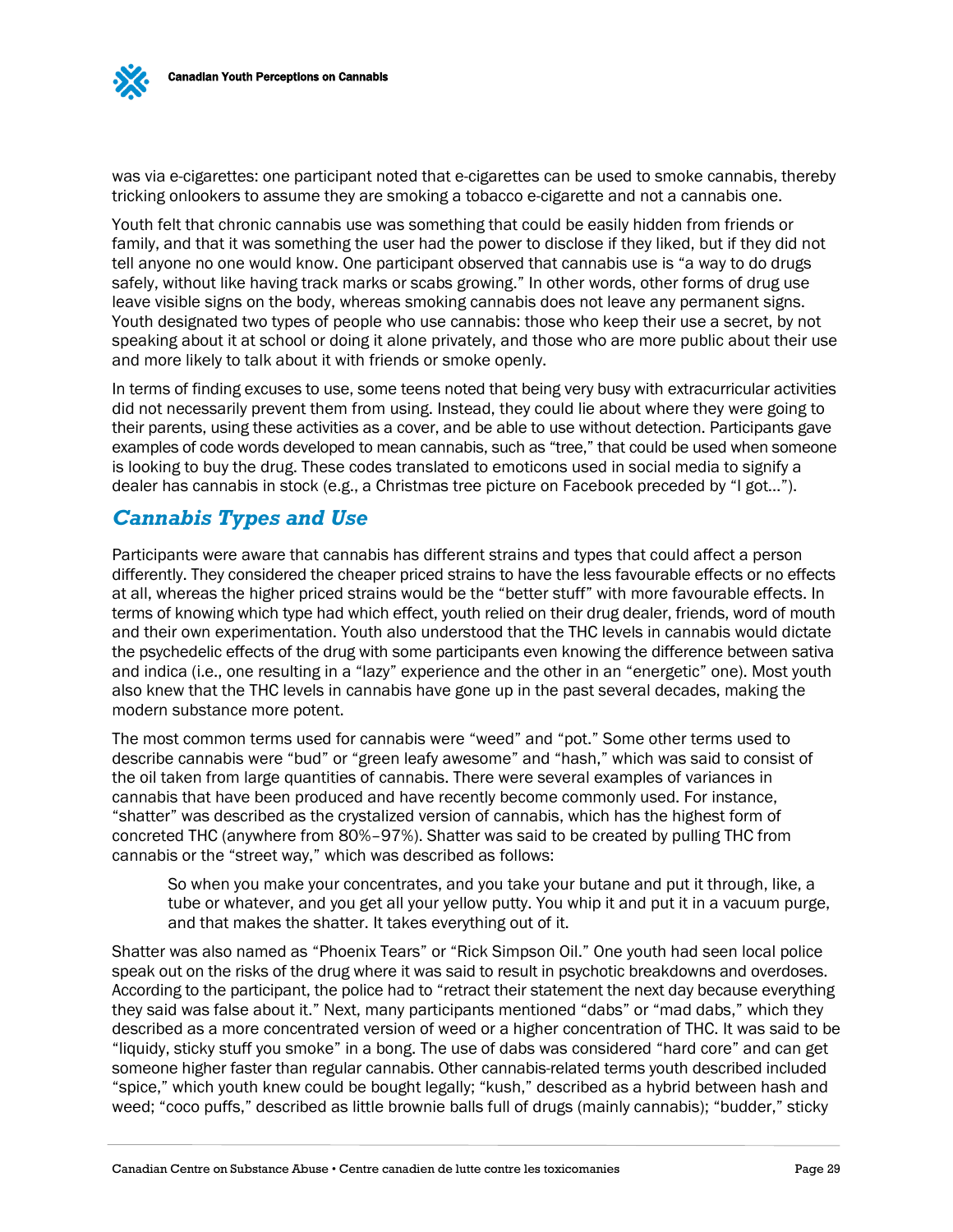

white-coloured pot; and "poppers," which were said to be created by taking cannabis remnants from a bong and a small piece of cigarette and "stamping" them together to smoke.

There were also several methods detailed by the groups of how to use cannabis. The most common form was smoking a joint or blunt, or smoking a bong. Joints were said to be rolled using white paper, while a blunt is rolled using cigar paper. It was said that these methods result in different types of high for youth, with a bong tending to lead to a stronger sensation. Participants also described ways to eat cannabis, which they considered safer than smoking due to the lack of risks associated with inhaling. Ways to eat cannabis included baking it into brownies or cookies, or making cannabis butter to cook with. Participants also mentioned drinking cannabis via tea or even alcohol. Participants mentioned mixing alcohol with cannabis, such as inhaling from a joint, drinking alcohol, then blowing out the smoke. Medical methods of use listed by participants included THC pills or injections, as well as oil, but these methods could all be used recreationally as well. Other ways to use cannabis were through a vaporizer, which was also said to be safer than smoking, as the user does not "get all the bumping plaque matter." More creative forms of use included hot boxing and what one participant described as a "lunger":

[It is a] bottle cut in half and then they get like a bag and then they put it in there and tape it around and then you get the tape, and make a hole in it. It's like an actual lung, you know how you breathe in, and it like expands? And you suck it up… it goes up. Lunger is harder than the bong and papers, you get more than [in] a bong and in papers.

#### <span id="page-31-0"></span>*Lacing*

The issue of lacing or adding another drug to cannabis came up in a majority of the focus groups, but with varying accounts and opinions. Some participants did not consider lacing to be a common activity among drug dealers. One participant reported they had never experienced an issue with lacing despite being a regular user, whereas another participant estimated that in their inner circle, only about 10% of the cannabis they used was laced. Conversely, other participants considered drug dealers lacing cannabis as very common and a reason some might fear using it. Of those who considered it common, many had accounts of friends or personal experiences of having very negative reactions to what they assumed was laced cannabis (e.g., vomiting blood) or ending up in the hospital. Youth reported that cocaine, methamphetamine, MDMA, bath salts, crack and LSD were used to lace cannabis.

Generally, youth who had what they considered a lacing experience did not know for sure if cannabis was laced or what it was laced with. Other participants claimed there were ways to distinguish if cannabis contained another substance such as the smell and the appearance. For example, the presence of white crystals or powder among the plant materials could mean that cocaine or meth were present. One participant used a microscope to examine his or her cannabis to ensure it was not laced. Some participants disagreed that lacing was detectable and instead argued it is impossible to tell without smoking the drug. Instead, they relied on the trustworthiness of their dealer to disclose if the plant is laced: "Yeah… and the people we got it from… is a known dealer to my friend who got it and he said he would never lace it with anything or anything like that. He knows the guy well enough that that would never be a problem with him… so I believe him well enough."

The main reason that the youth thought dealers might lace cannabis and not inform their consumers was to make the drug more addictive. By increasing the addictiveness of the cannabis, drug dealers ensure "returning customers" who are hooked on their unique brand:

Participant 1: [Lacing is] so that way people can buy it more and be, like, "It's the good stuff." And people can get more business buzz from it.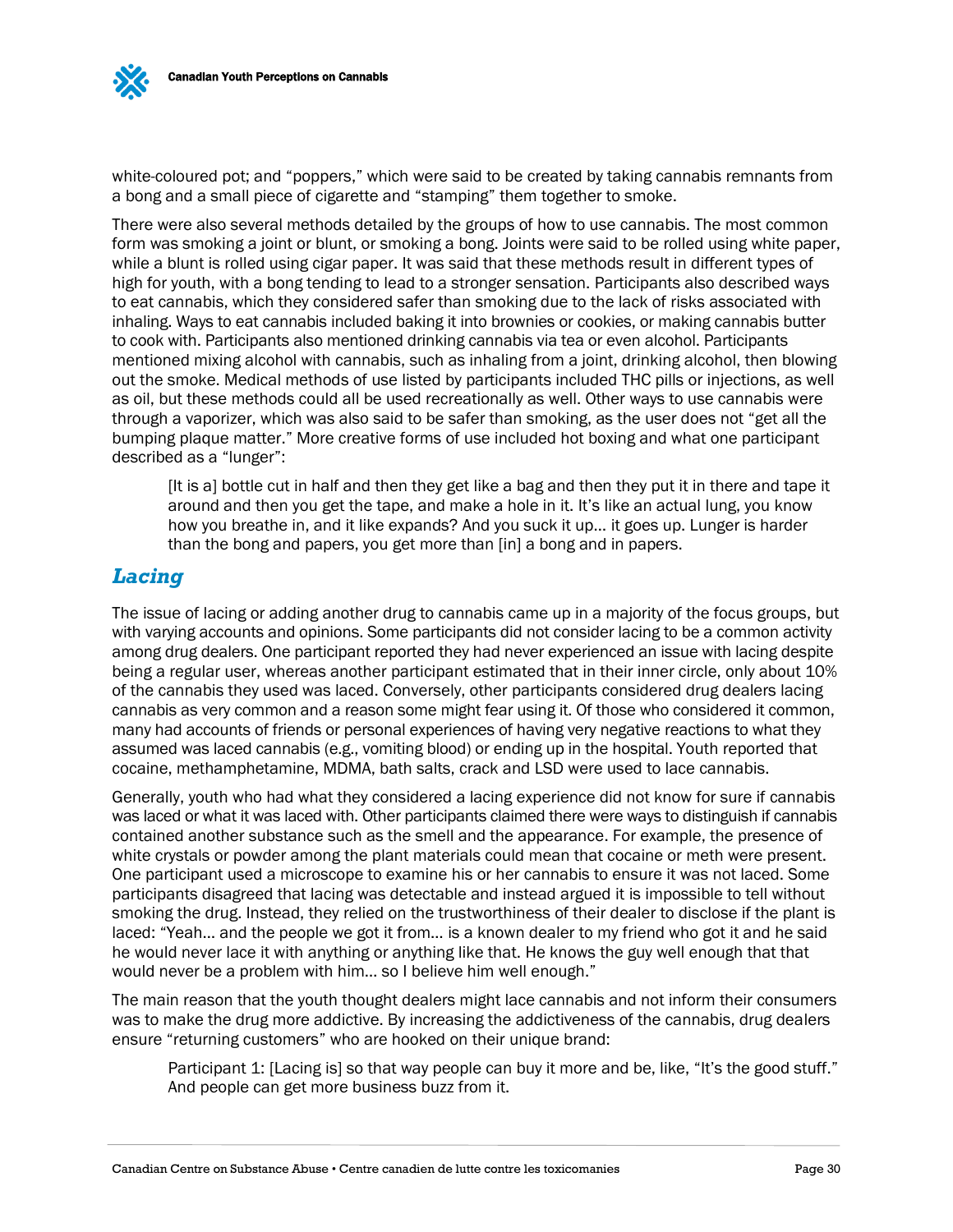

Participant 2: Yeah, that's what I was saying. Depending on what you lace it with, it makes you addicted to it, and then you can't stop.

Participants reasoned that lacing would be the only reason that cannabis would be considered a gateway drug, as without cannabis being laced with another drug, it would not be addictive. Once laced, cannabis would cause individuals to crave a bigger and better high, and thus buy different drugs from their dealer. Participants also reported drug dealers spraying cannabis plants with substances such as soda pop to make the plant appear wet (i.e., fresh). Other youth felt that dealers "touched up" cannabis with an extra chemical to make the effects better.

## <span id="page-32-0"></span>**Legal Status of Cannabis**

When asked about the legal status of cannabis use in Canada, most participants knew it was illegal, but were unclear on the circumstances of legality and often thought there were exceptions to the rule based on how much someone possessed or their age. Some youth thought cannabis possession was only illegal if there was intent to sell it and many youth cited different amounts of cannabis that a person is "allowed" to carry before police can charge them with trafficking. For example, more than an ounce, three grams or more, or "amounts divided into individual baggies" were all cited as reasons youth would be charged with trafficking. Some participants felt that police could not do anything if they were caught with cannabis if it was under a certain amount and that "it's legal to smoke on 4/20."

Youth were unclear on what is meant by decriminalization. They considered decriminalization to mean they would not face consequences from police if they possessed cannabis and that this would be the first stage in the process of legalization. One participant remarked: "decriminalization is pretty much the thing they're going to do before they legalize it. What the decriminalization means is that you can walk around carrying a joint, and the cops won't bust you for it." Other youth knew decriminalization would result in fines for possession and use. Of concern, a number of the youth claimed they do not think much about cannabis laws or that they and other youth do not care about the laws.

This confusion could stem from the different ways in which cannabis is being handled across Canada and internationally. For example, some youth brought up the presence of cannabis dispensaries in British Columbia and assumed these dispensaries indicated the drug was legal. Similarly, the prevalence of cannabis use for medical purposes seemed to skew participant's understanding of legality, but they reported that one needed a medical cannabis card from a healthcare provider to obtain cannabis from Health Canada.

All of the participants were well aware of the impending possibility of the legalization of cannabis and enthusiastically contributed their opinions on the matter. Some were aware of the debate surrounding the issue and the complexities of the process. One participant had cited international treaties as a barrier to this legislative change: "[Trudeau] technically can't because there is actually like a treaty that says… I can't remember, but my dad told me that he can't actually do it, it is against the law. It would be breaking something, so…"

Generally, most youth were supportive of legalization, but there were a small number who were not. Youth's opinions on this issue are summarized in the following subsections:

## <span id="page-32-1"></span>*Support for Legalization*

Participants identified a number of possible benefits from legalizing cannabis. Primarily, they maintained their opinion that cannabis is not a harmful drug and has several medical benefits (e.g., a natural alternative to prescription drugs). They saw legalization as an opportunity to regulate and monitor the growth and distribution of the drug. Youth speculated that this regulation would result in a safer and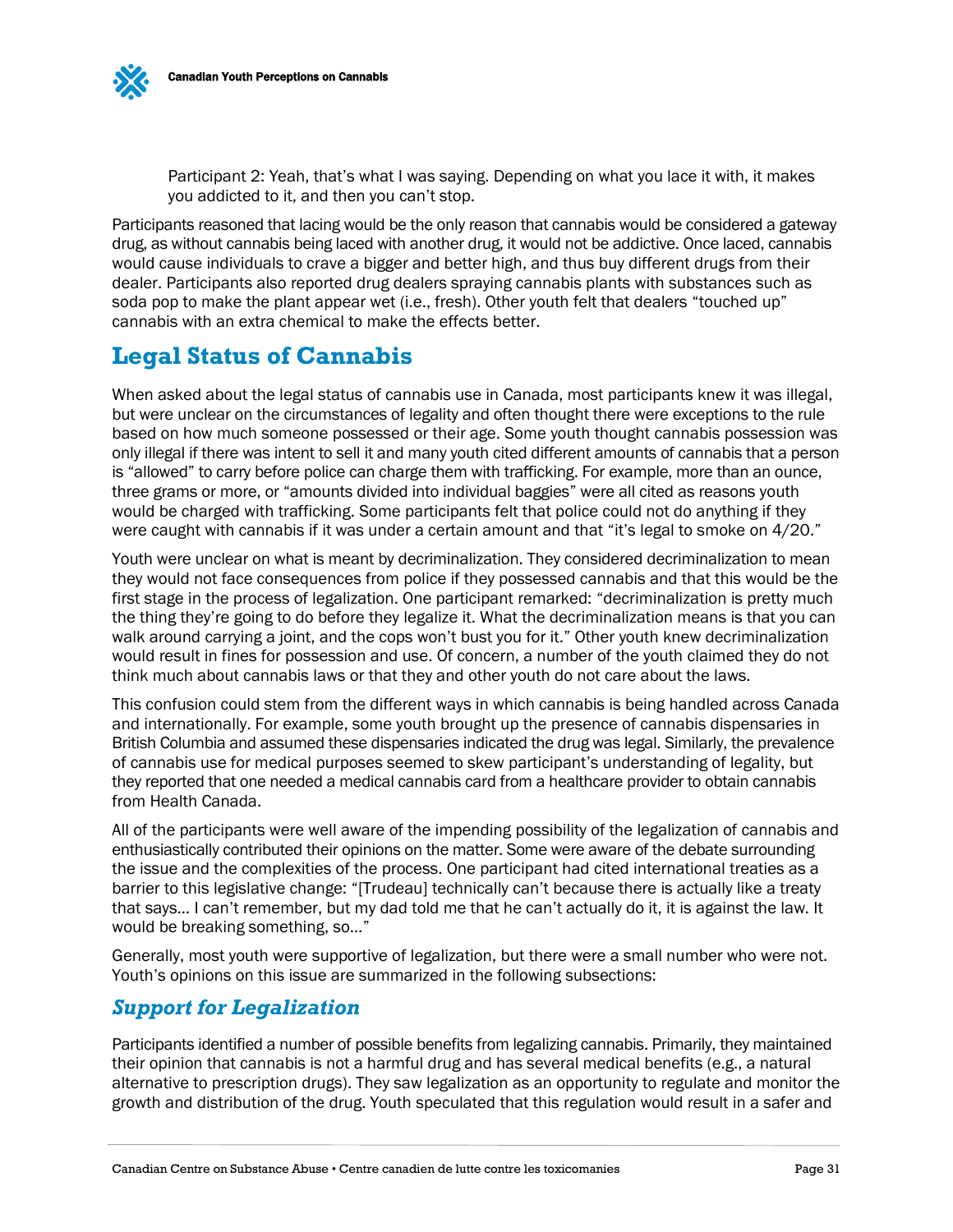better product, free of any inappropriate additions and less availability of the drug to youth. They also saw legalization as an economy booster or debt reducer in terms of profit, as well as a stimulator of Canadian tourism. Some participants hoped that funds from legalization could be funneled into areas such as health care and education. Similarly, participants hoped the funds saved from the decrease in cannabis-related enforcement and corrections could be allocated to detect what youth considered more "important" criminal activities such as cocaine sales.

Many participants were confident that legalization would put cannabis dealers out of business and effectively shut down the black market. They also argued that legalization will "keep innocent people out of jail," as they did not consider possession or use of cannabis as a valid reason for someone to end up behind bars.

Those who were supportive were less concerned with the ramifications legalization could have for youth. They felt youth would retain the prevention messaging to which they had previously been exposed and continue to base their decisions about use on their understanding of cannabis harms. Similarly, they felt that legalization, in removing the taboo of use, will result in less interest from youth, as it will not be considered rebellious to smoke cannabis legally: "I find too that people always say that when you are a teenager drinking is like scandalous, when you turn 19 it's not like a big deal anymore, so that can be part of the appeal [of smoking cannabis] maybe, is that it is illegal and that's why people might be interested in it." Regardless, in their opinion, youth will smoke cannabis any ways so it might as well be legalized.

Some supporters of legalization recognized the importance of ensuring youth do not access the drug and that impaired driving does not increase. They advocated for secure control of the drug by the government and that it should be treated in the same manner as alcohol or cigarettes, where use would be allowed only in private homes or designated public areas with no access for minors.

## <span id="page-33-0"></span>*Against Legalization*

Youth cited fewer reasons against legalization. Mainly, youth were concerned that legalizing cannabis would force drug dealers to push harder drugs on clients in order to maintain their profits. Cocaine was the most common drug cited as the "replacement" drug for cannabis in this situation. It was also thought that legalizing cannabis could cause youth to feel more comfortable using the drug as they might assume they would not be in as much trouble from their parents as they would be if it was illegal. Conversely, one participant suggested that, regardless of legalization, parents will still be against cannabis use, meaning legalization does not benefit youth in any way. Legalization was also seen as unbeneficial because of the age limit that would be put in place: this limit would limit youth access and thus require youth to still purchase through the black market. They felt the drug would be highly taxed, meaning high prices, and participants felt that since the population is going to use cannabis anyway, the government was undeserving of cannabis-generated profits. Youth were also concerned the government would lower the levels of THC in the drug, making it less potent.

## <span id="page-33-1"></span>**Societal Influences on Cannabis Perceptions**

Key social influences were found to play a role in shaping youth's perceptions of cannabis such as the portrayal of cannabis in the media, including social media, the use of cannabis for medical purposes and response from enforcement to cannabis-related illegal behaviours. These influences are summarized in the following subsections.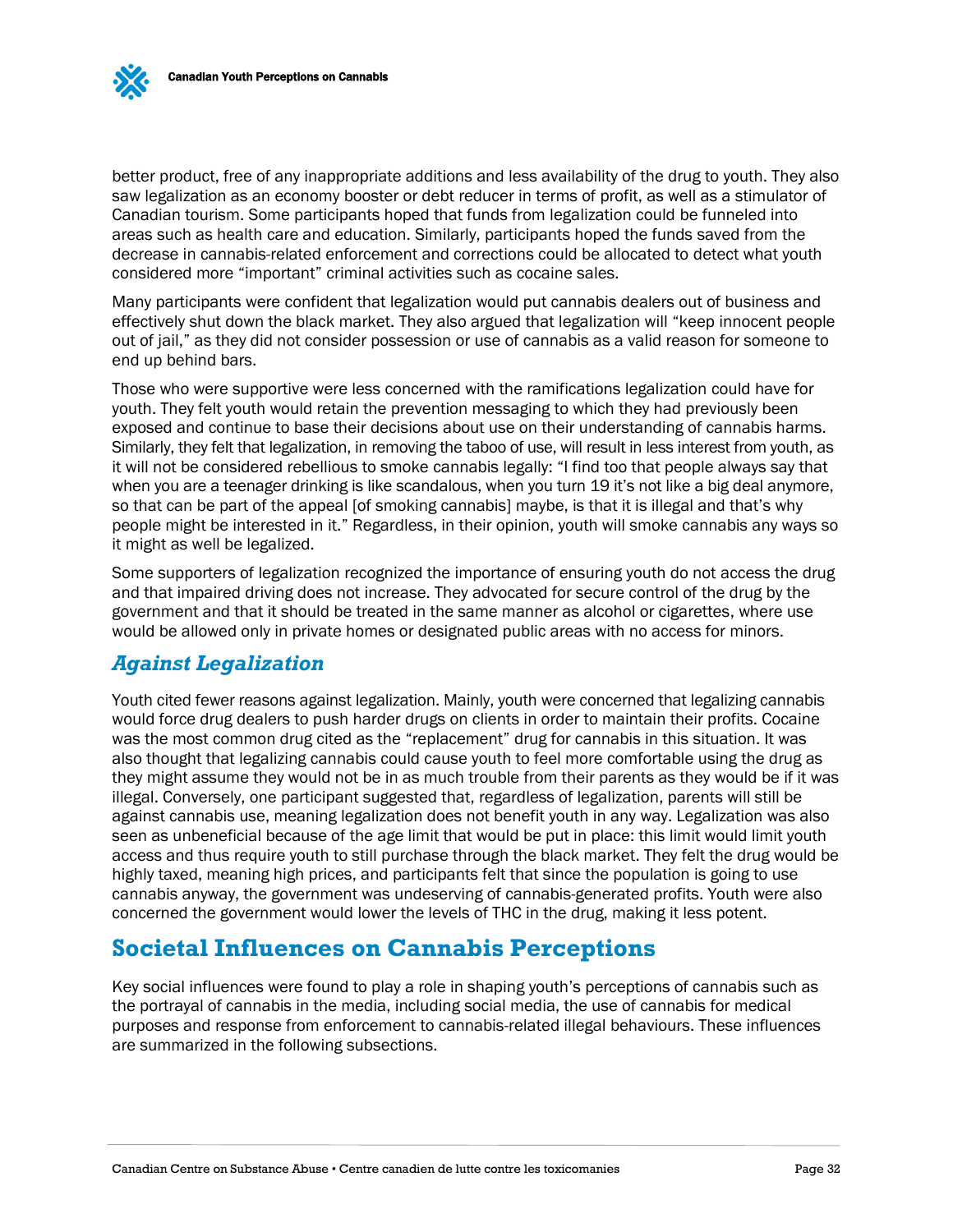

## <span id="page-34-0"></span>*Portrayal in the Media and Social Media*

Participants reported that the portrayal of cannabis in the media (such as in the news, movies, songs and online) was inconsistent and biased with depictions often skewing drastically towards positive or negative. In terms of Hollywood portrayal in movies and on TV, youth described cannabis depictions as very happy, fun, mellow and party-related, where characters faced no harms and had "awesome" experiences. Similarly, youth mentioned they had never seen on the news or in fictional shows accounts of someone going to jail for cannabis possession. This bias influenced some of the participants' opinions on the harmfulness of the drug with one participant stating "rich people use it so it can't be bad for you." All youth brought up influential figures they connected with cannabis use, especially musicians such as Miley Cyrus and Snoop Dog. Many even quoted the same line from a popular song, "smoke weed every day." Such influential figures were a major cultural influence that was not specific to any jurisdiction. Most youth realized this portrayal was unrealistic with a few youth acknowledging that it could undermine prevention efforts.

Discussion or information about cannabis appears commonly on social media as well. Youth mentioned cannabis being openly discussed on Snapchat, Twitter, Instagram, YouTube and, to a lesser extent, Facebook through videos, memes (i.e., humorous image shared on the Internet), articles and statistics. Participants were under the impression that youth who posted videos of themselves using cannabis were not worried about getting caught by police or parents, as they believe authority figures do not use social media. Participants described social media as making cannabis seem "friendly" and risk free and felt this portrayal was influential in shaping other youths' opinions about the drug.

### <span id="page-34-1"></span>*Cannabis for Medical Purposes*

Participants were divided in their feelings about the validity of common medical uses of cannabis. For some participants, the use of cannabis for medical purposes delegitimized the information about the harms of cannabis, which led them to argue there is no reason for cannabis to be illegal. Some youth felt that cannabis's negative reputation is a result of the "government" and other information sources "exaggerating" the dangers of the drug. With this in mind, they believed that the drug was not harmful, but instead actually very useful for medical conditions such as chronic and acute pain, arthritis or seizures and other practical uses (e.g., hemp).

Some participants, on the other hand, were skeptical of this view and felt there was more to the story. They were under the impression that cannabis might not be as risky as it had been made out to be, but that the information that argues cannabis is a cure to all medical ailments (they used the example of curing cancer) was very unlikely. They thought critically about the information they read or heard that supported the use of cannabis for many medical treatments and realized there might be two sides to the story. For instance, one participant noted:

Well, now you are seeing all these, like, medicinal like…. The, like, 50,000 diseases it can cure all of a sudden and stuff. Most of it probably could not be true. There is no way one drug can cure like all these diseases. I'm sure it has tons of medical pop. It has medical benefits, just not what we are seeing.

Some participants did not think cannabis should be abused for its recreational purposes, but instead use should be restricted to strictly medical needs: "Yeah, a lot of people say, well, it's medicine. Why can't I use it? But… at the same time it's not just medicine. It's prescription medicine. You can't take someone's Adderall. That's illegal." Others felt it was unfair that cannabis can be used medically, but not recreationally, and went as far as to say they would like to ask their doctor for a prescription, although this was usually said in a joking manner.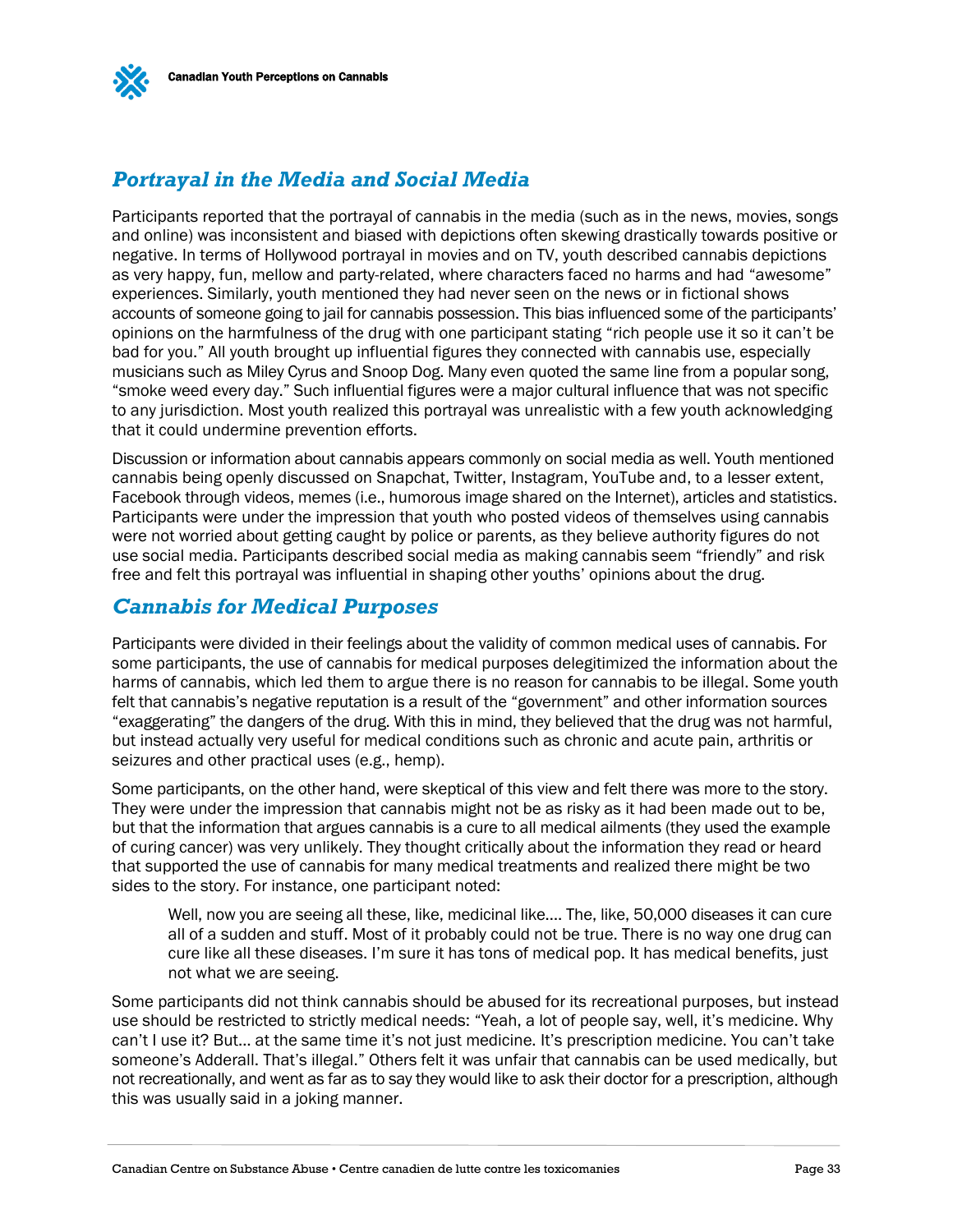<span id="page-35-0"></span>

Perceptions of the response of enforcement to cannabis appeared to play a significant role in the way that youth perceived the risk of cannabis and cannabis use. Overall, youth did not consider enforcement of cannabis laws, especially for teenagers, to be very strict. Instead, they were under the impression that police officers would let youth go with a warning if they were caught using or possessing a relatively small amount of cannabis. Similarly, youth were not concerned with being reprimanded for driving while high or driving with cannabis in the vehicle. They had only heard of or had experiences where police asked drivers about alcohol, but not cannabis. There were some participants who did not know of the capabilities of police in detecting driving while impaired by cannabis.

These impressions could be related to the lack of visibility noted by participants about cannabis enforcement. Youth, who appear to form opinions on topics through what they hear from friends or older peers and siblings, were often unaware of the legal ramifications of cannabis use and cannabisimpaired driving, or the likelihood of apprehension, reducing their concerns for being caught themselves. They also held the notion that police had "better things to do" than spend resources on enforcement of cannabis laws and that this was not a priority for them:

See, my dad's a police officer, so I know that they don't crack down as hard anymore [on those who use cannabis] in a lot of situations because it's becoming such a big part of the culture, especially where it's going to be legalized that it's, like, they have to kind of choose what they have to prioritize.

Instead, participants reported that police will "turn a blind eye" and give youth using cannabis a warning. One participant went as far as saying police are corrupt and those who do bust youth for possession are turning around and using or selling the confiscated cannabis.

Conversely, when discussing the legalization of cannabis, participants expressed the opinion that enforcement at this time is too strict in regards to cannabis and that a relatively "safe" drug such as cannabis does not warrant this response. For example, one participant said:

They treat you like heartfelt, cold-blooded criminals for supposedly having it on you… or without any proof and they treat you like garbage… I don't think so. I don't understand how that's legal… I mean just treat you like… you know, when there's nothing wrong with marijuana... like.

This duality in perceptions — enforcement generally does not prioritize cannabis while simultaneously being too hard on users — was a contradiction that could be contributing to the lack of clarity among youth about the risks and legal status of cannabis.

## <span id="page-35-1"></span>**Experience with Prevention Approaches**

Participants identified inconsistent information and messaging as a major barrier to teaching youth about the effects of cannabis. There is a plethora of conflicting research about the harms and benefits of cannabis, as well as pro-cannabis and anti-cannabis groups advocating for different agendas. With access to these resources online, youth are free to make their own assumptions about the drug, being able to pick and choose which information they want to believe. Participants said this lack of clarity was compounded by the availability of cannabis and cannabis-related products to the public.

A majority of participants, if not all of them, reported using the Internet as a source of cannabis information. Many youth struggled to distinguish between credible and not credible sources and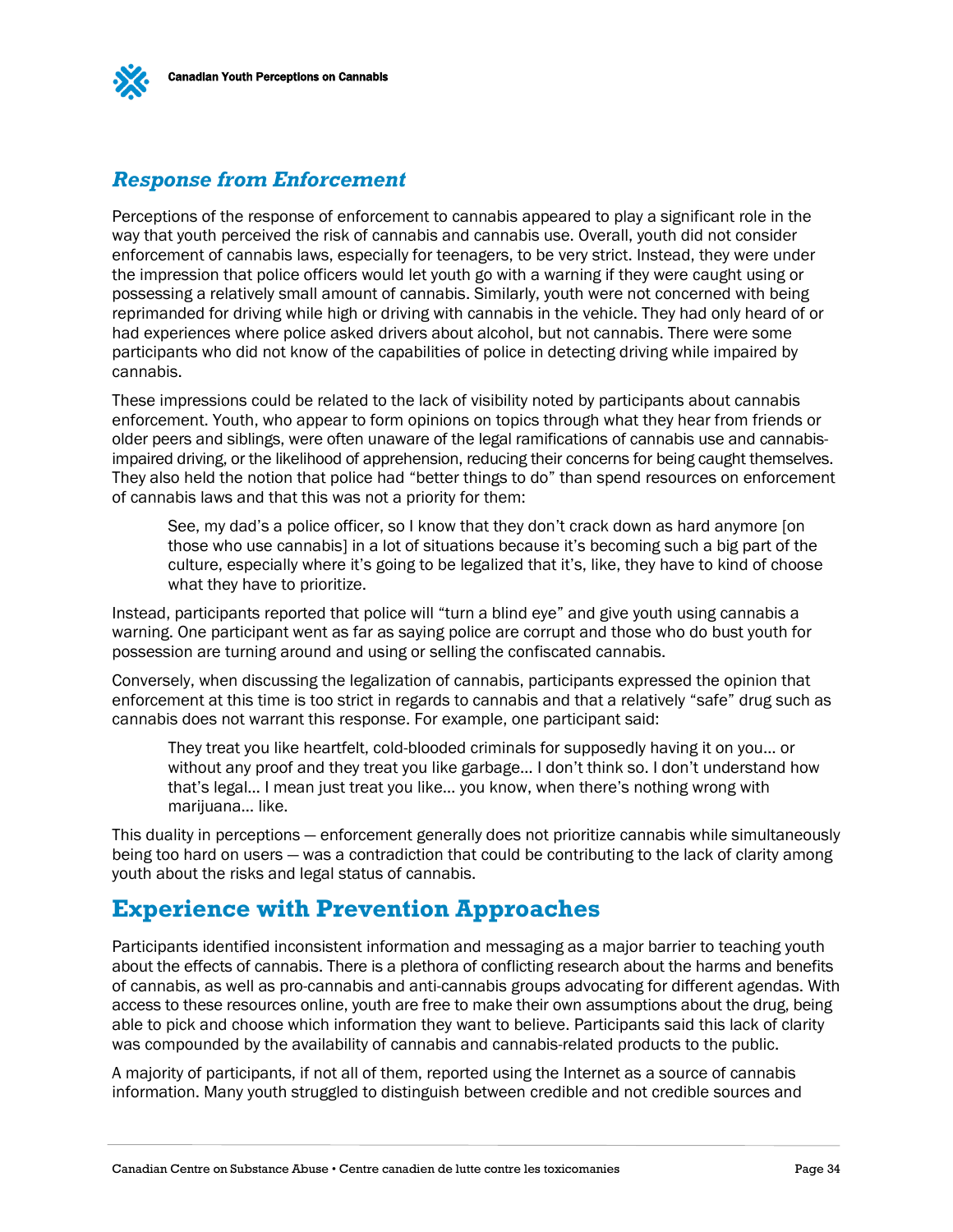were often confused by contrary research or findings, often causing them to discredit all research on the topic in its entirety. Many youth recognized that proponents of cannabis use might be biased when writing "informative" articles, similarly with those who do not support the drug. Sources youth used to research cannabis included Google, Wikipedia, .org and .edu websites, Reddit, pro-cannabis groups, political parties, and government and health agencies, and, for those who had problematic use, counsellors and treatment providers. Youth had difficulty relating to news sources as these represented a "parental" or "adult" perspective making these sources inherently "anti-drug" in their eyes. Some youth made an effort to find credible sources or to verify results through more than one source, but reported that such verification was challenging. In order to form their opinion on the topic, youth often relied on friends, drug dealers or their own personal experiences.

Although most participants had some memory of receiving prevention messaging about cannabis in previous years, very few remembered what they were taught. The clearest message was the "just say no" message, which did not resonate well with youth. A smaller number of participants commented that they did not receive any prevention messaging and if they did they cannot remember it any longer. The most commonly mentioned prevention efforts that youth remembered participating in were presentations given at assemblies, such as the DARE program, and some graphic imaging. Many youth cited a commercial they had seen on brain damage and drugs. Other media prevention efforts were seen as corny or unrealistic. Some youth remembered harms being touched on in health class, but many youth had not received this information via the standard curriculum. Prevention efforts were often brief, at an early age, with no additional information provided in later years.

Youth felt that an adult or person of authority, such as a police officer, talking to a class in a presentation-style format was boring and ineffective. These presentations were seen as an excuse to skip class or an assembly with those attending tuning out or soon forgetting what they learned. Many were not optimistic about prevention efforts; instead they concluded that youth are going to smoke cannabis regardless of prevention efforts and there is not much that can be done to stop this.

# <span id="page-36-0"></span>**Suggestions for Future Prevention Approaches**

Although many participants were under the impression that it was very difficult, if not impossible, to prevent cannabis use among their age group, they did provide some recommendations for future prevention efforts. These recommendations are discussed in the following paragraphs.

Delivery by someone with experience. Participants agreed that someone who had experience with cannabis use, both positive and negative, would be the best positioned to deliver prevention messaging to youth. Many youth assumed that authority figures such as teachers, police, parents and councillors, had no experience with cannabis use, did not understand the circumstances and pressures faced by modern youth, and were thus unable to provide youth with the perspective they are seeking. They felt these figures of authority simply wanted to keep them away from cannabis because it was illegal. Hearing about the harms and benefits of cannabis from someone who has used, especially someone close to their age, on the other hand, was seen as more legitimate by this age group and would provide an opportunity for them to ask questions where they would not have to fear getting in trouble.

Give both sides of the story. One of the most consistent suggestions made by participants was to cease the "just say no" prevention approach and instead provide youth with unbiased, evidencebased information on both the positives and negatives of cannabis use. Youth consider cannabis prevention as an important addition to the curriculum, through health class for example, but only if it is not delivered in a "preachy" manner. Messaging that is overly dramatic, such as "you'll die if you smoke cannabis," is immediately discredited by youth as an exaggeration, but research supported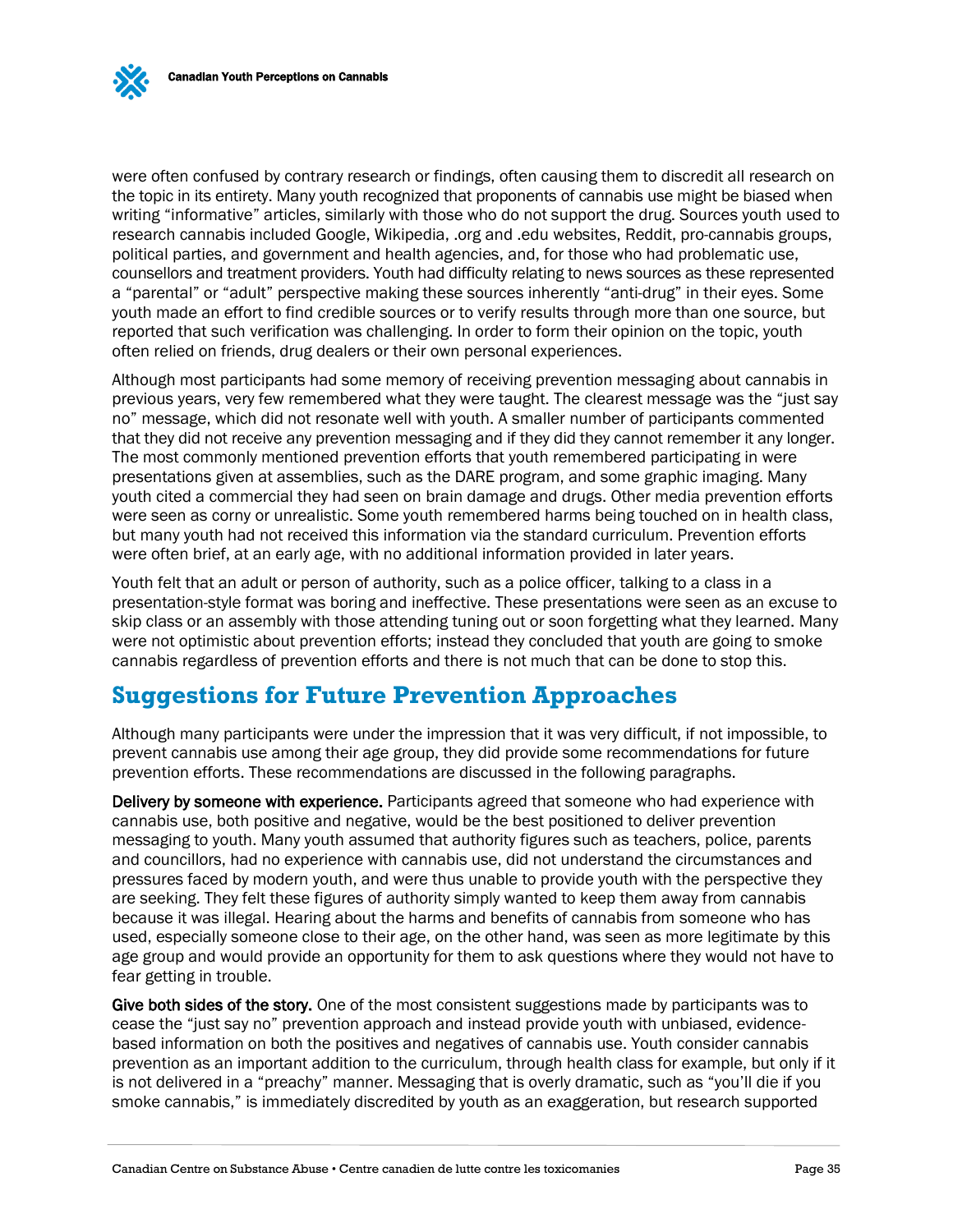facts might be taken more seriously. These facts can be used to help youth make informed decisions on their own, as opposed to being told how to behave. Participants also advocated for more research on the positive aspects of cannabis and the incorporation of this research into prevention efforts.

Harm reduction. Although participants did not use the term "harm reduction," many suggested teaching youth harm reduction strategies, in the form of low-risk cannabis use guidelines. In this instance, the analogy of sexual education was often used, where participants pointed out it is ineffective to tell youth not to have sex. Instead, youth should be taught about birth control. Participants felt a similar approach would work well with cannabis use; that is, youth are "going to use it anyways," so it could be beneficial to show them how to do so safely. Participants wanted "cut offs" for how often they can smoke cannabis before it will do any damage, suggesting messaging of "moderation" as a possibly effective route.

Begin efforts earlier with consistent follow up. Participants felt it would have been beneficial for them to receive drug education and information immediately before they entered high school where they were faced with opportunities to use drugs, and then consistently throughout their education, whether through health class, driver education, assemblies or guest speakers. Many youth reported forgetting what they had learned because it had been delivered too early or too infrequently, and suggested prevention education should be frequent and mandatory for teenagers.

Different approaches based on target audience. There were differences noted by the participants in how certain groups of youth responded to prevention messaging. For instance, differences were found to be related to gender, educational aspirations, family life and cannabis use experience. Participants acknowledged that peers who are higher achievers are more likely to respond well to certain prevention messages, whereas those who are less concerned with doing well will be less affected by this type of messaging. Similarly, it was said that those youth who have already started cannabis use at the time they receive prevention programming might be less influenced by this message. They are more likely to apply the "that-won't-happen-to-me" rationale when learning about the harms, whereas a student who has not begun use could be more affected by the potential consequences of cannabis use. Participants felt that prevention messaging needs to be targeted based on a youth's pre-established behaviour and attitudes.

Provide more or different information. Participants suggested a number of topics that they feel are not covered sufficiently by current prevention efforts. These included:

- Drug-impaired driving education;
- Explanation of the ways in which drugs affect the body, as opposed to only learning the effects (e.g., cannabis affects the developing brain vs. cannabis can damage the developing brain due to the increased THC in the pre-frontal cortex, possibly jeopardizing executive functioning);
- Dangers of synthetic cannabis;
- How use will affect you as an adult;
- Potential for cannabis addiction:
- Potential effects on mental health;
- Effects on the brain; and
- Strategies to quit cannabis use.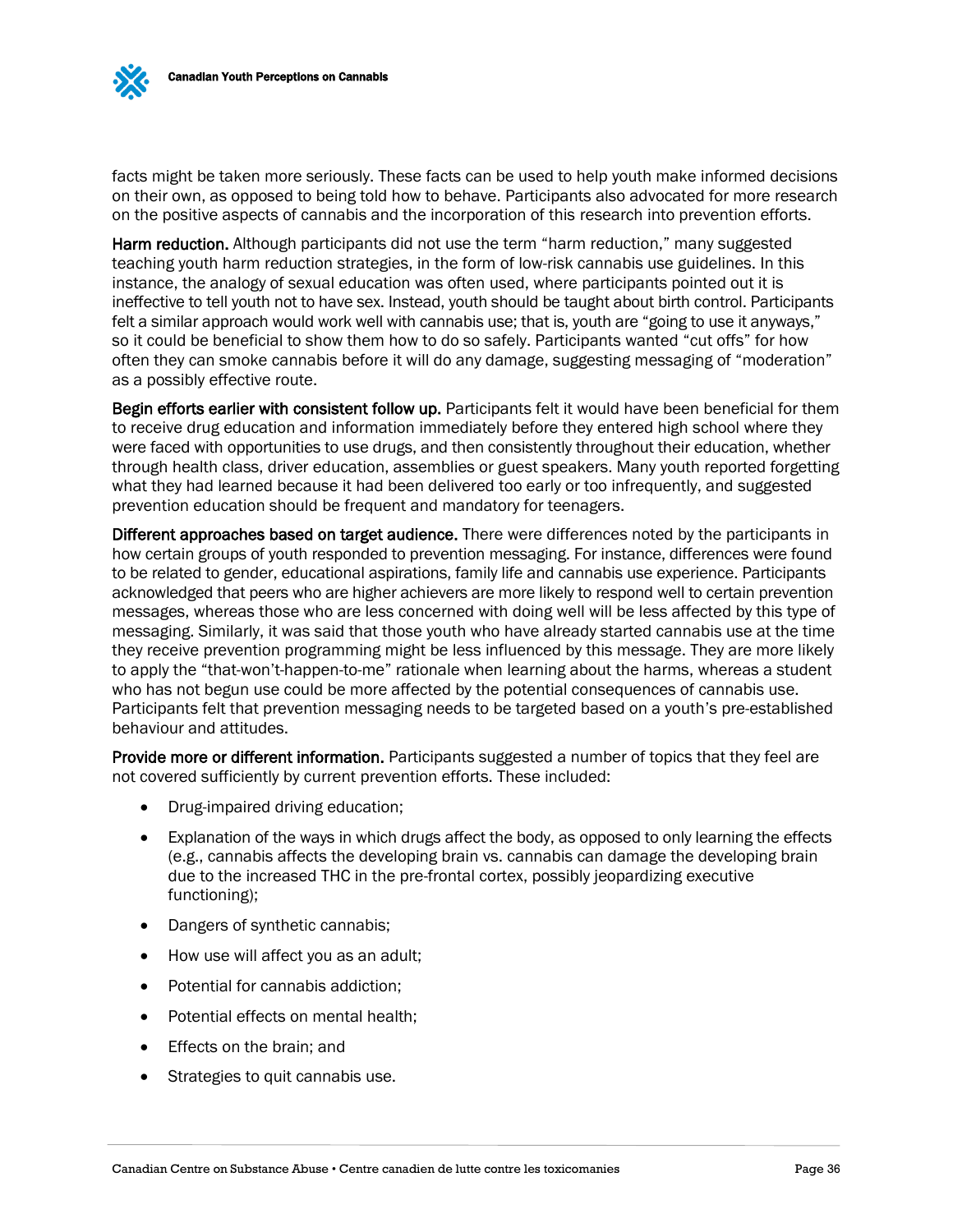Those participants who had experienced harms from cannabis use that they were not previously aware of, were particularly adamant about warning youth about these potential consequences. For example, one female participant spoke of the detrimental experience she had with cannabis and how she wished she had been warned:

But, like, the worst part of marijuana for me is, like, this crippling anxiety I live with day to day. And if somebody would have told me that this is what my life would be like for the rest of my life or until I can find a way to, like, get this out, like, I hate it. I hate it so much. I would rather have my arm chopped off then have to deal with this.

As is often the case during adolescence, youth are less likely to heed warnings of harms if they do not perceive the harm as something realistic to them.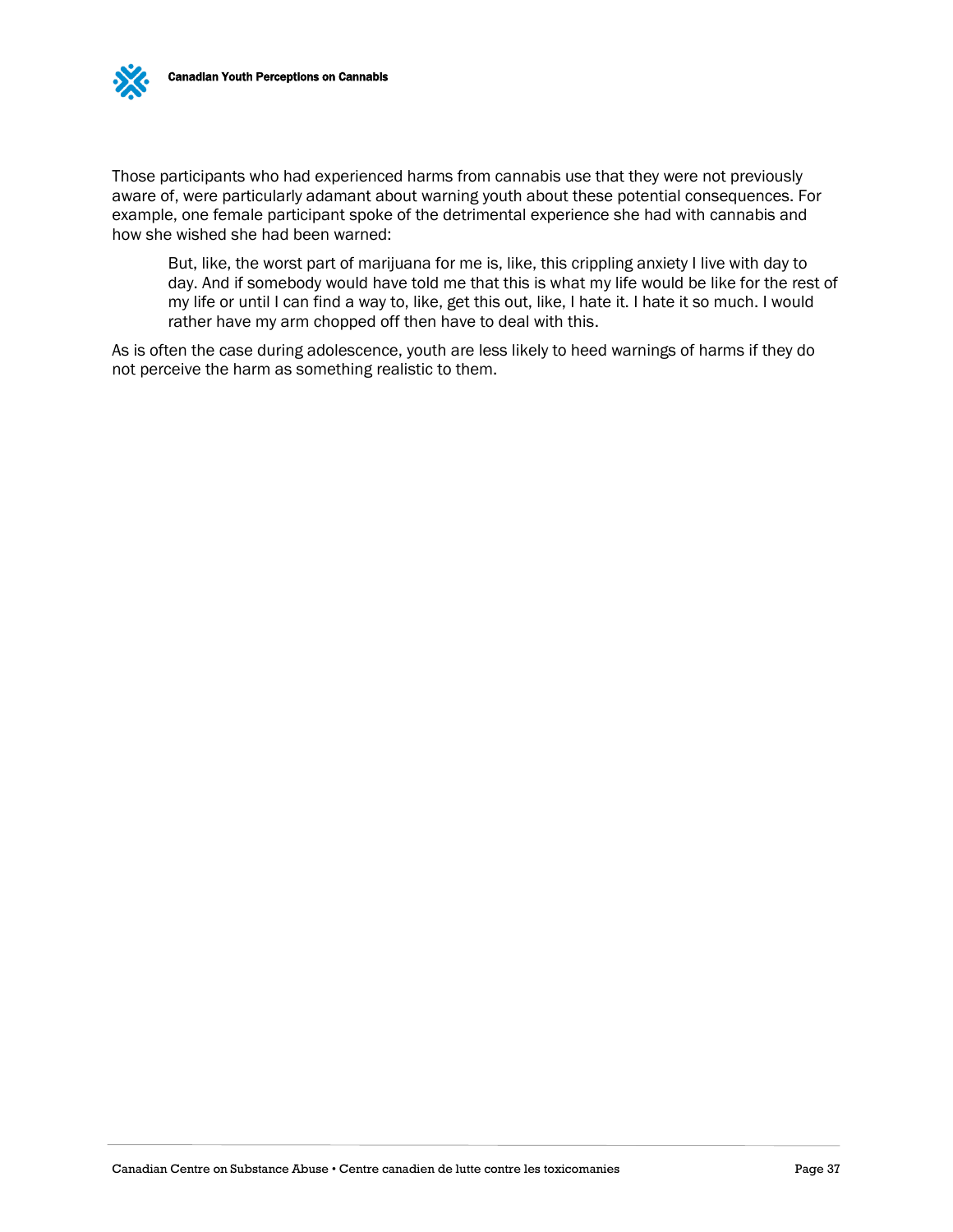# <span id="page-39-0"></span>**Discussion**

Research shows youth are unclear on the effects and harms of cannabis, which could put them at an increased risk for use (Johnston et al., 2015). This increased risk is concerning, as brain development and mental health can be compromised if cannabis use, particularly frequent use, is initiated in early adolescence (George & Vaccarino, 2015). Canadian youth have one of the highest rates of cannabis use worldwide (World Health Organization, 2014), illustrating the need for a better understanding of the misconceptions and attitudes youth have towards cannabis.

The objective of the current study was to confirm and extend the work previously conducted by CCSA (Porath-Waller et al., 2013) with a view to informing prevention initiatives. This study aimed to examine what common misconceptions are held by youth, where gaps in evidence-based information exist and how best to move forward with prevention efforts. To do so, 20 focus groups with 77 youth were conducted across Canada using a similar approach to that of the previous investigation by Porath-Waller et al. (2013). The findings from this research can be used to educate parents, teachers and youth on the effects of cannabis use and to aid policy makers, prevention specialists and researchers in developing effective evidence-based prevention efforts for youth. This discussion will highlight key themes observed from the current study, specifically about risk factors for youth cannabis use, and will compare and contrast how the results differ from previous investigations, including key determinants that influence youth's decisions to use cannabis, misconceptions or gaps in knowledge related to the effects of cannabis, and external factors that can contribute to these misconceptions. The discussion will also identify implications of these results for prevention programs, practice and policy.

## **What Youth Know**

 $\overline{a}$ 

This study intended to uncover the perceptions youth hold about cannabis. Although the study found many misperceptions, there were a number of examples of the correct knowledge youth held about the effects of cannabis for both the 2013 and 2016 focus groups<sup>8</sup>. For instance, participants from each study agreed that smoking cannabis can damage lungs and possibly cause cancer. Respiratory issues were mentioned as a concern in the focus groups conducted by Health Canada (2014b) as well. Similarly, some participants were aware that cannabis is addictive, can affect the brain and impairs driving. It would be beneficial to explore further why these particular harms have resonated with certain youth while others have not. One theory is that past prevention efforts related to similar harms such as those targeting impaired driving or cigarette use and lung damage make similar messaging more easily received. Interestingly, participants in the 2016 groups reported that some youth are changing how they use substances in order to mitigate the potential for harms; for example, baking cannabis into cookies and ingesting it orally to avoid lung damage. This trend was supported in a quantitative study of Colorado high school students conducted by Johnson et al. (2016) that found that high perceived harmfulness of cannabis was associated with vaporizing or ingesting edibles instead of smoking. Similarly, some participants claimed that designated drivers "only smoke weed" at parties instead of drinking, as it is "less impairing." This view suggests that if youth believe there is a significant risk of harm due to substance use, they might alter their behaviour. Unfortunately, this fear might not result in a decrease in use, but instead alteration in how or what is being used, illustrating the importance of understanding how education on harms can impact youth cannabis use.

<sup>8</sup> Direct comparisons between both studies should be interpreted with caution as these studies were conducted separately by different researchers with a similar methodology.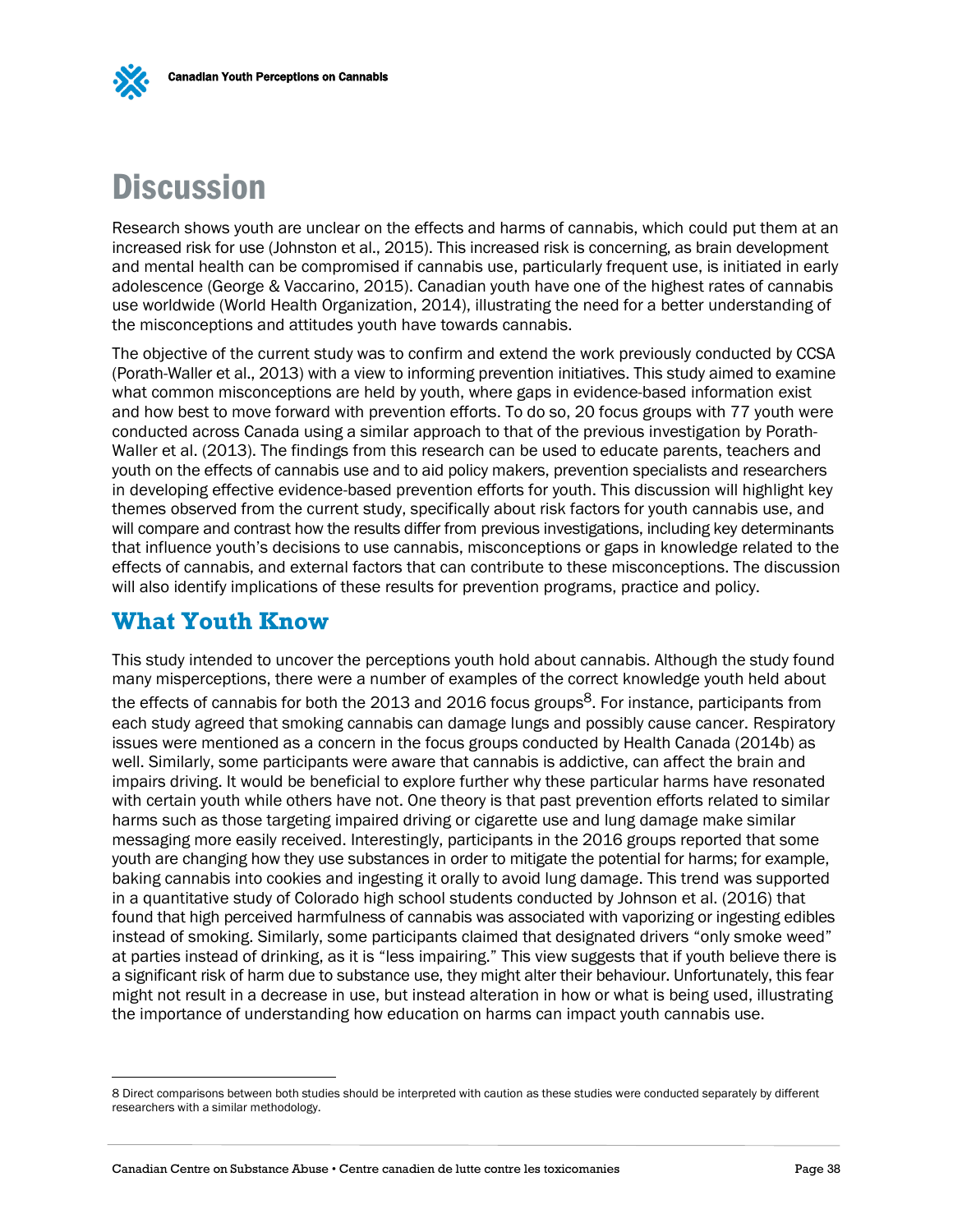

l

Another topic of discussion among youth was about cannabis as a gateway drug. The 2013 groups appeared to be more supportive of this concept, whereas participants in the current study instead attributed the gateway affect to alcohol use, arguing that alcohol use is the gateway to cannabis use. This effect was found by Kirby & Barry (2012) using Grade 12 data from the 2008 Monitoring the Future study. Participants in the present study appeared to have a better understanding of the potential for addiction to cannabis than those who participated in the 2013 focus groups. Similarly, there appeared to be a higher level of agreement that cannabis negatively affects driving. This change is encouraging as it could indicate cannabis prevention messaging is having an impact on youths' knowledge. Youth were also asked about the effect of cannabis on brain development, something that was not discussed in the 2013 groups. Participants were fairly confident that cannabis affects brain health in some manner, but were unsure how. Youth would benefit from more information about the mechanisms behind the effects of cannabis on the developing brain.

# **Why Youth Use Cannabis**

Understanding why youth use cannabis provides an opportunity for researchers to identify potential risk factors for cannabis use and dependence.<sup>9</sup> The reasons for use and the attitudes and beliefs observed in the current study, as well as previous research, correlate with a number of risk factors for use, such as lack of parental monitoring, perceived availability and accessibility, positive attitudes towards use and lack of understanding of harms associated with cannabis use.

### <span id="page-40-0"></span>*Influence of Friends, Family and Community*

The current study revealed reasons for use that were also found in the 2013 focus groups and in previous research; mainly, the desire to feel connected, whether it be through friends, family or community. These reasons are discussed in detail in the following paragraphs.

In terms of "important others," participants in the focus groups for the current study reported that youth value their friends and peers, and might use cannabis as a means to penetrate or remain within a peer group. Similarly, the assumption that "everyone's doing it" played a role in youths' acceptance of cannabis use as did the relative normalization of the practice as a means of socializing comparable to having a beer with friends. Other qualitative studies have found that youth report cannabis use to increase confidence and their ability to communicate and socialize (Perth District Health Unit, 2012; Stavropoulos et al., 2011) and that peer pressure plays an important role in influencing cannabis use (Porath-Waller et al., 2013; Health Canada, 2014b). This influence is concerning as peer use of cannabis, perceived use of cannabis among friends and beliefs about peer use are all risk factors for cannabis use (Ali, Amialchuk, & Dwyer, 2011; Stephens et al., 2009; Pinchevsky et al., 2012; Pejnovic, Kuzman, Pavic, & Kern, 2011).

Secondary to peers, parental influence was noted to play a role in youth cannabis use in both the 2016 and 2013 focus groups, albeit 2013 participants seemed more concerned with disappointing parents or getting in trouble than their 2016 peers. Participants in both groups reported that parents who use the substance or do not have a consistent presence in their teen's life could increase the likelihood of use by their child. Weak family cohesion and low parental monitoring were also identified as risk factors by participants in Alhyas et al. (2016). In terms of risk factors for use related to parents, low levels of parental involvement with youth, family disruption and parents having used

<sup>9</sup> Dependence is physical dependence on an addictive substance, where an individual experiences withdrawal symptoms when the substance is removed. Dependence can occur with or without the psychological and behavioural symptoms, such as compulsive use and craving, associated with the disease of addiction. A person who is dependent on a substance is only able to function normally when that substance is present in his or her system.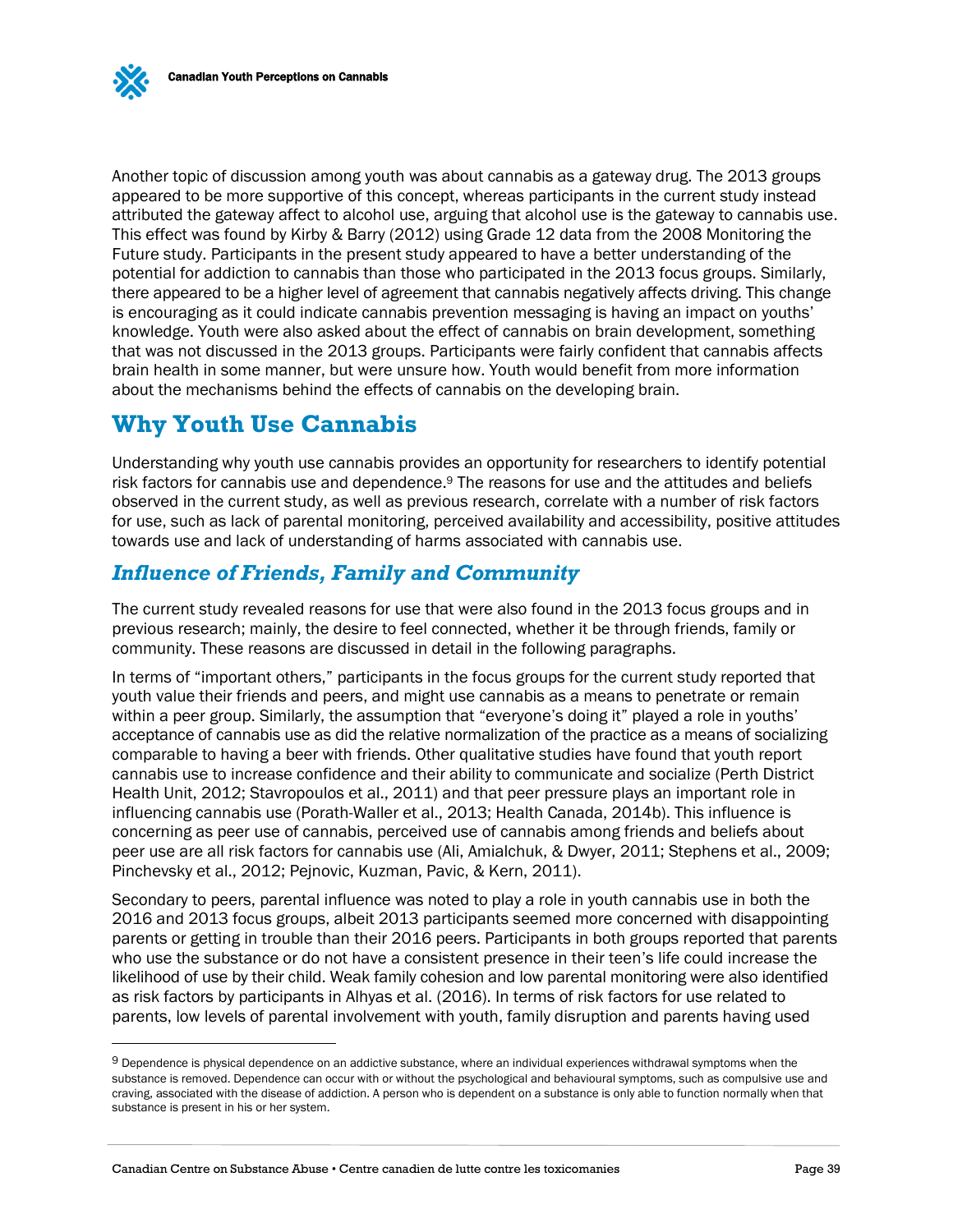cannabis all relate to an increased risk for use of cannabis for youth (Low et al., 2012; Pinchevsky et al., 2012; Miller, Siegel, Hohman, & Crano, 2013). Conversely, protective factors related to parents include parental monitoring of youth, beliefs by youth that their parents are monitoring their behaviour and mothers who disapprove cannabis use (Dever et al., 2012; Tang & Orwin, 2009; Musick, Seltzer, & Schwartz, 2008).

Finally, one's environment was also mentioned by participants in the 2016 and 2013 groups as a possible influence on cannabis use; for example, living in a "bad neighborhood" could lead to use. Community is said to increase likelihood for youth cannabis use, for instance, if youth feel that community norms are favourable to substance use and if the neighborhood is unsafe due to crime and drug sales (Van Horn, Hawkins, Arthur, & Catalano, 2007; Nalls, Mullis, & Mullis, 2009).

## <span id="page-41-0"></span>*Perceived Availability and Accessibility*

Aside from the influence of others, participants in the current study reasoned that cannabis use could be a result of availability and accessibility. Accessibility and perception of availability have also been highlighted as contributors to use in previous focus groups (Perth District Health Unit, 2012; Alhyas et al., 2016; Health Canada, 2014b). These are also indictors of risk for use: that is, those youth who have cannabis available to them or an accessible opportunity to use it are more likely to do so (Fagan, Van Horn, Hawkins, & Arthur, 2007; ter Bogt et al., 2014; Martino, Ellickson, & McCaffrey, 2008; Collins, Abadi, Johnson, Shamblen, & Thompson, 2011).

#### <span id="page-41-1"></span>*Stress and Mental Health Management*

In the 2016 focus groups, cannabis was reportedly "self-prescribed" by youth to address serious mental illness such as anxiety, PTSD or depression, as well as for relaxation purposes with the goal of "medicating" cognitive or mental illness. This reason for using cannabis was similarly reported in the 2013 focus groups, as well as others previous studies (Perth District Health Unit, 2012; Health Canada, 2014b, Stavropoulos et al. 2011). The belief that cannabis will relieve stress and help an individual relax has been cited as another risk factor for use (Hayaki, Hagerty, Herman, de Dios, Anderson, & Stein, 2010). This rationale is concerning as research is still inconclusive about the relationship between mental health and cannabis use, meaning caution should be exercised when self-medicating with cannabis to address mental illness as it could have the opposite effect (George & Vaccarino, 2015; McInnis & Porath-Waller, 2016).

#### <span id="page-41-2"></span>*Misconceptions*

Other risk factors for cannabis use and dependence include a decrease in beliefs about the harms of cannabis, positive attitudes towards use and belief in the positive benefits of cannabis (Stephens et al., 2009; Pérez, Ariza, Sánchez-Martinez, & Nebot, 2010; Johnston et al., 2015). In certain cases these positive beliefs and attitudes are misconceptions about the drug. A number of misconceptions were expressed by the participants in both the 2016 and 2013 focus groups, illustrating the need to rectify these beliefs in order to advance prevention efforts. Some misconceptions are discussed in the following paragraphs.

#### "Cannabis isn't addictive"

Participants in both the 2016 and 2013 focus groups cited that youth come to rely on cannabis for the positive feeling derived from using the drug. They noted that as time goes on more of the drug is needed for them to maintain that feeling. In addition, many participants observed that when use is stopped the individual becomes "grumpy" or "agitated." These descriptions are consistent with the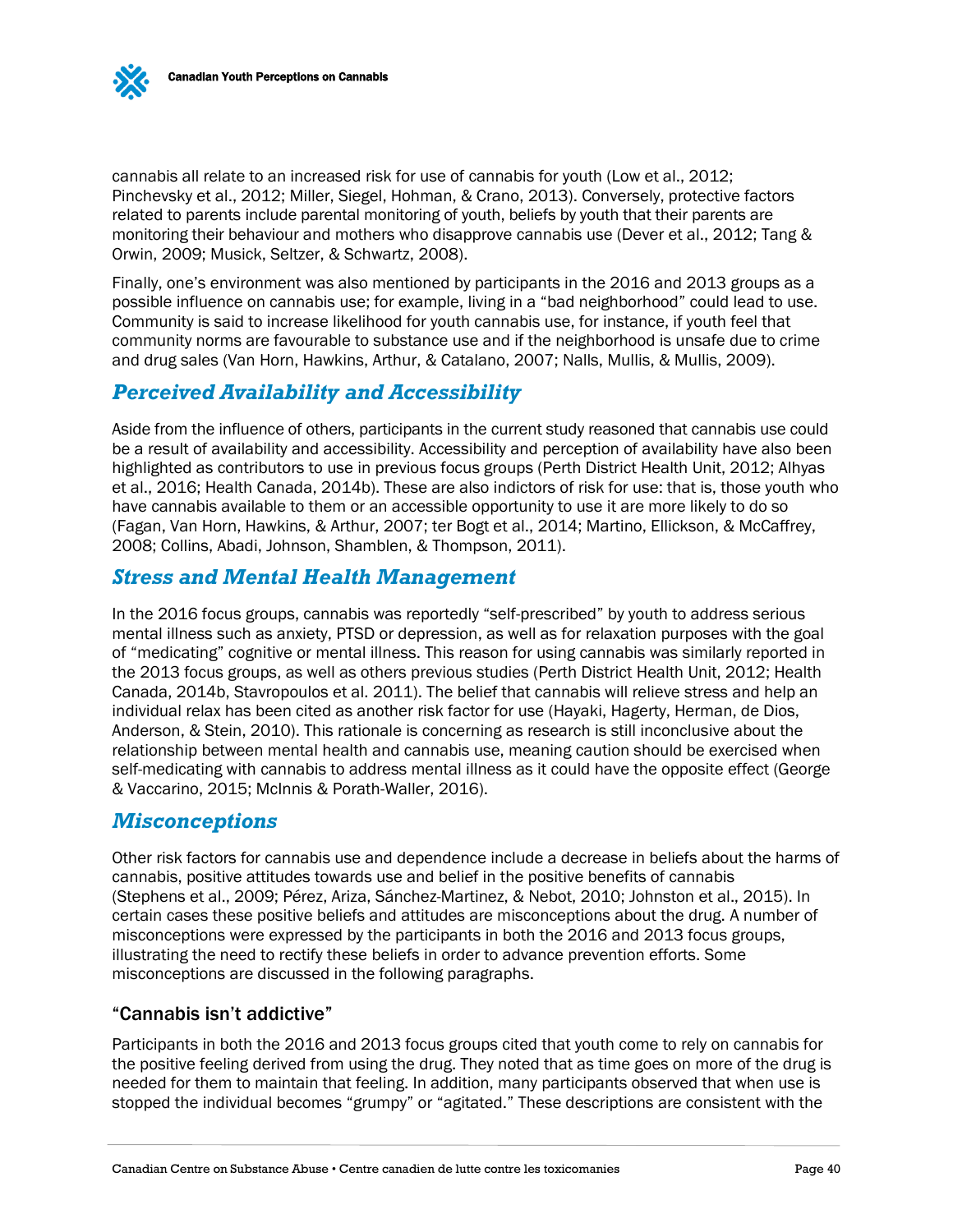signs and symptoms of cannabis dependence and withdrawal. Interestingly, a fair number of participants from the 2016 and 2013 groups did not think that cannabis was addictive in the traditional sense and did not believe that heavy use of the drug would result in withdrawal symptoms. This view suggests a prevention opportunity: there is a need to link youth's observations of dependence and withdrawal due to cannabis with the clinical definition of these conditions to show youth that cannabis is similar to every other drug in terms of risk for negative effects. Encouragingly, there were youth in both the 2016 and 2013 groups, as well as in the Health Canada (2014b) study, who reported that cannabis is addictive.

The concept of "greening out" came up in the 2016 groups, which was described as something similar to a drug overdose. Despite this concept, participants knew that it is not possible to overdose on cannabis. This view illustrates that, although youth might not understand why, there is acknowledgement of immediate negative effects of cannabis use. Youth could benefit from information about immediate risks and harms associated with cannabis use (See George & Vaccarino, 2015 and CCSA's Clearing the Smoke series for information on the risks and harms of cannabis use for youth).

#### "Cannabis isn't harmful"

Most youth in the current study as well as previous studies (Health Canada, 2014b; Porath-Waller et al., 2013; Alhyas et al., 2015; Roditis & Halpern-Felsher, 2015) were under the impression that cannabis is "safe" or does not have significant harms, especially when compared to other substances. The perception that cannabis is not harmful or is only somewhat harmful has been shown to be a risk factor for use (King, Vidourek, & Hoffman, 2012). Depending on the study, varying arguments are given for this risk factor. For example, participants from the current study relied more on the argument of comparison with alcohol or pharmaceuticals to illustrate the safety of cannabis, whereas participants from Porath-Waller et al. (2013) reasoned that cannabis is safe because it is a plant and is natural. This difference in reasoning could possibly be illustrative of some successes in terms of teaching youth about cannabis harms: 2016's participants were more willing to admit cannabis can be harmful, but did not consider these risks concerning as they are "much less" than alcohol, whereas the 2013 participants relied on the "natural plant" aspect, essentially implying plants are not harmful.

#### "Cannabis effects depend on the person"

Participants from the current study felt that the effects of cannabis use depended on the person, which aligns with findings from the 2013 study. Youth in the current study rationalized that the reason for this variance in cannabis effects is based on the person and their attitudes, as opposed to the drug itself. This rationale provided youth an opportunity to selectively decide when the substance is safe or harmful, mainly when it was beneficial to them. It provided youth a rationale for smoking "every once and a while" or for getting in a car with a driver who had smoked because "it doesn't affect them." The rationale is concerning as youth appear to depend on this notion in order to justify their use: that is, they acknowledge harmful side effects exist, but these are applicable to "someone else" and not themselves. As mentioned above, the belief by youth that they are not susceptible to these harms puts them at risk for greater use (King et al, 2012). It would be beneficial to alter this perception, where instead youth are concerned with the unpredictability of cannabis effects and would rather not take the risk for exposure to the effects instead of assuming they are exempt.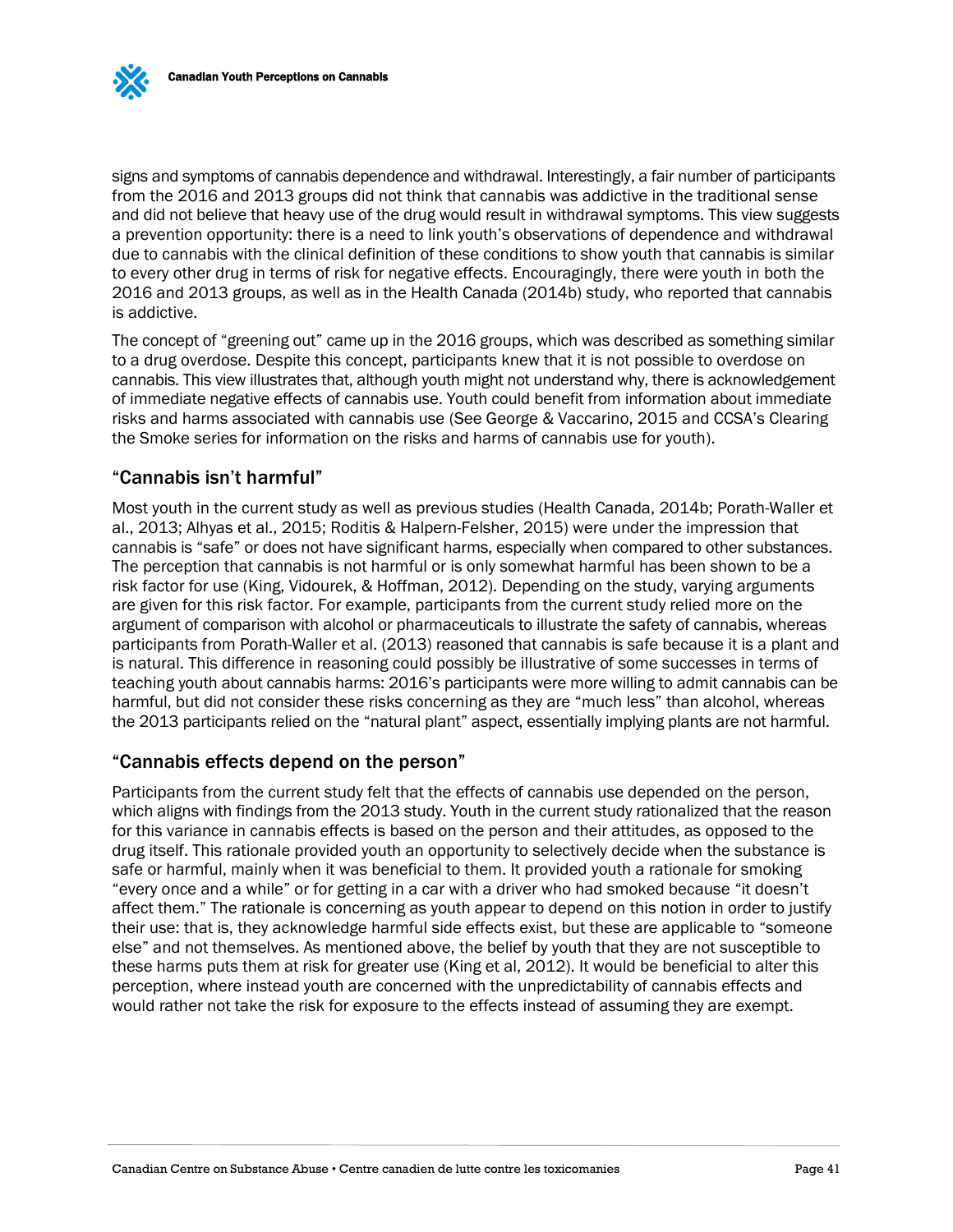

## **Other Influencers**

There are three other themes apparent throughout the focus groups about the influences on youth perceptions of cannabis. These were the Internet and media, the debate about cannabis legalization and the perceived response by law enforcement to cannabis use.

### <span id="page-43-0"></span>*Internet and Media*

Results from the current study revealed that youth appear to receive most of their information about cannabis from friends, peers and media, and to a lesser extent siblings and parents. Similar results were found in a study conducted by Alhyas et al. (2016). Youth from the current study described cannabis use as "normalized" in the media and online, with a plethora of information available that supports or condones cannabis. Participants appeared to struggle with critically evaluating these various types of information and discerning which conclusions are valid and which are highly biased; this perception was also supported in Perth District Health Unit (2012).

Youth in both the 2016 groups and 2013 groups often mentioned the portrayal of cannabis in the media as having an influence on how teens see the drug. For instance, 2016 participants described cannabis in the media as glamourized, while 2013 participants described media presentation of people who use cannabis as negative (where the person is "dumb" or "lazy"). This difference could indicate a shift in how individuals who use cannabis are portrayed in the media, which could have corresponding effects on youth. The current study also asked participants about the influence of social media in youth's perceptions of cannabis. Results show there is a high presence of supportive comments about cannabis on social media and youth are not afraid of exposing their use online. This trend could be detrimental in that it gives youth the impression that cannabis is acceptable and that use is not met with severe consequences.

#### <span id="page-43-1"></span>*Legalization*

The current study provided an opportunity for youth to share their opinions on the legalization of cannabis, an issue that has not been discussed in much detail in previous studies. Participants reasoned that legalization would lead to better regulated and thus "safer" cannabis, which would also mean the government would be controlling the substance. The debate over legalization appeared to permeate the discussion in other areas as well. For example, participants argued it was unfair that cannabis was illegal as "more dangerous substances" such as pharmaceuticals and alcohol are legal. Compared to participants in the 2013 groups, youth in the current study seemed to express less fear of the health and legal consequences related to cannabis, which could also be due to the prospect of legalization signalling to youth that the drug is "safe."

#### <span id="page-43-2"></span>*Enforcement*

Participants from the 2016 groups seemed to lack any concern for being apprehended by police for cannabis-related issues. Only a very small number of participants highlighted "fear of getting caught" by police as a reason to abstain from cannabis use. Instead, youth described police as indifferent to their cannabis use and were under the impression law enforcement would not do anything about it, even if they were aware of it. Instead, youth assumed police prioritize "more important" matters and were likely to let youth off with a warning, if they were apprehended. This view illustrates another risk factor for use: the perception that law enforcement agencies are permissive of substance use (Van Horn et al., 2007). Inconsistent reactions from police to youth cannabis use were also documented in the Porath-Waller et al. (2013) study as something that confused and frustrated youth.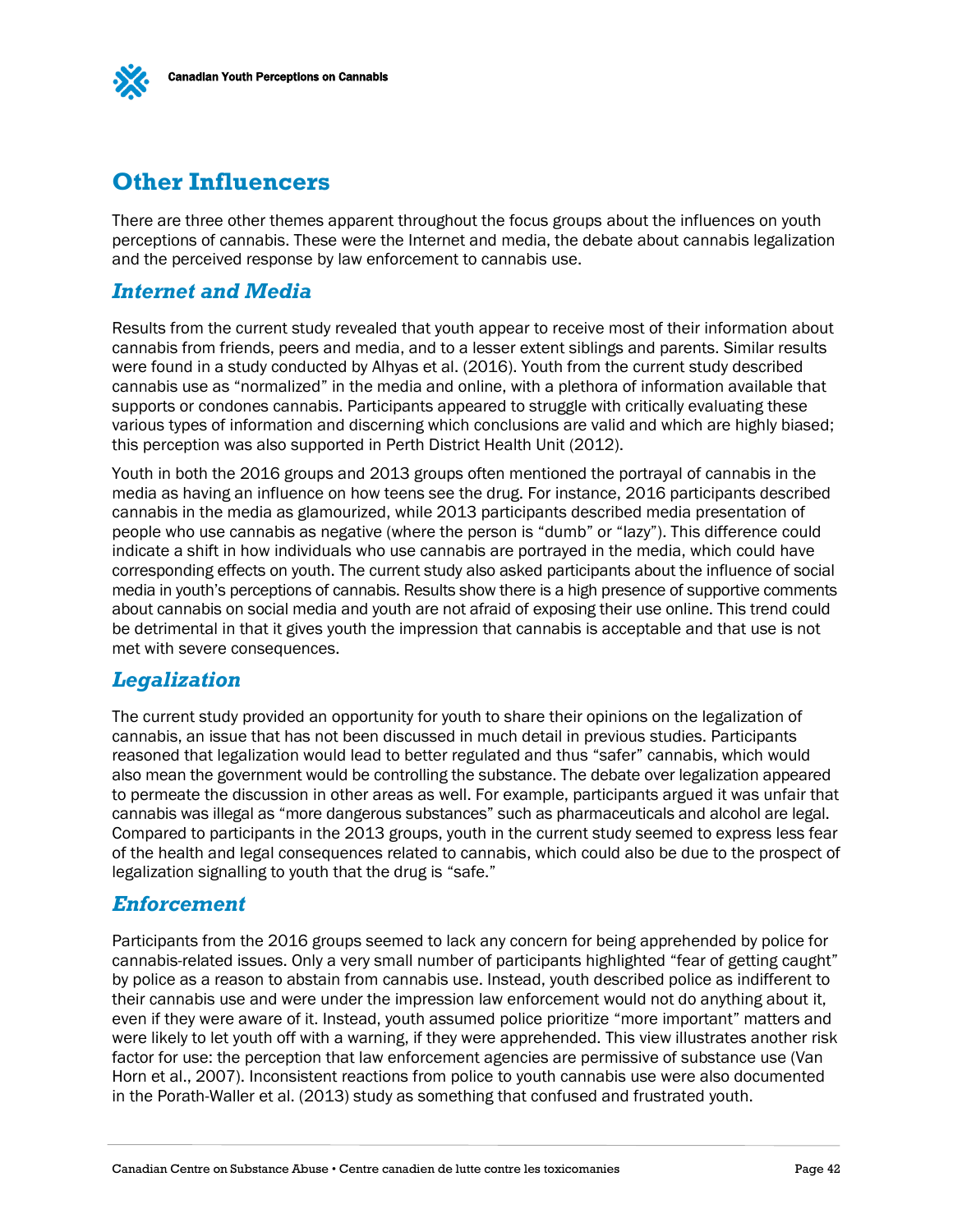A finding unique to the current study was that participants had never or rarely heard of car accidents due solely to cannabis. On the other hand, they had heard of many instances where alcohol-impaired driving caused a crash. Consequently, participants lacked concern about cannabis-impaired driving. Youth appear to have internalized an anti-impaired driving attitude towards alcohol, but do not extend this attitude to cannabis-impaired driving. This gap could be related to youth's concept of impairment, which has been developed by the discourse on alcohol-impaired driving. Individuals who use cannabis are unlikely to exhibit these behaviours, which means cannabis impairment is less visible to youth, putting them at risk for unknowingly riding with a cannabis-impaired driver.

## <span id="page-44-0"></span>**Implications for Prevention, Practice and Policy**

The findings from this study point to the complexity surrounding youth perceptions of cannabis, and confirm the importance of evidence-informed messaging to youth about the effects of the substance. In particular, clearer, targeted messaging about the role of law enforcement, the legal status of cannabis, the risks related to cannabis-impaired driving and the definition of cannabis impairment could help to increase awareness of the harms associated with cannabis use while also influencing youth to examine their misperceptions in light of factual information. The findings also highlight implications for the increased involvement of parents and the community, and for programming.

Provide clarity around cannabis-impaired driving. A shift toward recognizing cannabis-impaired driving as unsafe needs to occur that is equivalent to the shift in public understanding of the risks of alcoholimpaired driving. Currently, youth visualize impairment as someone being drunk. Prevention efforts should emphasize that just because cannabis impairment is not easily identifiable, that does not mean a driver is not impaired (Beirness, 2014). Messaging such as "impairment isn't only on the outside" and that it is different among individuals could be useful. Youth should be encouraged to plan a safe ride home or ask friends or adults who are driving if they have used cannabis and to not get in a car with someone who has. It is important that youth refrain from using alcohol-impaired driving as the standard by which they measure impaired driving due to cannabis. While cannabisimpaired driving appears "safer" in comparison, the baseline should be sober driving, not alcoholimpaired driving. It could also be beneficial to increase awareness of the ability of Drug Recognition Evaluators to detect cannabis-impaired driving and to emphasize that police are checking for cannabis along with alcohol and other substances at sobriety checkpoints.

Increase education about the risks of cannabis use. An apparent lack of awareness of the negative effects of cannabis points to the need for more education for youth through schools and youth-based organizations. Youth should be aware that there are health and legal consequences associated with cannabis use, and this awareness can be achieved by targeting youth's personal priorities and making the potential for long-term consequences clear. For instance, education programs can illustrate how cannabis can affect academic performance through impacts on the brain and athletic performance through harms to the body. Programs could use social norming campaigns, where information is provided on the actual prevalence of drug use among youth of a particular age, thus illustrating that youth might be overestimating that "everyone's doing it"(Berkowitz, 1997). Education should act as one piece of a multifaceted approach to prevention.

Provide both sides of the story, including harm reduction strategies. Youth consistently recommended adding content on the positive effects of cannabis to prevention initiatives, which have traditionally focused on the harms. Many youth claimed that this gap in information made the more harmful claims appear overstated, causing youth to disregard these initiatives all together. Instead, youth would value a breakdown of what research exists about cannabis harms as well as its positive uses, mainly those that are medical in nature. Similarly, youth wished guidelines were available that outlined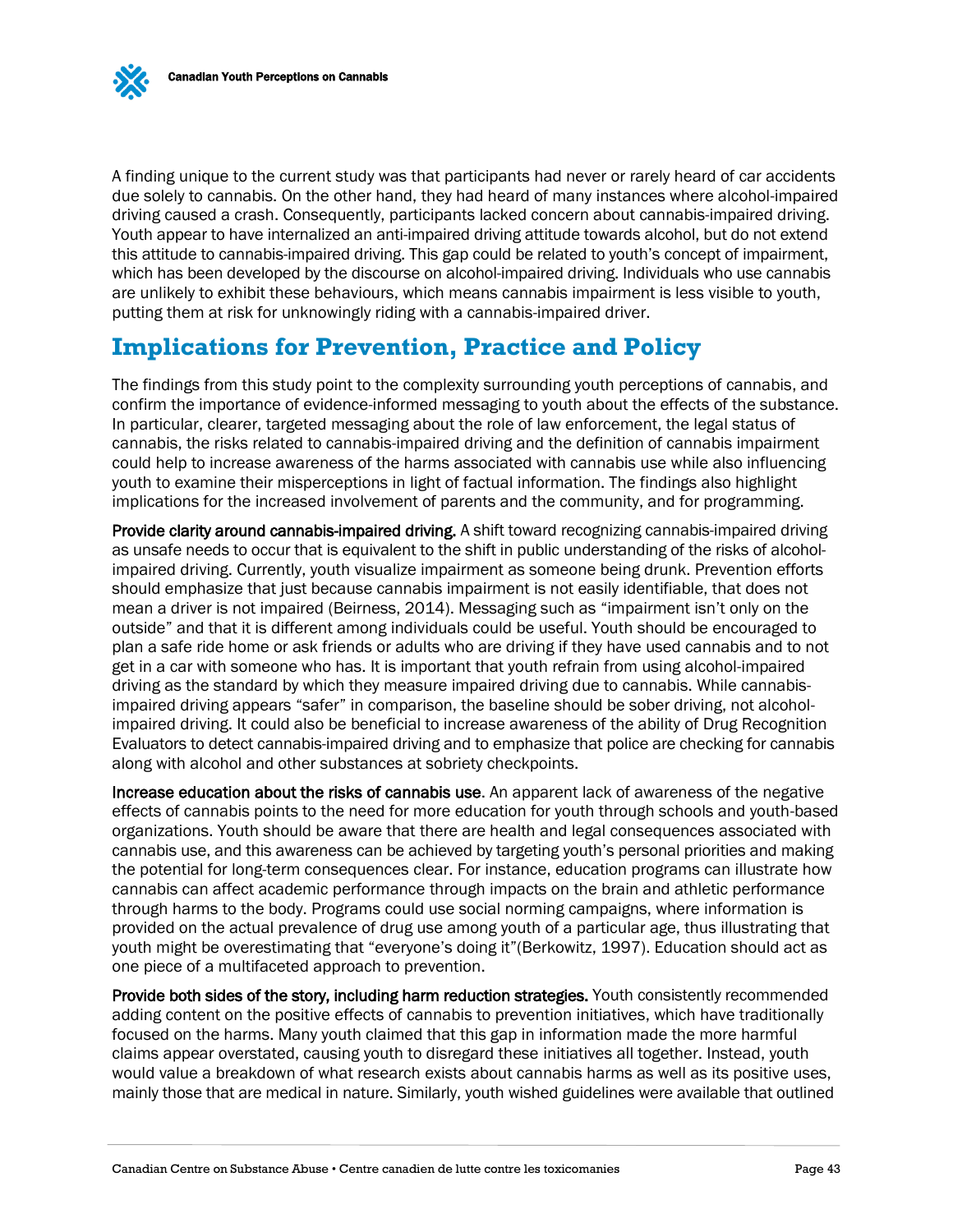"safe" cannabis use, such as "how much you can smoke before you damage your brain" or "how often you can smoke before risk of lung cancer." Participants reasoned that youth will be using cannabis regardless, so resources would be better spent aiming to reduce harms related to use. Harm reduction has been shown to decrease risky behaviour among this population (Leslie, 2008; Poulin, 2006).

Begin efforts earlier with consistent follow up. Several participants were of the opinion that prevention efforts should begin earlier in youths' education. Some participants felt messaging was delivered "too late" because use had already started. Other participants had no recollection of these interventions or could not recall the key messaging. This lack of recall points to the need for follow up with prevention messaging and efforts to target appropriate age groups. Both of these recommendations have been shown to be effective (Canadian Centre on Substance Abuse, 2015a).

Teach youth skills for critical analysis. With scientific information becoming more available, it becomes crucial that youth understand how to critically analyze the "facts." Almost all youth who participated in the current study reported using the Internet and social media to find information about cannabis, but only a small number stated they had attempted to verify information by consulting multiple sources. Enhancing youth competency to critically analyze information could prevent ill-informed decisions about cannabis use (Griffin & Botvin, 2010). Youth should be made aware that not all information is accurate or evidence-based. Similarly, there is no conclusive evidence on certain issues about cannabis use (e.g., cannabis use and mental health). Youth should use caution when interpreting research results. Youth need to be encouraged to access evidence-based resources, possibly through school or youth-friendly avenues (e.g., social media).

Target approaches based on audience. Each focus group included youth from various backgrounds including those from rural or urban settings, those accessing community services, those who had experience with addiction and other issues, those enrolled in advanced education courses and those with Indigenous heritage. Each demographic group connected differently with different types of prevention efforts. Research shows there is value in targeting prevention efforts to the audience: cannabis use has been shown to vary by country, GDP, family affluence, race and gender (ter Bogt et al., 2014; Wu, Swartz, Brady, Hoyle, & NIDA AAPI Workgroup, 2015). Targeting efforts can be done by involving youth in the development of initiatives and allowing youth to deliver programming to their peers. If their peers are perceived to be unsupportive of cannabis use, youth might be more likely to reject the drug and abstain from use (ter Bogt et al., 2014; Pinchevsky et al., 2012; Walker, Neighbors, Rodriguez, Stephens, & Roffman, 2011; Pejnovic et al, 2011).

Provide youth with tools to manage stress and mental illness. Many youth reported using cannabis to manage their stress, anger or anxieties. This evidence illustrates a need to educate youth on alternative options to manage these issues and to provide more avenues for communicating about and discussing their difficulties (Griffin & Botvin, 2010). Options include treatment services, peer or school counsellors, and support from parents and friends. By addressing these issues through other avenues than cannabis consumption youth will be better equipped to maintain their mental health and will no longer need to rely on cannabis as a means to escape. Youth could be motivated by the possibility of using another form of treatment apart from cannabis and need to be informed that there are alternatives available (Stavropoulos et al., 2011).

Strengthen parental involvement. Parental monitoring or perceived parental monitoring have been shown to play a protective role in adolescent substance use (Schofield, Conger, & Robins, 2013; Dever et al., 2012; Farhat, Simons-Morton, & Luk, 2011; King et al, 2012). Participants in the current study believed that a lack of parental involvement or parental encouragement of youth could play a role in youth cannabis use. Very few youth from the 2016 focus groups reported having open and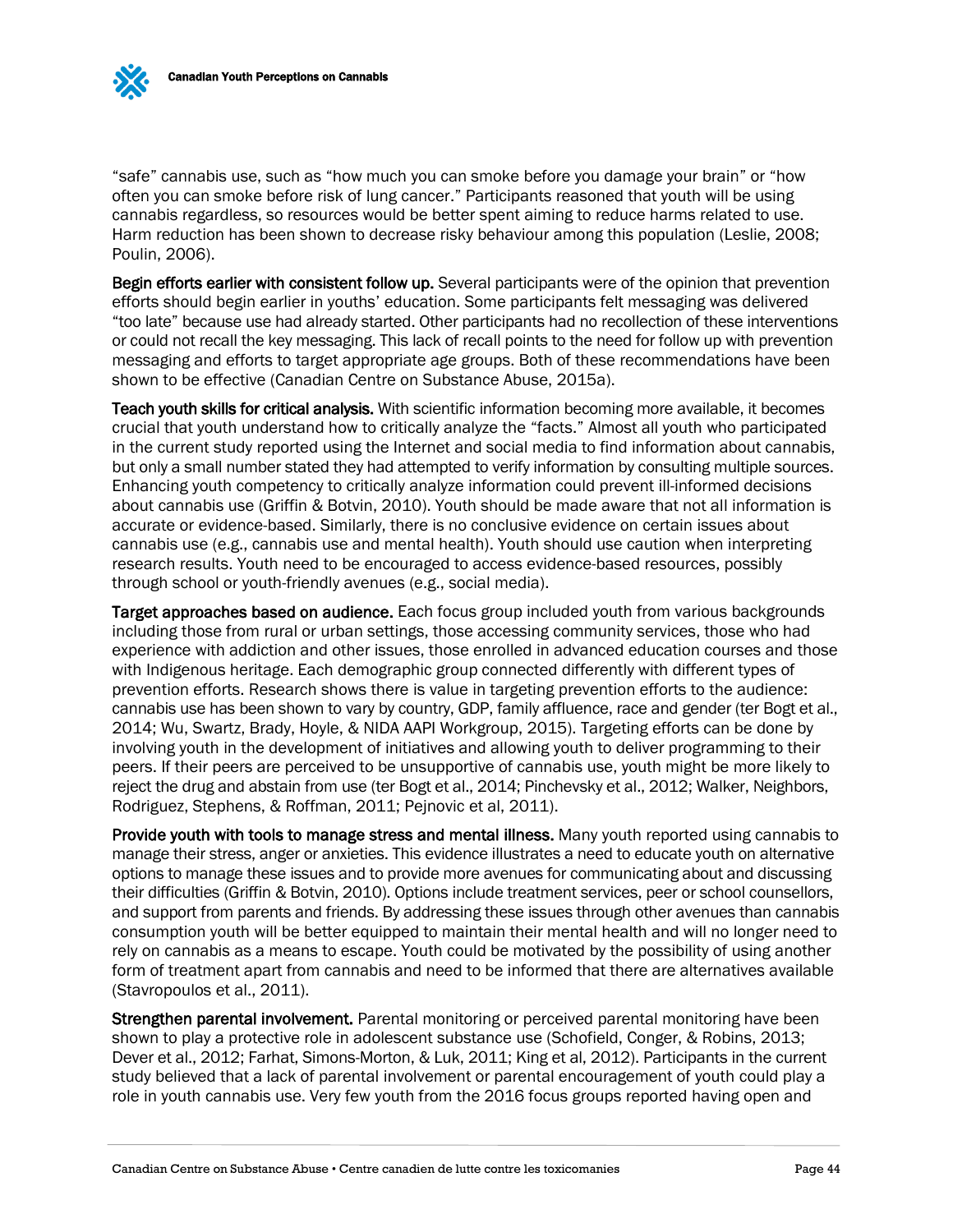honest conversations with their parents about cannabis use. Similarly, parents and youth in the Health Canada (2014b) study reported parent–teen conversations about cannabis were reactive in nature as opposed to proactive. The Health Canada study also found that parents want more information on the effects of cannabis use on brain development, mental functioning and mental health. It could be beneficial to provide parents with education on cannabis harms and the tools for monitoring and speaking with youth about use (Canadian Centre on Substance Abuse, 2010; Boyle, Sanford, Szatmari, Merikangas, & Offord, 2001; von Sydow, Lieb, Pfister, Höfler, & Wittchen, 2002).<sup>10</sup>

Increase capacity for addressing cannabis use among those working with youth. Providing practitioners such as teachers, coaches and community workers with evidence-informed tools and resources on cannabis will ensure they are equipped to inform youth about it. Teachers are well positioned to deliver prevention initiatives related to cannabis due to their familiarity with students. For instance, Moffat, Haines-Saah, & Johnson (2016) found that a classroom intervention that focused on decision making created a neutral environment to engage students in discussion. This dialogue supported critical inquiry and provided an opportunity to encourage youth who use cannabis to stop or reduce use. Both teachers and students were receptive to this intervention format. Similarly, healthcare professionals working with youth can help to identify risky cannabis use early. Screening for cannabis use followed with referral to treatment can prevent more serious use of cannabis (i.e., chronic use, dependence) and encourage youth to access services they would not have accessed without guidance from their healthcare provider (George & Vaccarino, 2015).

Use findings from this and other qualitative studies to inform policy. Qualitative research provides a deeper understanding of the thoughts and attitudes of a specific population, providing additional depth compared to the data available from quantitative surveys. Using this information, along with other data, to inform policy will ensure well-rounded, robust laws that take into consideration the contextual and demographic circumstances of youth. The misperceptions documented in this report, and the implications for prevention and practice, can also be used to inform policy makers tasked with developing or revising cannabis regulations. An evidence-informed approach to regulation that incorporates research, education, prevention, treatment, enforcement and harm reduction will be key in minimizing the risks and harms of cannabis use among Canada's youth.

## <span id="page-46-0"></span>**Limitations**

 $\overline{a}$ 

The limitations of this study need to be considered when interpreting its findings. Although researchers took all measures possible to include a diverse cross section of Canadian youth, the study sample is not representative. There was an overrepresentation of youth who were above the age of 16 and a higher number of participants in the Alberta and Ontario groups. Due to the small number of participants, results cannot be analyzed by jurisdiction, age, gender or background, as this analysis would compromise the anonymity of participants. Regardless, researchers were confident saturation was met as the amount of new information presented decreased, while previous themes from earlier groups were supported. By the time the final groups were held, the moderators were able to anticipate with some accuracy the issues and viewpoints that would arise (Babbie & Benaquisto, 2010).

The interpretations of the data in this study are those of the analyst. A number of steps were taken to help ensure the reliability of the research findings. First, the analyst was involved in every aspect of the study (i.e., data collection, analysis and writing), ensuring full immersion in the data. Second, reliability can also be assessed by consistency between the study's findings and previous research. Some findings in the current work have been reported in previous cannabis literature (Perth District

<sup>10</sup> See Canadian Centre on Substance Abuse. (2016). Parents: Help your teen understand what's fact and fiction about marijuana (infographic). Retrieved fro[m www.ccsa.ca/Resource%20Library/CCSA-Marijuana-Fact-and-Fiction-Infographic-2016-en.pdf.](http://www.ccsa.ca/Resource%20Library/CCSA-Marijuana-Fact-and-Fiction-Infographic-2016-en.pdf)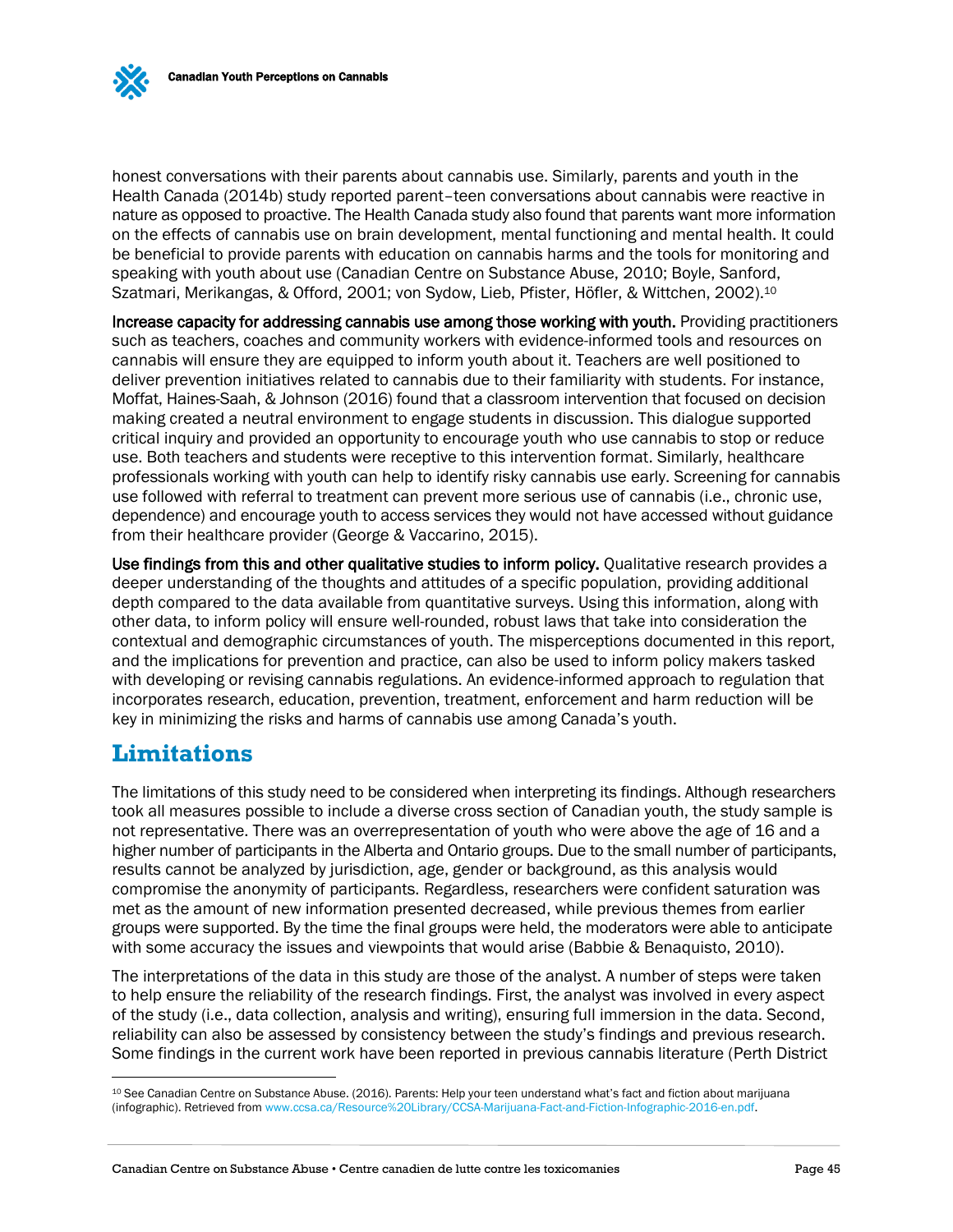

Health Unit, 2012; Stavropoulos et al., 2011; Health Canada, 2014b; Alhyas et al., 2016). Third, a second investigator was present for all data collection and provided input when completing the analysis and developing findings. This process helped ensure that interpretations accurately reflected the focus group dialogue and provided opportunities for clarification between the two investigators, supported by event transcripts. Finally, participants' quotes pertaining to themes and interpretations were provided verbatim in this report to further contribute to transparency.

## <span id="page-47-0"></span>**Future Directions for Research**

The results of this study have implications for future research and point to opportunities to strengthen current prevention efforts. These opportunities are especially important because the current Canadian government intends to proceed with legalization and regulation. Future research could explore the effectiveness of the prevention approaches suggested in this report, including providing youth with information on both positive and negative effects of cannabis, and incorporating in service delivery peers and people with lived experience (Canadian Centre on Substance Abuse, 2010). Future research could explore how and why some messaging (e.g., harm to the lungs) has resonated with youth and resulted in behaviour change (e.g., taking cannabis in a form other than smoking) in order to uncover methods for use in future prevention efforts. It will be important to understand how knowledge of harms will influence youth behaviour, so that measures can be put in place to ensure youth are not switching from one risky behaviour to another (e.g., baking cannabis into food instead of smoking it).

While conducting the focus groups, it became apparent that adults, similar to adolescents, would value information related to the effects of cannabis. Based on the discussions with youth, it might be the case that parents are reinforcing incorrect perceptions about cannabis, possibly through their own behaviours, such as driving after using cannabis. Teachers could benefit from greater availability of cannabis information that they can incorporate in their lesson plans. Future efforts to conduct qualitative studies, similar to this current study, to uncover the perceptions and attitudes parents and teachers hold about cannabis and develop corresponding material are warranted. Understanding these gaps can help inform the development of resources to help parents play an active role in preventing youth cannabis use. Similarly, educational material outlining the effects of adolescent cannabis use would be useful to teachers and other youth service providers who can also participate in prevention delivery. These measures should be evaluated for effectiveness.

National-level data on youth cannabis perceptions would also be useful to obtain a more representative picture and to monitor changes over time. This data would be particularly timely as Canada moves towards the legalization and regulation of cannabis, as they would contribute to the ability to evaluate the impact of the policy change. The data could be collected via an independent survey or through the expansion of existing national data collection initiatives, such as the Canadian Student Tobacco and Drug Survey.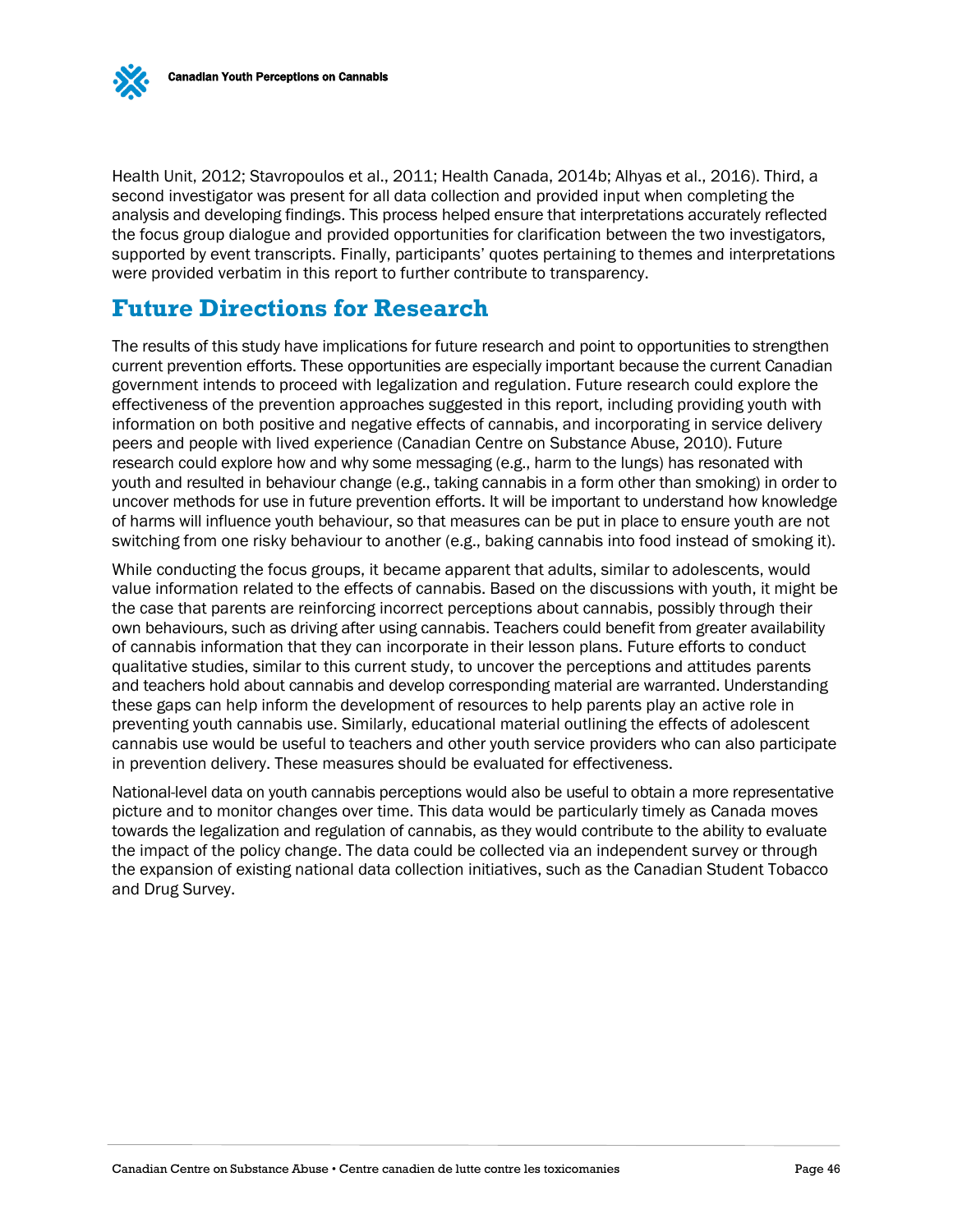# <span id="page-48-0"></span>Conclusion

The evidence base for the impacts of cannabis use among youth is growing, increasing the quality of information needed for effective prevention, education and intervention. To effectively prevent harms related to cannabis among adolescents, it is also valuable to understand what youth believe are the effects associated with the drug and what can influence a youth to use or abstain. Youth are best suited to inform researchers about where gaps exist in current cannabis education and awareness efforts. To contribute to this understanding, CCSA conducted 20 focus groups on the topic of cannabis with youth across Canada.

This study revealed that participants underestimated some of the harms associated with cannabis, such as driving while impaired, the impact on brain development, risk for addiction and other mental and physical consequences. It revealed that youth do not feel they will be reprimanded by enforcement for cannabis use. Participants also believed there are several benefits related to cannabis use, such as stress relief and increased social confidence. However, they expressed their belief that the effects of cannabis are experienced differently at the individual level. Because of this difference, and in combination with the various cannabis-related resources online, youth are able to pick and choose when they consider the drug "safe" and when it is detrimental to one's health.

Findings from this study highlight the importance of raising awareness about cannabis risks and providing youth the tools to critically assess the available information about cannabis. Misperceptions can be altered through appropriate, targeted prevention efforts that provide evidence-informed facts about cannabis use by adolescents. These efforts should also promote resiliency, for example through tools for youth to manage stress and combat peer pressure, in order to refrain from engaging in use at an early age. Providing those who work with youth resources to address this issue can also lead to early intervention and the prevention of harms due to use. Research supports prevention initiatives that involve or are delivered by youth (or someone other than an authority figure), that are informative and that suggest less harmful alternatives, as opposed to prescriptive measures (Massey & Neidigh, 1990; Janz & Becker, 1984).

With changes in cannabis regulation anticipated in the near future, it is imperative that education is proactive in nature (i.e., before legalization occurs) and provides youth with factual information they can use to inform their decisions to use cannabis (Canadian Centre on Substance Abuse, 2015b). As research on the effects of cannabis continues to accumulate it will be important to integrate this new information into prevention and intervention initiatives, and policy. The effective management of targeted prevention for this vulnerable age group will also require continued monitoring of the attitudes and beliefs about cannabis held by youth and those variables that influence their decision making.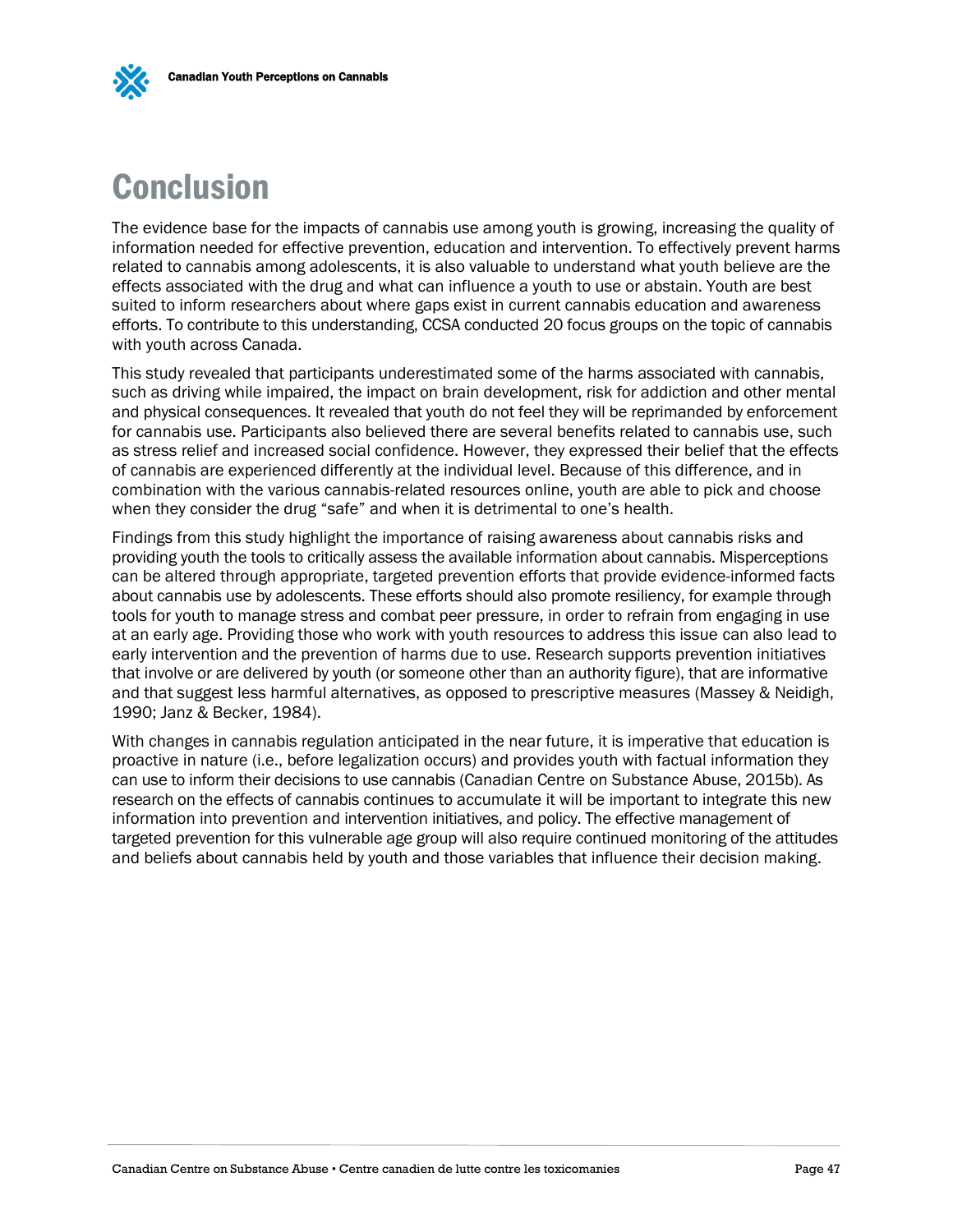

# <span id="page-49-0"></span>References

- Akre, C., Michaud, P.A., Berchtold, A., & Suris, J.C. (2010). Cannabis and tobacco use: where are the boundaries? A qualitative study on cannabis consumption modes among adolescents. *Health Education Research*, *25*, 74–82.
- Alhyas, L., Al Ozaibi, N., Elarabi, H., El-Kashef, A., Wanigaratne, S., Almarzouqi, A., … Al Ghaferi, H. (2015). Adolescents' perception of substance use and factors influencing its use: a qualitative study in Abu Dhabi. *Journal of the Royal Society of Medicine Open, 6*(2)*,* 1–12.
- Ali, M.M., Amialchuk, A., & Dwyer, D. S. (2011). The social contagion effect of marijuana use among adolescents. *PLoS One, 6*(1), e16183.
- Allsop, D.J., Copeland, J., Norberg, M.M., Fu, S., Molnar, A., Lewis, J., & Budney, A.J. (2012). Quantifying the clinical significance of cannabis withdrawal. *PLoS One*, *7*(9), e44864.
- Anthony, J.C. (2006). The epidemiology of cannabis dependence. In R.A. Roffman & R.S. Stephens (Eds.), *Cannabis dependence: its nature, consequences and treatment* (pp. 58-105). Cambridge, UK: Cambridge University Press.
- Asbridge, M., Hayden, J., & Cartwright, J. (2012). Acute cannabis consumption and motor vehicle collision risk: systematic review of observational studies and meta-analysis. *British Medical Journal, 344*, e536.
- Babbie, E., & Benaquisto, L. (2010). *Fundamentals of social research*. Toronto, Ont.: Nelson Education.
- Beirness, D.J., Beasley, E.E., & McClafferty, K. (2015 June). *The 2014 Ontario Roadside Alcohol and Drug Survey*. Presentation at the Drugs and Driving Symposium, Centre for Forensic Science, Toronto, Ont.
- Beirness, D.J. (2014). *The characteristics of youth passengers of impaired drivers*, Ottawa, Ont.: Canadian Centre on Substance Abuse.
- Berkowitz, A.D. (1997). From reactive to proactive prevention: promoting an ecology of health on campus. In P.C. Rivers & E.R. Shore (Eds.), *Substance abuse on campus: a handbook for college and university personnel* (pp. 119–139). Westport, Connecticut: Greenwood Press.
- Boyle, M., Sanford, M., Szatmari, P., Merikangas, K., & Offord, D. (2001). Familial influences on substance misuse by adolescents and young adults. *Canadian Journal of Public Health, 92,* 206–209.
- Braun, V., & Clarke, V. (2006). Using thematic analysis in psychology. *Qualitative Research in Psychology*, *3*, 77–101.
- Canadian Centre on Substance Abuse. (2010). *Building on our strengths: Canadian standards for school-based youth substance abuse prevention*. Ottawa, Ont.: Author.
- Canadian Centre on Substance Abuse. (2015a). *Competencies for the youth substance use prevention workforce: prevention workforce competencies report.* Ottawa, Ont.: Author.
- Canadian Centre on Substance Abuse. (2015b). *Cannabis regulation: lessons learned in Colorado and Washington state*. Ottawa, Ont.: Author.
- Canadian Centre on Substance Abuse. (2016). *Parents: Help you teen understand what's fact and fiction about marijuana* [infographic]. Ottawa, Ont.: Author.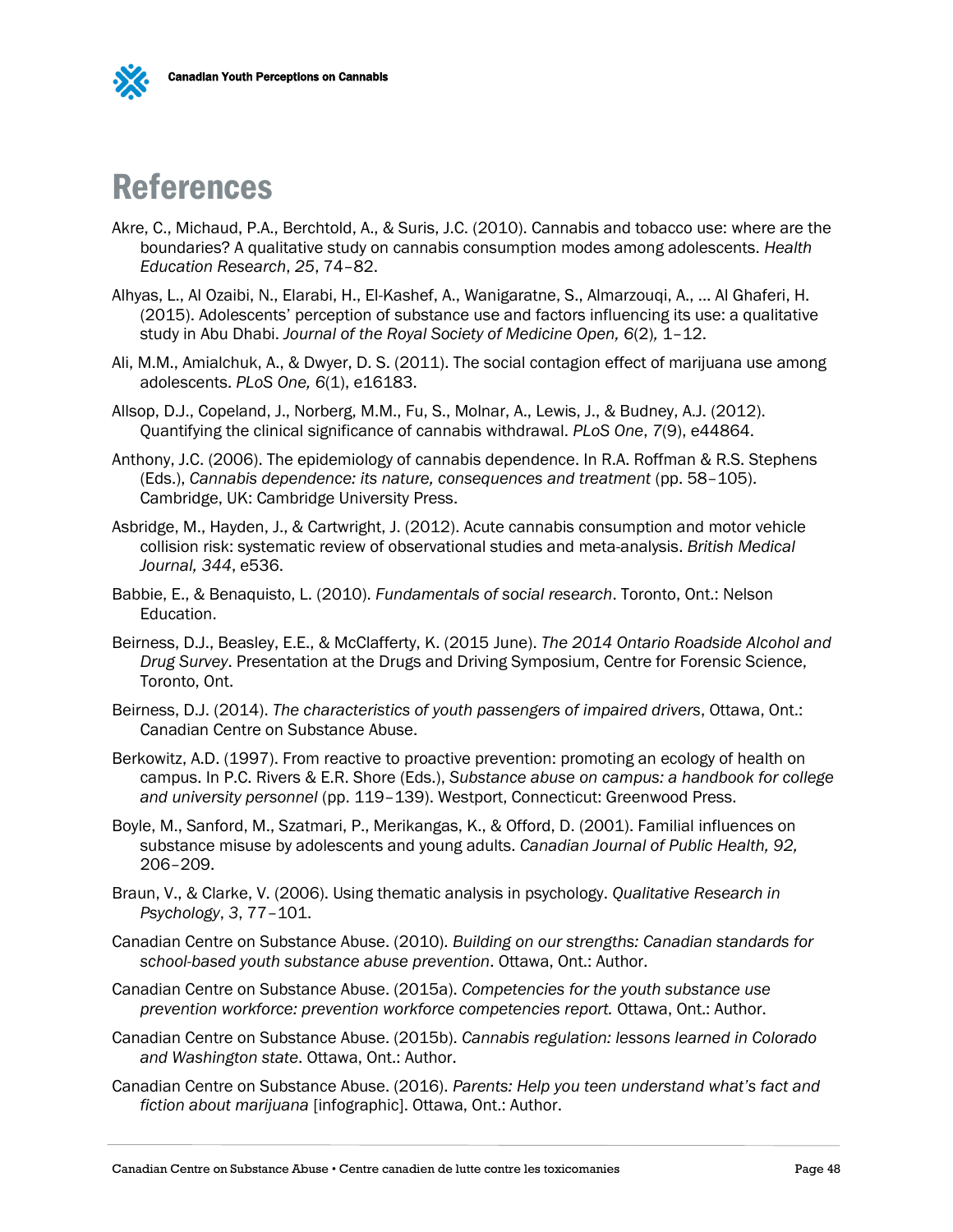

- Collins, D., Abadi, M.H., Johnson, K., Shamblen, S., & Thompson, K. (2011). Non-medical use of prescription drugs among youth in an Appalachian population: prevalence, predictors, and implications for prevention. *Journal of Drug Education, 41*(3), 309–326.
- Dever, B. V., Schulenberg, J. E., Dworkin, J. B., O'Malley, P.M., Kloska, D. D., & Bachman, J. G. (2012). Predicting risk-taking with and without substance use: The effects of parental monitoring, school bonding, and sports participation. *Prevention Science, 13*(6), 605–615.
- Di Forti, M., Morgan, C., Dazzan, P., Pariante, C., Mondelli, V., Marques, T., … Murray, R. (2009). Highpotency cannabis and the risk of psychosis. *British Journal of Psychiatry, 195*(6), 488–491.
- Fagan, A.A., Van Horn, M.L., Hawkins, J.D., & Arthur, M. (2007). Using community and family risk and protective factors for community-based prevention planning*. Journal of Community Psychology, 35*(4)*,* 535–555.
- Farhat, T., Simons-Morton, B., & Luk, J.W. (2011). Psychosocial correlates of adolescent marijuana use: variations by status of marijuana use. *Addictive Behaviors, 36*(4)*,* 404–407.
- Frith, H., & Gleeson, K. (2004). Clothing and embodiment: men managing body image and appearance. *Psychology of Men & Masculinity*, *5*(1), 40–48.
- George, T., & Vaccarino, F. (Eds.). (2015). *The effects of cannabis use during adolescence* (Substance Abuse in Canada series). Ottawa, Ont.: Canadian Centre on Substance Abuse.
- Griffin, K.W., & Botvin, G.J. (2010). Evidence-based interventions for preventing substance use disorders in adolescents. *Child & Adolescent Psychiatric Clinics of North America, 19*(3), 505–526.
- Hayaki, J., Hagerty, C.E., Herman, D.S., de Dios, M.A., Anderson, B.J., & Stein, M.D. (2010). Expectancies and marijuana use frequency and severity among young females. *Addictive Behaviors, 35*(11), 995–1000.
- Health Canada. (2014a). *Youth Smoking Survey 2012–2013–Supplementary Tables*. Retrieved October 13, 2016, from [www.hc-sc.gc.ca/hc-ps/tobac-tabac/research-recherche/stat/\\_survey](http://www.hc-sc.gc.ca/hc-ps/tobac-tabac/research-recherche/stat/_survey-sondage_2012-2013/table-eng.php)[sondage\\_2012-2013/table-eng.php.](http://www.hc-sc.gc.ca/hc-ps/tobac-tabac/research-recherche/stat/_survey-sondage_2012-2013/table-eng.php)
- Health Canada. (2014b). *Exploratory focus groups on marijuana and prescription drug abuse*. Ottawa, Ont.: Author.
- Hurd, Y.L., Michaelides, M., Miller, M.L., & Jutras-Aswad, D. (2014). Trajectory of adolescent cannabis use on addiction vulnerability. *Neuropharmacology, 76*(Part B), 416–424.
- Janz, N.K., & Becker, M.H. (1984). The Health Belief Model: a decade later. *Health Education Quarterly, 11*(1), 1–47.
- Johnson, R., Brooks-Russell, A., Ma, M., Fairman, B., Tolliver, R., & Levinson, A. (2016). Usual modes of marijuana consumption among high school students in Colorado. *Journal of Studies on Alcohol and Drugs, 77*(4), 580–588.
- Johnston, L.D., O'Malley, P.M., Miech, R.A., Bachman, J.G., & Schulenberg, J.E. (2015). *Monitoring the Future: national survey results on drug use, 1975–2015: Overview, key findings on adolescent drug use*. Ann Arbor, MI: Institute for Social Research, the University of Michigan.
- King, K., Vidourek, R., & Hoffman, A. R. (2012). Sex and grade level differences in marijuana use among youth. *Journal of Drug Education, 42*(3), 361–377.
- Kirby, T., & Barry, A.E. (2012). Alcohol as a gateway drug: a study of US 12th graders. *Journal of School Health, 82*(8), 371–379.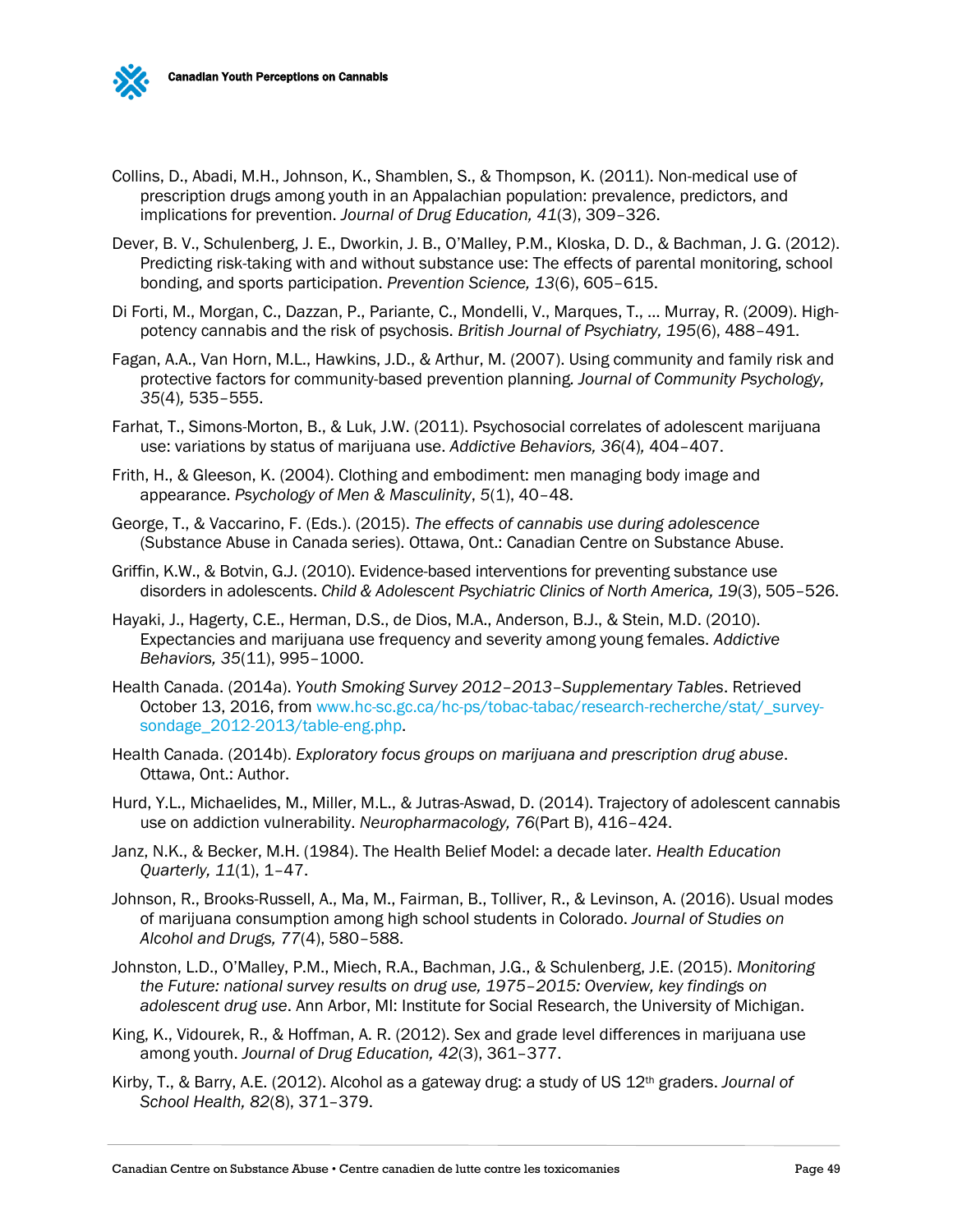

- Krueger, R., & Casey, M. (2009). *Focus groups: a practical guide for applied research*. Thousand Oaks, CA: Sage Publications.
- Leslie, K.M. (2008). Harm reduction: an approach to reducing risky health behaviours in adolescents. *Paediatrics & Child Health, 13*(1), 53–56.
- Low, N.C., Dugas, E., O'Loughlin, E., Rodriquez, D., Contreras, G., Chaiton, M., & O'Loughlin, J. (2012). Common stressful life events and difficulties are associated with mental health symptoms and substance use in young adolescents. *BMC Psychiatry, 12*, 116.
- Martino, S.C., Ellickson, P.L., & McCaffrey, D.F. (2008). Developmental trajectories of substance use from early to late adolescence: a comparison of rural and urban youth*. Journal of Studies on Alcohol and Drugs, 69*(3), 430–440.
- Massey, R.F., & Neidigh, L.W. (1990). Evaluating and improving the functioning of a peer-based alcohol abuse prevention organization. *Journal of Alcohol and Drug Education, 35*, 24–35.
- McCreary Centre Society. (2016). *Blunt talk: harms associated with early and frequent marijuana use among BC youth*. Vancouver, BC: Author.
- McHale, C., Goddard, C., & Vázquez, L. (2016). *Preventing youth marijuana use: changing perceptions of risk* [PowerPoint slides]. Retrieved from: [www.cadca.org/sites/default/files/files/training/5-goddard-vazquez](http://www.cadca.org/sites/default/files/files/training/5-goddard-vazquez-preventing_youth_marijuana_use.pdf)[preventing\\_youth\\_marijuana\\_use.pdf.](http://www.cadca.org/sites/default/files/files/training/5-goddard-vazquez-preventing_youth_marijuana_use.pdf)
- McInnis, O.A., & Porath-Waller, A.J. (2016). *Clearing the smoke on cannabis: chronic use and cognitive functioning and mental health-An Update*. Ottawa, Ont.: Canadian Centre on Substance Abuse.
- Miller, S.M., Siegel, J.T., Hohman, Z., & Crano, W.D. (2013). Factors mediating the association of the recency of parent's marijuana use and their adolescent children's subsequent initiation. *Psychology of Addictive Behaviors, 27*(3), 848–853.
- Moffat, B.M., Haines-Saah, R.J., & Johnson, J. (2016). From didactic to dialogue: assessing the use of an innovative classroom resource to support decision-making about cannabis use. *Drugs: Education, Prevention and Policy.* Advance online publication. Retrieved from [www.tandfonline.com/doi/full/10.1080/09687637.2016.1206846.](http://www.tandfonline.com/doi/full/10.1080/09687637.2016.1206846)
- Morgan, D. (1997). *Focus groups as qualitative research*. Thousand Oaks, CA: Sage Publications.
- Musick, K., Seltzer, J.A., & Schwartz, C.R. (2008). Neighborhood norms and substance use among teens. *Social Science Research, 37*(1), 138–155.
- Nalls, A.M., Mullis, R.L., & Mullis, A.K. (2009). American Indian youths' perceptions of their environment and their reports of depressive symptoms and alcohol/marijuana use. *Adolescence, 44*(176), 965–978.
- National Institute on Drug Abuse. (2015). *DrugFacts—marijuana*. Retrieved October 13, 2016, from [www.drugabuse.gov/publications/drugfacts/marijuana.](http://www.drugabuse.gov/publications/drugfacts/marijuana)
- Office of National Drug Control Policy. (2013). *National drug control strategy: data supplement 2013*. Washington, DC: Author.
- Patton, M.Q. (2002). *Qualitative research and evaluation methods* (3rd ed.). Thousand Oaks, CA: Sage Publications.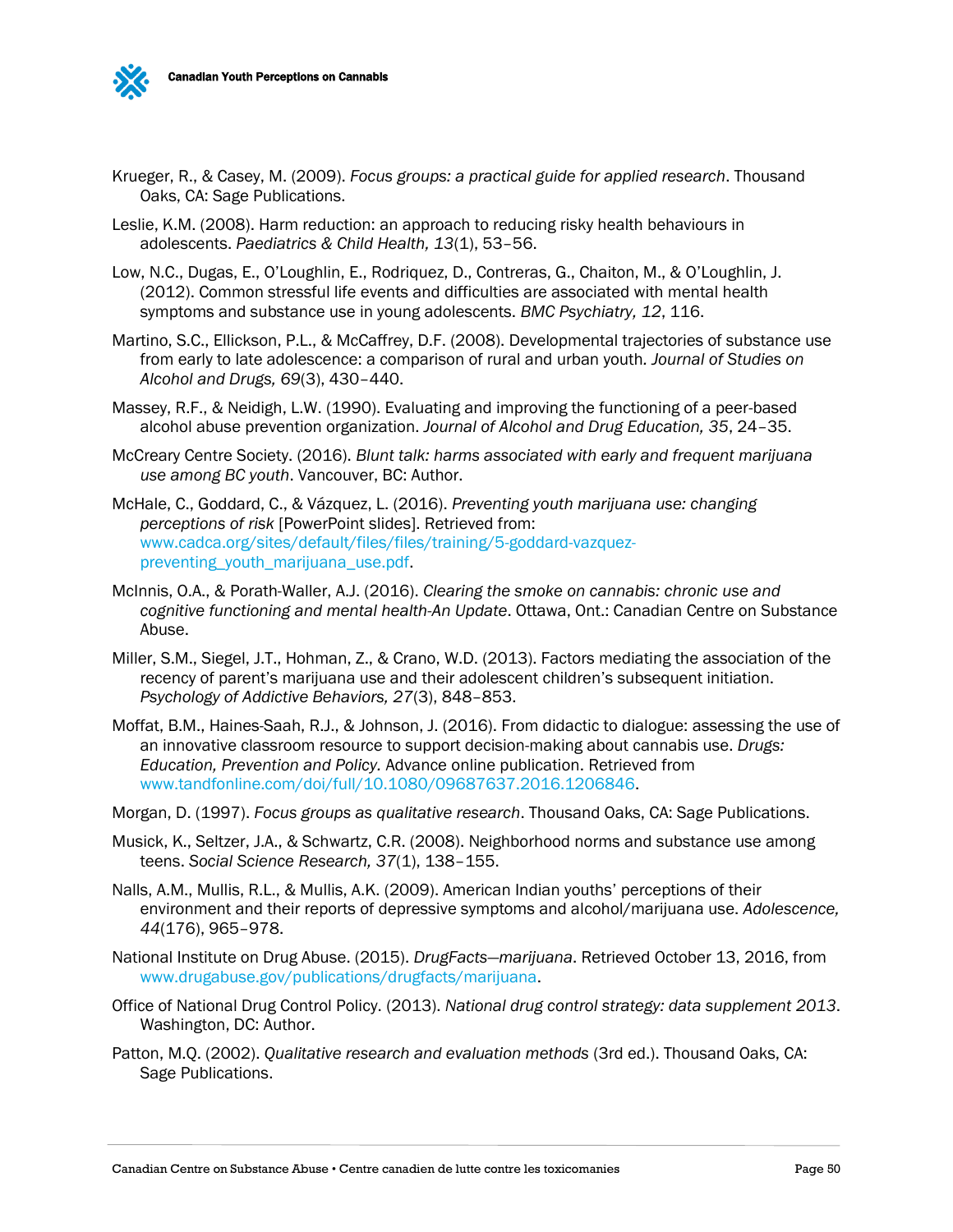

- Pejnovic, F.I., Kuzman, M., Pavic Simetin, I., & Kern, J. (2011). Impact of environmental factors on marijuana use in 11 European countries. *Croatian Medical Journal, 52*(4), 446–457.
- Pérez, A., Ariza, C., Sánchez-Martinez, F., & Nebot, M. (2010). Cannabis consumption initiation among adolescents: a longitudinal study. *Addiction, 35*(2), 129–134.
- Perth District Health Unit. (2012). *Youth and parent perspectives on drug use in Perth County.*  Stratford, Ont.: Author.
- Pinchevsky, G.M., Arria, A.M., Caldeira, K.M., Garnier Dykstra, L.M., Vincent, K.B., & O'Grady, K.E. (2012). Marijuana exposure opportunity and initiation during college: parent and peer influences. *Prevention Science, 13*, 43–54.
- Porath-Waller, A.J., Brown, J.E., Frigon, A.P., & Clark, H. (2013). *What Canadian youth think about cannabis.* Ottawa, Ont.: Canadian Centre on Substance Abuse.
- Poulin, C. (2006). *Harm reduction policies and programs for youth* (Harm Reduction for Special Population in Canada). Ottawa, Ont.: Canadian Centre on Substance Abuse.
- Ramaekers, J.G., Berghaus, G., van Laar, M., & Drummer, O.H. (2004). Dose related risk of motor vehicle crashes after cannabis use. *Drug and Alcohol Dependence, 73,* 109–119.
- Ridenour, T.A., Lanza, S.T., Donny, E.C., & Clark, D.B. (2006). Different lengths of times for progressions in adolescent substance involvement. *Addictive Behavior, 31*, 962–983.
- Rigucci, S., Marques, T., Di Forti, M., Taylor, H., Dell'Acqua, F., Mondelli, V., ...Dazzan, P. (2015). Effect of high-potency cannabis on corpus callosum microstructure. *Psychological Medicine, 46*(4), 841–54.
- Roditis, M., & Halpern-Felsher, B. (2015). Adolescents' perceptions of risks and benefits of conventional cigarettes, e-cigarettes, and marijuana: a qualitative analysis. *Journal of Adolescent Health*, 57, 179–185.
- Schofield, T., Conger, R., Robins, R. (2013). Early adolescent substance use in Mexican origin families: peer selection, peer influence, and parental monitoring. *Drug and Alcohol Dependence, 157,* 129–135.
- Silins, E., Horwood, L.J., Patton, G., Fergusson, D., Olsson, C., Hutchinson, D., … Mattick, R. (2014). Young adult sequelae of adolescent cannabis use: an integrative analysis. *Lancet Psychiatry*, *1*, 286–293.
- Statistics Canada. (2015). *Canadian Tobacco, Alcohol and Drugs Survey: summary of results for 2013*. Ottawa, Ont.: Author. Retrieved October 13, 2016, from [healthycanadians.gc.ca/science](http://healthycanadians.gc.ca/science-research-sciences-recherches/data-donnees/ctads-ectad/summary-sommaire-2013-eng.php)[research-sciences-recherches/data-donnees/ctads-ectad/summary-sommaire-2013-eng.php.](http://healthycanadians.gc.ca/science-research-sciences-recherches/data-donnees/ctads-ectad/summary-sommaire-2013-eng.php)
- Statistics Canada. (2016). *Canadian Tobacco, Alcohol and Drugs Survey: summary of results for 2015.* Ottawa, Ont.: Author. Retrieved November 11, 2016, from [healthycanadians.gc.ca/science-research-sciences-recherches/data-donnees/ctads](http://healthycanadians.gc.ca/science-research-sciences-recherches/data-donnees/ctads-ectad/summary-sommaire-2015-eng.php)[ectad/summary-sommaire-2015-eng.php.](http://healthycanadians.gc.ca/science-research-sciences-recherches/data-donnees/ctads-ectad/summary-sommaire-2015-eng.php)
- Stavropoulos, P., McGee, S., & Smith, M. (2011). Perceptions and experiences of cannabis use by young adults living with a mental illness: a qualitative study. *Australian Social Policy Journal, 10,*  51–69.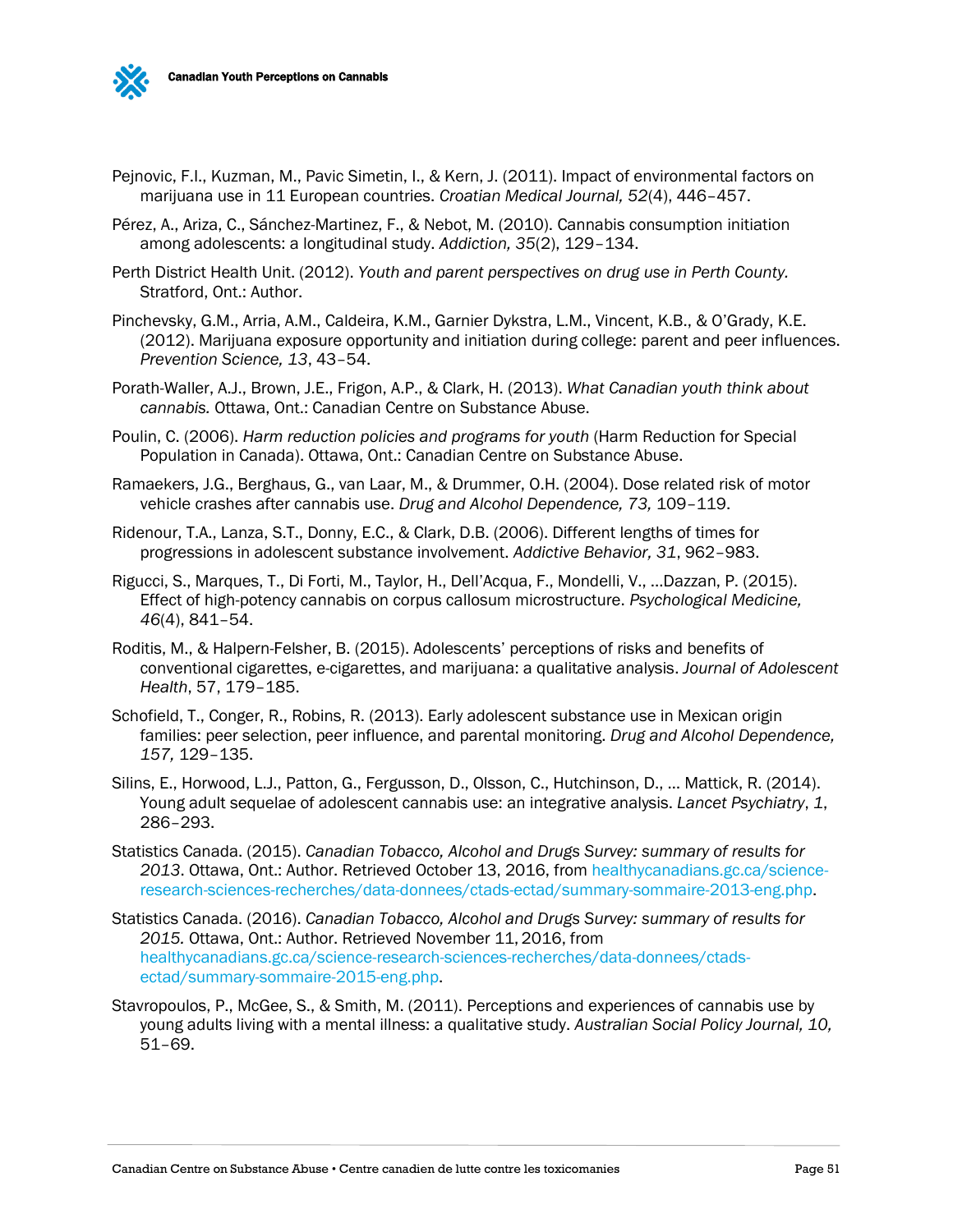



- Stephens, P.C., Solboda, Z., Stephens, R., Teasdale, B., Grey, S.F., Hawthorne, R.D., & Williams, J. (2009). Universal school-based substance abuse prevention programs: modeling targeted mediators and outcomes for adolescent cigarette, alcohol and marijuana use. *Drug and Alcohol Dependence, 102*(1–3), 19–29.
- Tang, Z. & Orwin, R.G. (2009). Marijuana initiation among American youth and its risks as dynamic processes: prospective findings from a national longitudinal study. *Substance Use and Misuse, 44*(2), 195–211.
- ter Bogt, M., de Looze, M., Molcho, M., Godeau, E., Hublet, A., Kokkevi, E., … Pickett, W. (2014). Do societal wealth, family affluence and gender account for trends in adolescent cannabis use? A 30 country cross-national study. *Addiction, 109*(2)*,* 273–283.
- Van Horn, M.L., Hawkins, J.D., Arthur, M.W., & Catalano, R.F. (2007). Assessing community effects on adolescent substance use and delinquency. *Journal of Community Psychology, 35*(8)*,* 925–946.
- von Sydow, K., Lieb, R., Pfister, H., Höfler, M., & Wittchen, H. (2002). What predicts incident use of cannabis and progression to abuse and dependence? A 4-year prospective examination of risk factors in a community sample of adolescents and young adults. *Drug and Alcohol Dependence, 68,* 49–64.
- Walker, D.D., Neighbors, C., Rodriguez, L.M., Stephens, R.S., & Roffman, R.A. (2011). Social norms and self-efficacy among heavy using adolescent marijuana smokers. *Psychology of Addictive Behaviors, 25*(4)*,* 727–732.
- Young, M.M., & Jesseman, R.J. (2014). *The impact of substance use disorders on hospital use.*  Ottawa, Ont.: Canadian Centre on Substance Abuse.
- World Health Organization. (2014). Health Behaviour in School-aged Children (HBSC). Retrieved from October 13, 2016, from [www.hbsc.org/.](http://www.hbsc.org/)
- World Health Organization. (2016). *The health and social effects of nonmedical cannabis use.*  Geneva, Switzerland: Author.
- Wu, L., Swartz, M., Brady, K., Hoyle, R., & NIDA AAPI Workgroup. (2015). Perceived cannabis use norms and cannabis use among adolescents in the United States. *Journal of Psychiatric Research, 64*, 79–87.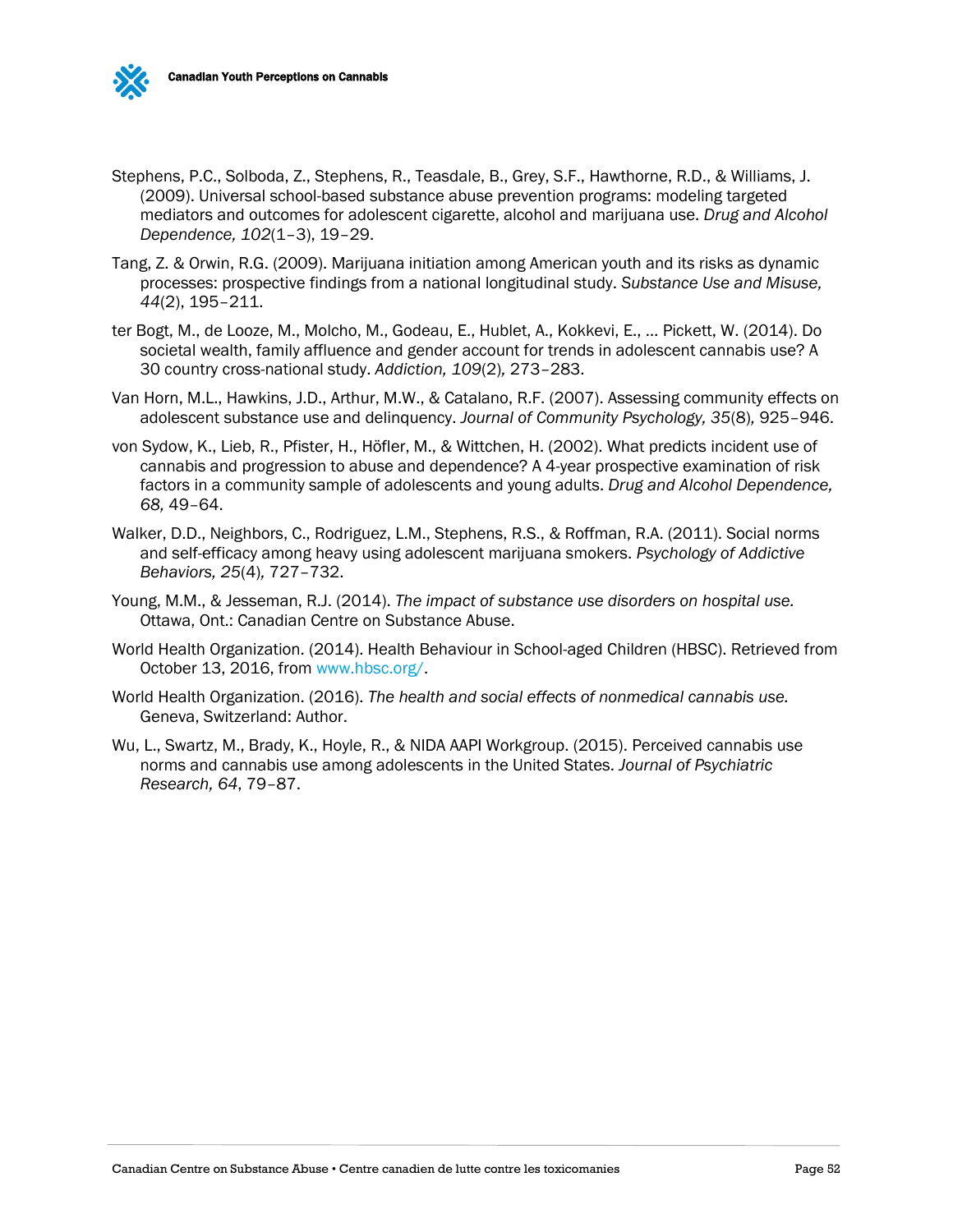<span id="page-54-0"></span>

## <span id="page-54-1"></span>**Interview Guide**

### **Thoughts about Marijuana Study**

#### Instructions to participants prior to beginning the focus group:

Because the focus group will involve a group discussion, your responses will be known to each other, and therefore, only limited confidentiality can be guaranteed. By confidentiality, we mean keeping what you say private. We want to make sure that we all respect each other's opinions and answers. To do this, it is important that you do not share what other participants say to people outside of this group. We also want to remind you that you do not have to answer any questions that you are uncomfortable with. You won't get in any trouble for not answering questions and you will still get your gift card for participating.

In order to assist with note taking, we are going to audio record our discussion. No one else but Katie and I will have access to this recording. After our discussion we are going to type out everything that is said. During this process, we will make sure no names of people or places that are mentioned are included. We will do this to make sure you cannot be identified by your answers. Only those people working directly on this study will be able to see what is typed up. Your parents, teachers, and school administrators will not have any access to your answers.

Does anyone have any questions before we get started?

#### Question Guide:

- 1) Why do you think some teens your age start using or smoking marijuana?
- 2) Why do you think some teens your age choose not to use or smoke marijuana?
	- a) How is this decision influenced by the people in a teen's life (e.g., friends, siblings, and peers)?
- 3) Does using or smoking marijuana change a person?
	- a) If yes, how? For example, what are the social, physical, and mental changes?
- 4) What are the negative effects of using or smoking marijuana?
	- a) Do you think that using or smoking marijuana can lead to the use of other drugs?
- 5) What are the positive effects of using or smoking marijuana?
- 6) Do you think that using or smoking marijuana can affect the brain and its development?
- 7) Does using or smoking marijuana affect driving ability? Why or why not?
- 8) Is it illegal to use or smoke marijuana?
	- a) What do you find confusing about marijuana being illegal to use or possess?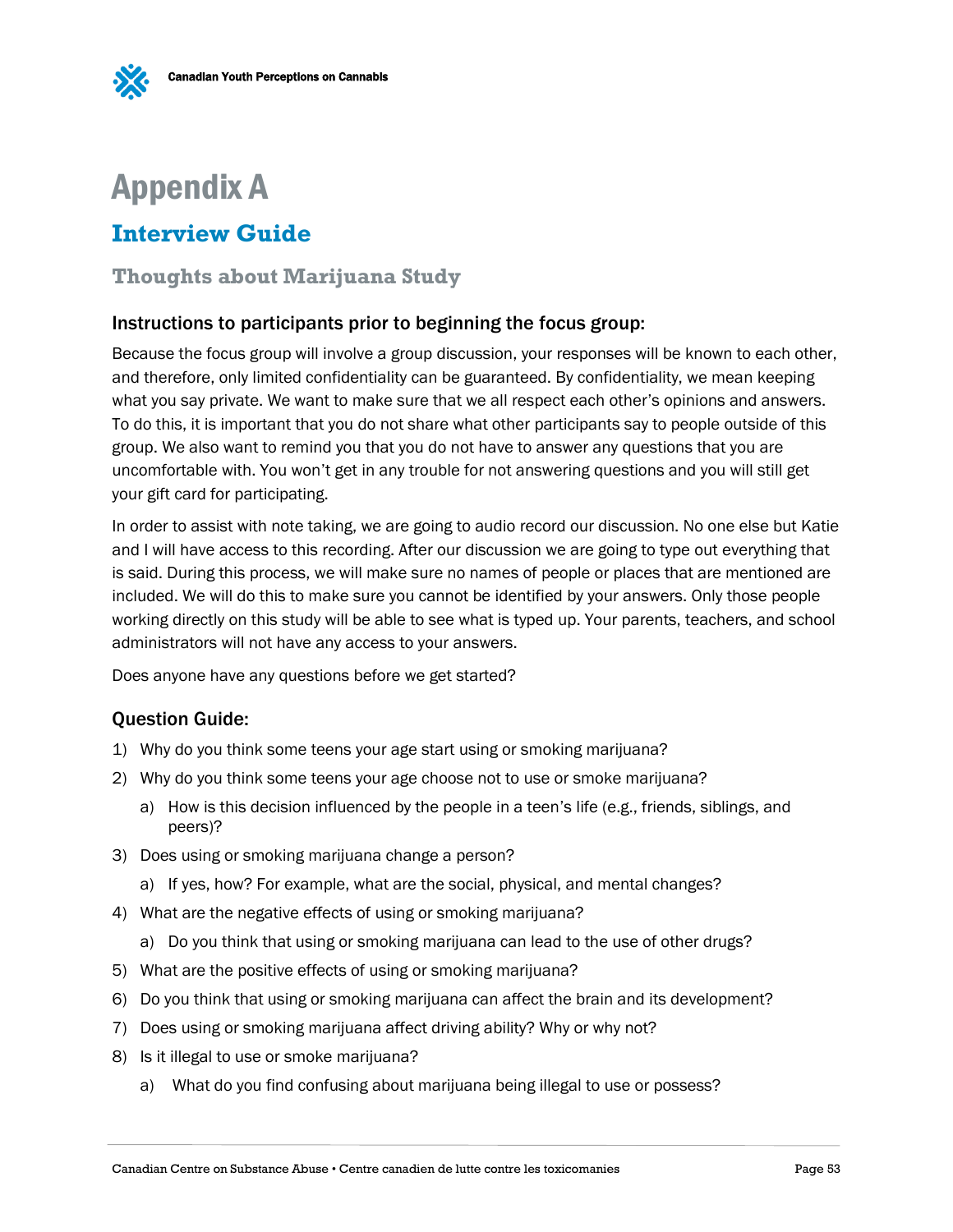

- 9) How is marijuana presented in the media (e.g., social media, movies, music videos)?
	- a) How do you think the media influences teens in making decisions about marijuana?
- 10) How might the use of medical marijuana by people influence teens' decisions to use marijuana?
- 11) How do you think youth could be prevented or discouraged from using marijuana (e.g., advertisements on TV, drug education in school)?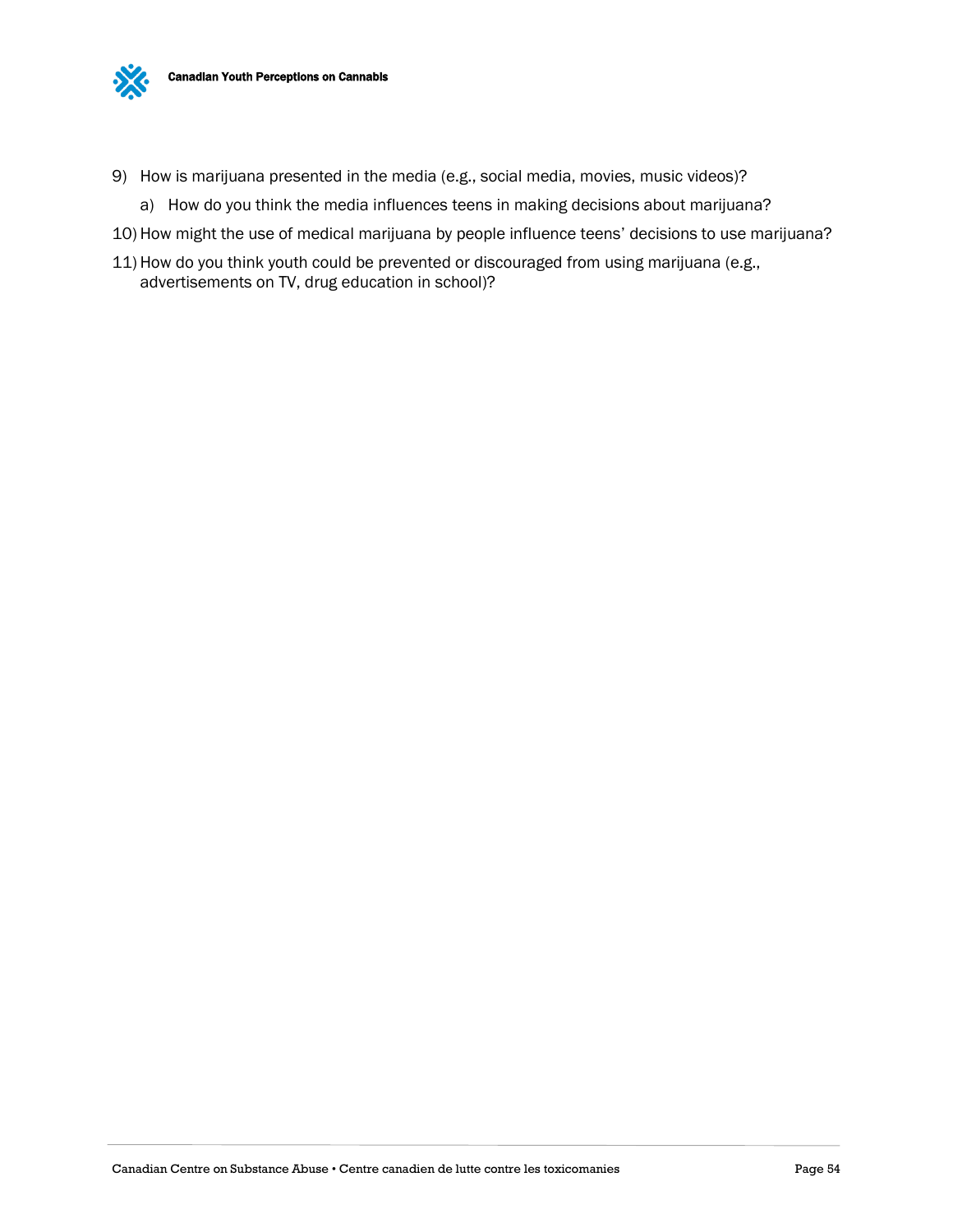

# <span id="page-56-0"></span>Appendix B

Organizations contacted included, but were not limited to:

- Joint Consortium for School Health
- Students Commission of Canada
- Sandbox Project
- Young Canadians Roundtable on Health
- Youth Centres Canada
- Substance Abuse and Youth in School Coalition
- RCMP National Advisory Committee
- Alberta Health Services
- Addiction Foundation of Manitoba
- University of Saskatchewan
- Calgary Youth Addictions Services
- YAK Youth Services
- Youth Services Bureau of Ottawa
- Youville Centre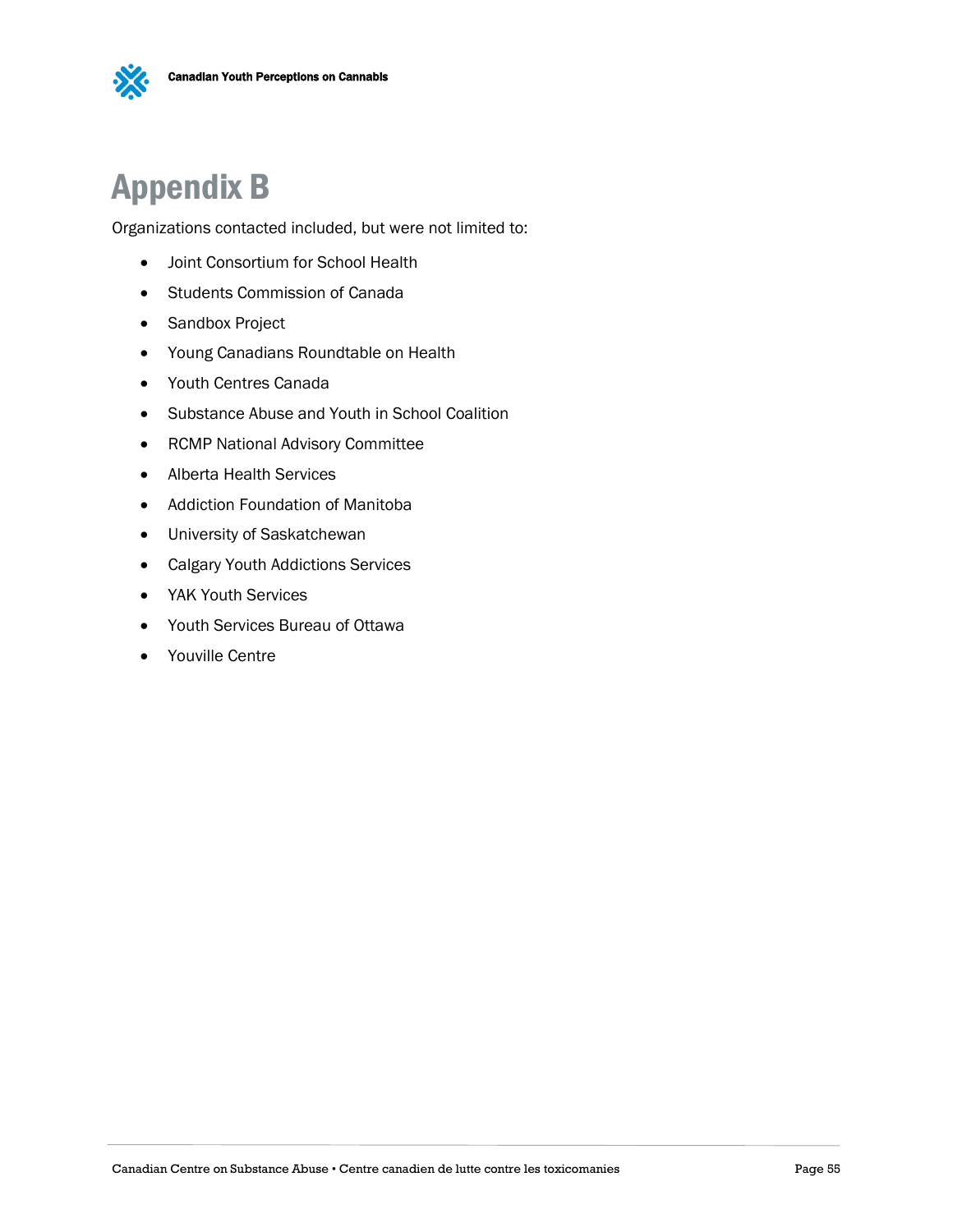# <span id="page-57-0"></span>Appendix C

## <span id="page-57-1"></span>**Recruitment Poster**

Your opinion about marijuana could earn you a \$20 Gift Card! Are you between the ages of 14 and 19? Participate in a research study on marijuana! We want to know what you think about marijuana... • Why do people your age choose to use or not use marijuana? • How does marijuana use change a person? • How do you think marijuana use among people your age can be prevented? \$20 If you participate in this 45 minute focus group, you will receive a \$20 gift card. When: Wednesday, October 21, and Thursday, October 22 Where: Canadian Centre on Substance Abuse, 75 Albert St, Ottawa **Time:**  $6:00 \text{ pm} - 6:45 \text{ pm}$ For more information go to: www.ccsa.ca/Eng/topics/Marijuana/Thoughts-About-Marijuana-Study or call 613-235-4048 ext 224

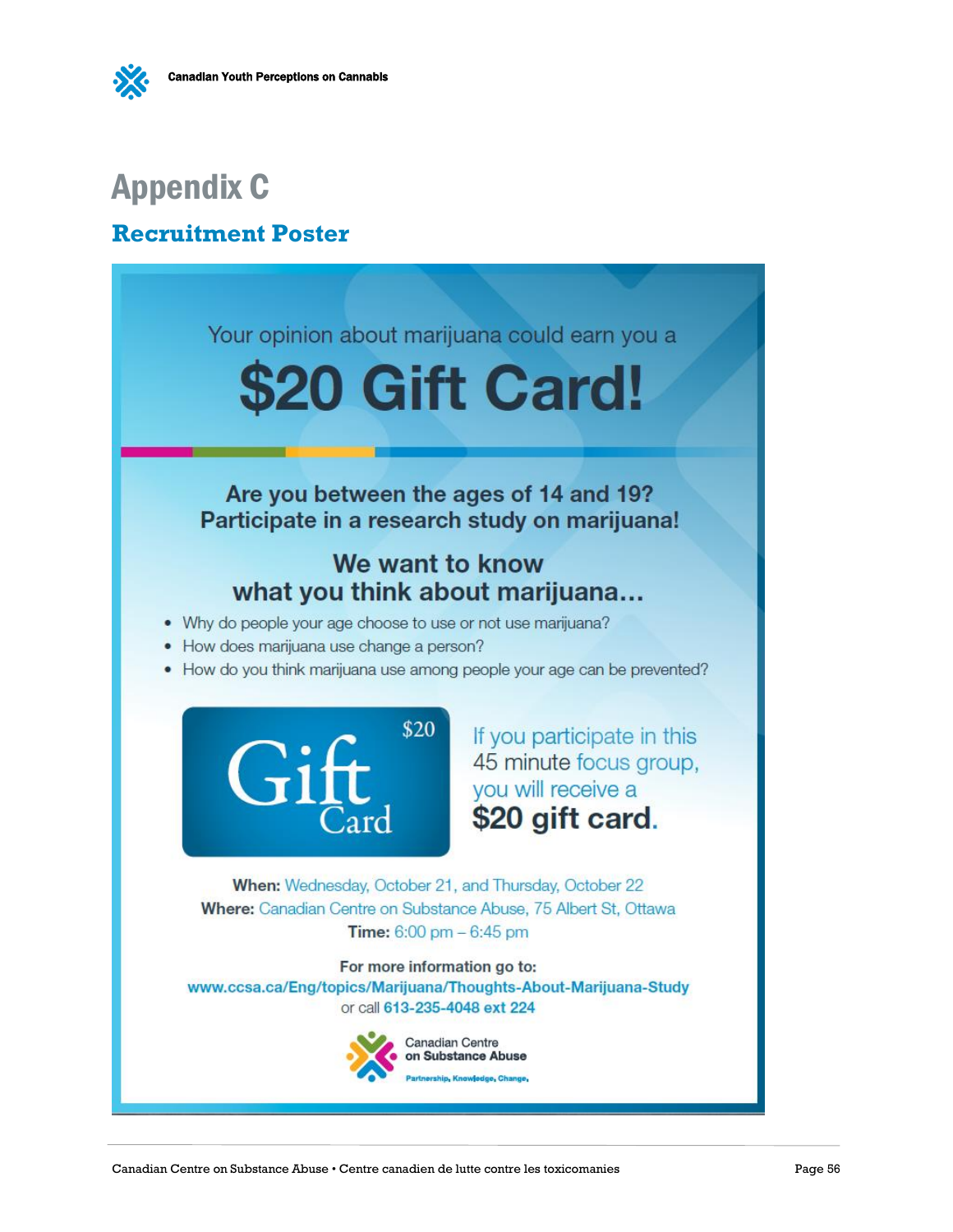# <span id="page-58-0"></span>Appendix D

# <span id="page-58-1"></span>**Webpage Text**

### **Thoughts About Marijuana Study**

The Canadian Centre on Substance Abuse (CCSA) is conducting a research study that is looking at what youth think about marijuana.

This study is looking at what youth between the **ages of 14 and 19** think about marijuana. Through multiple in-person focus groups taking place across Canada, youth will be asked about their thoughts on topics such as:

- 1. What contributes to youth choosing to use or not use marijuana? For example, how do the community, family, and school impact these decisions?
- 2. How does marijuana use change a person?
- 3. How can marijuana use among youth be prevented?

Participants will not be asked to talk about their specific experiences with marijuana. Furthermore, they will not have to answer any questions that make them uncomfortable and may withdraw from the study at any time.

Each focus group will have a maximum of six youth and two researchers involved. They will be 45 minutes in length. Any identifying information, such as names, will be removed from all study material (e.g., transcripts) and excluded from the final research report.

To participate please click on the following links:

- If you are 14 or 15 years old, click here to participate in this study.
- If you are 16, 17, 18 or 19 years old, click here to participate in this study.

For information you can print use the links below:

- Parent/Guardian Information Form
- Youth Information Form

If you have any questions or concerns, contact Anna McKiernan at: 1-613-235-4048 ext. 224, [amckiernan@ccsa.ca.](mailto:amckiernan@ccsa.ca)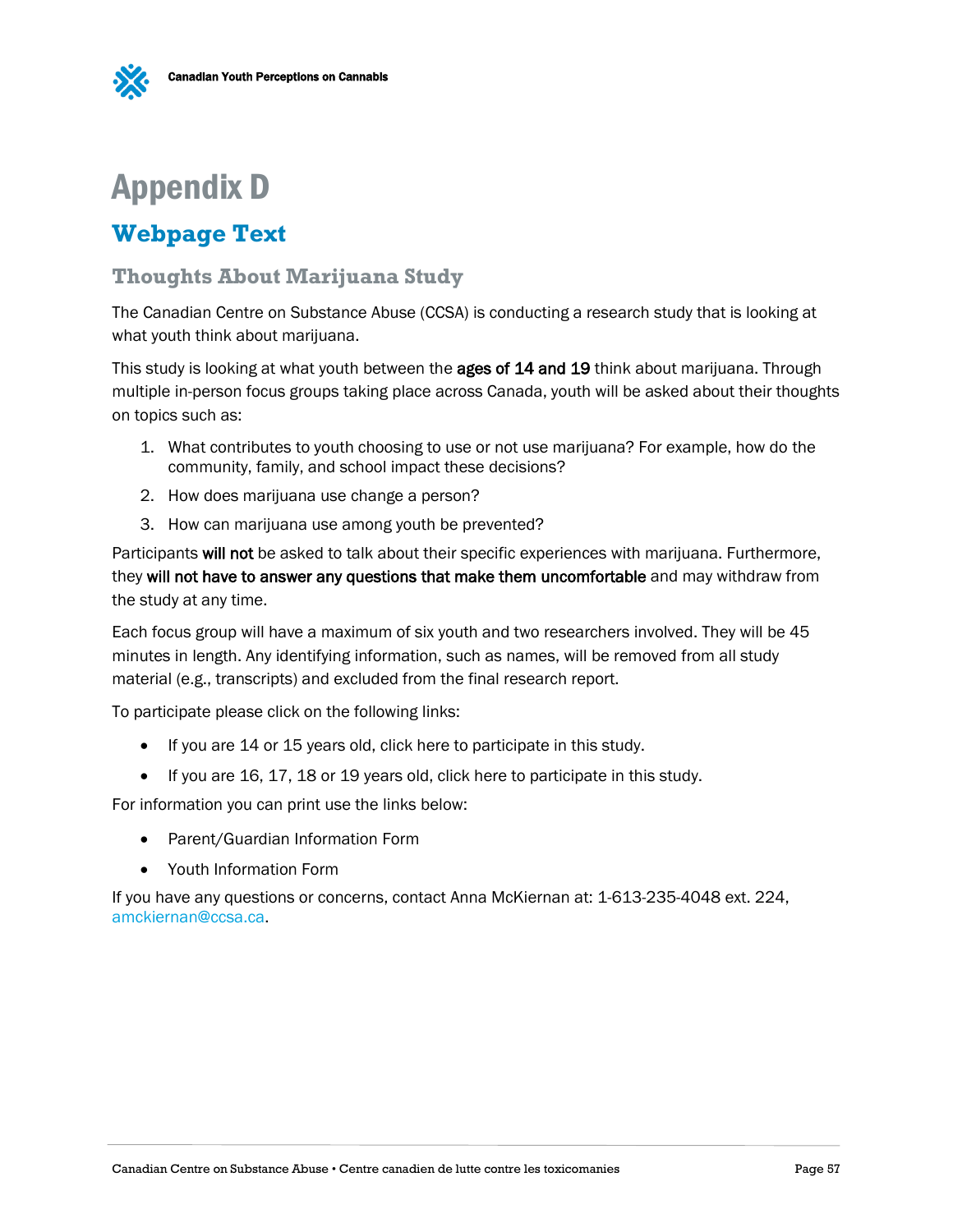

# <span id="page-59-0"></span>Appendix E

## <span id="page-59-1"></span>**Participant Online Screening**

### **Thoughts about Marijuana Study**

The following information is needed to help us select participants for the focus groups. Your answer to these questions will be kept strictly confidential. Only the researchers will have access to this information. Your parents, teachers, school administrators and anyone outside of the research team will not be able to see your answers. Please answer the questions honestly. To ensure confidentiality of your answers on this form, you should complete this form in private.

1. How old are you?

#### 2. What is your gender?

| Male | Female |
|------|--------|
| N۸   |        |

\_\_\_\_\_\_\_\_\_\_\_\_\_\_\_\_\_

3. What language do you speak?

| English | French | Both English and<br>French |
|---------|--------|----------------------------|
|         |        |                            |

- 4. In which city and province do you live?
- 5. What is your ethnicity?

| Α  | Caucasian/White                                                     |
|----|---------------------------------------------------------------------|
| в  | <b>Black Canadian</b>                                               |
| C. | East Asian (e.g., China, Japan, Korea, etc.)                        |
| D  | South Asian (e.g., India, Pakistan, etc.)                           |
| E  | Aboriginal (e.g., Metis, Inuit, Treaty or Non-Treaty First Nations) |
|    | Other                                                               |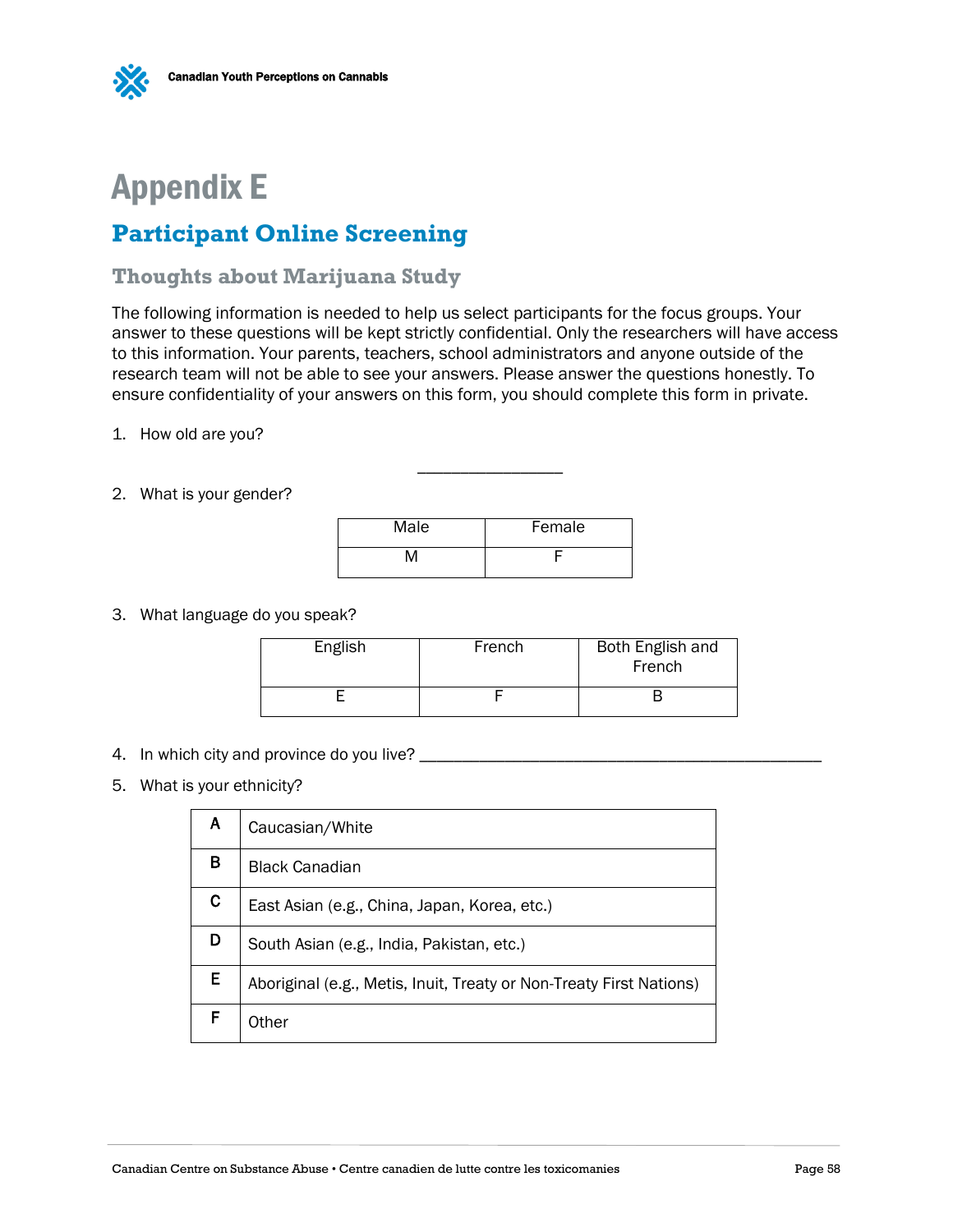

6. Have you ever used marijuana?

| No | Yes |
|----|-----|
| N  | v   |

7. If yes, when was the last time you used marijuana?

| A | In the last 24 hours                                       |
|---|------------------------------------------------------------|
| в | In the last week                                           |
| С | In the last month                                          |
| D | In the last 4 months                                       |
| Е | In the last year                                           |
| D | It has been more than one year since I last used marijuana |

If you are selected to participate in one of the focus groups, we will need to contact you to schedule the focus group.

- 8. What is your name? \_\_\_\_\_\_\_\_\_\_\_\_\_\_\_\_\_\_\_\_\_\_\_\_\_\_\_\_\_\_\_\_\_\_\_\_\_\_\_\_\_\_\_\_\_\_\_\_\_\_\_\_\_\_\_\_\_\_\_\_\_\_\_\_
- 9. What is your phone number? \_\_\_\_\_\_\_\_\_\_\_\_\_\_\_\_\_\_\_\_\_\_\_\_\_\_\_\_\_\_\_\_\_\_\_\_\_\_\_\_\_\_\_\_\_\_\_\_\_\_\_\_\_\_\_\_\_
- 10. What is your email address? \_\_\_\_\_\_\_\_\_\_\_\_\_\_\_\_\_\_\_\_\_\_\_\_\_\_\_\_\_\_\_\_\_\_\_\_\_\_\_\_\_\_\_\_\_\_\_\_\_\_\_\_\_\_\_\_\_

Submit this Form

By submitting your complete answers, you are telling us that you would like to participate in the focus group. If you are eligible to participate, we will contact you.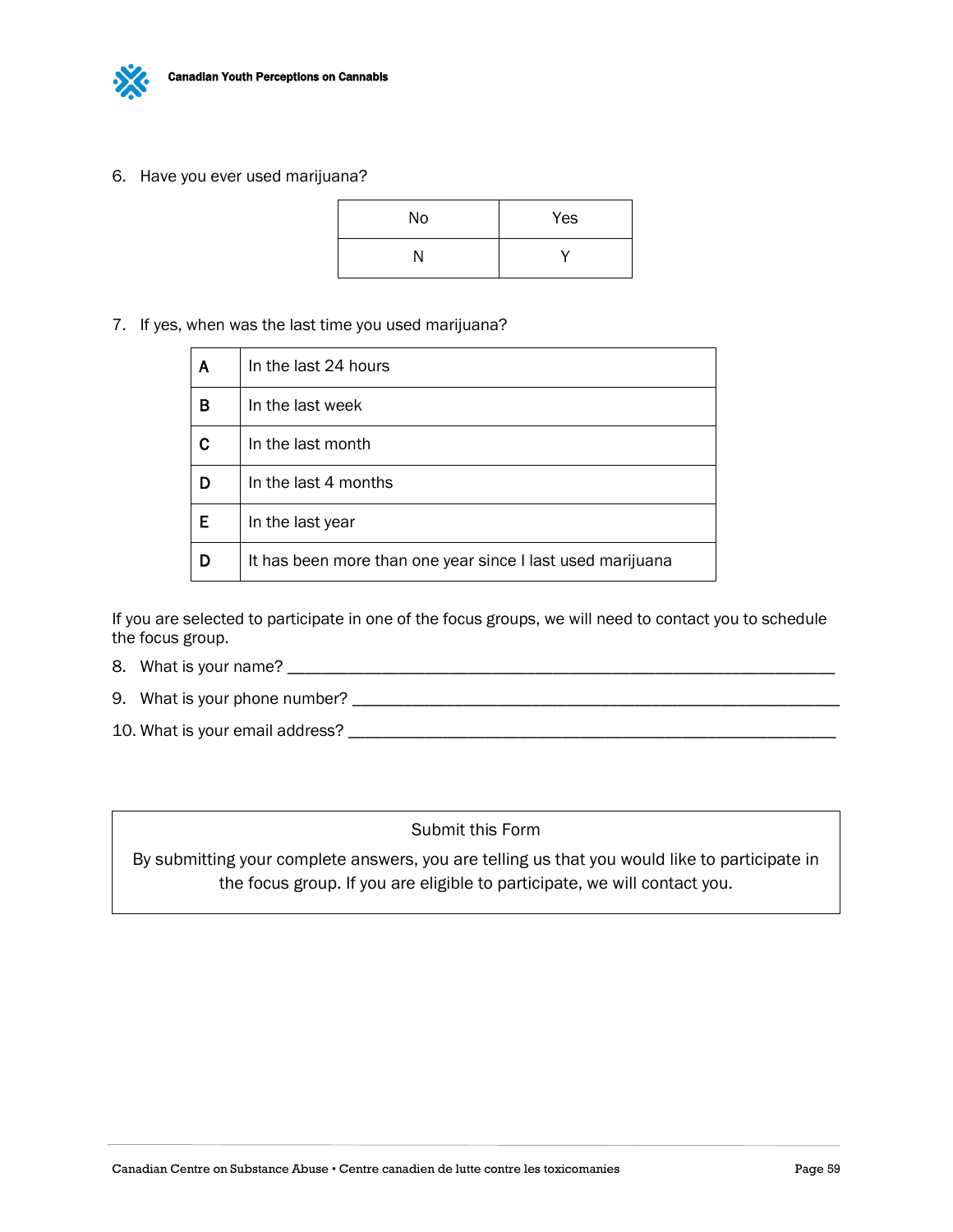

# <span id="page-61-0"></span>Appendix F

# <span id="page-61-1"></span>**Participant Information and Assent/Consent Form**

### **Thoughts about Marijuana Study**

The Canadian Centre on Substance Abuse is conducting a research study that is looking at what youth think about marijuana. You are invited to participate in this study and share your thoughts about why teenagers your age might choose to use or not use marijuana. The following provides some important information about the study. If you have any questions after reading this information please contact Anna McKiernan (613-235-4048 ext. 224 or [amckiernan@ccsa.ca\)](mailto:amckiernan@ccsa.ca).

#### WHAT:

- The study is looking at what Canadian teenagers between the ages of 14 and 19 think about marijuana.
- More specifically, you and other teens your age will be asked:
	- 1. Why teens would choose to use or not use marijuana. For example, how do the community, family, and school impact these decisions?
	- 2. How does marijuana use change a person?
	- 3. How can marijuana use among teens be prevented?
- The study involves participating in a focus group (i.e., a small group discussion facilitated by two researchers).

#### WHO:

You and other teens across Canada are invited to participate in the study.

#### WHY:

- Information gathered from the study will help the Canadian Centre on Substance Abuse to understand some of the ways teens think about marijuana.
- Such information will help to develop future prevention and intervention programs that will help teens make informed decisions about marijuana and decrease its negative effects.

#### WHEN & WHERE:

- The study will take place on:
	- $\circ$  Ottawa: October 21 and 22 at 6:00 pm at the Canadian Centre on Substance Abuse, 75 Albert St (please note these groups will be offered in French and English).
	- o Winnipeg: October 28 and 29 at 6:00 pm at the Addictions Foundation of Manitoba, 200 Osborne St N.
	- o Saskatoon: November 4 and 5 at 5:00 pm at Station 20 West, 1120 20 St W.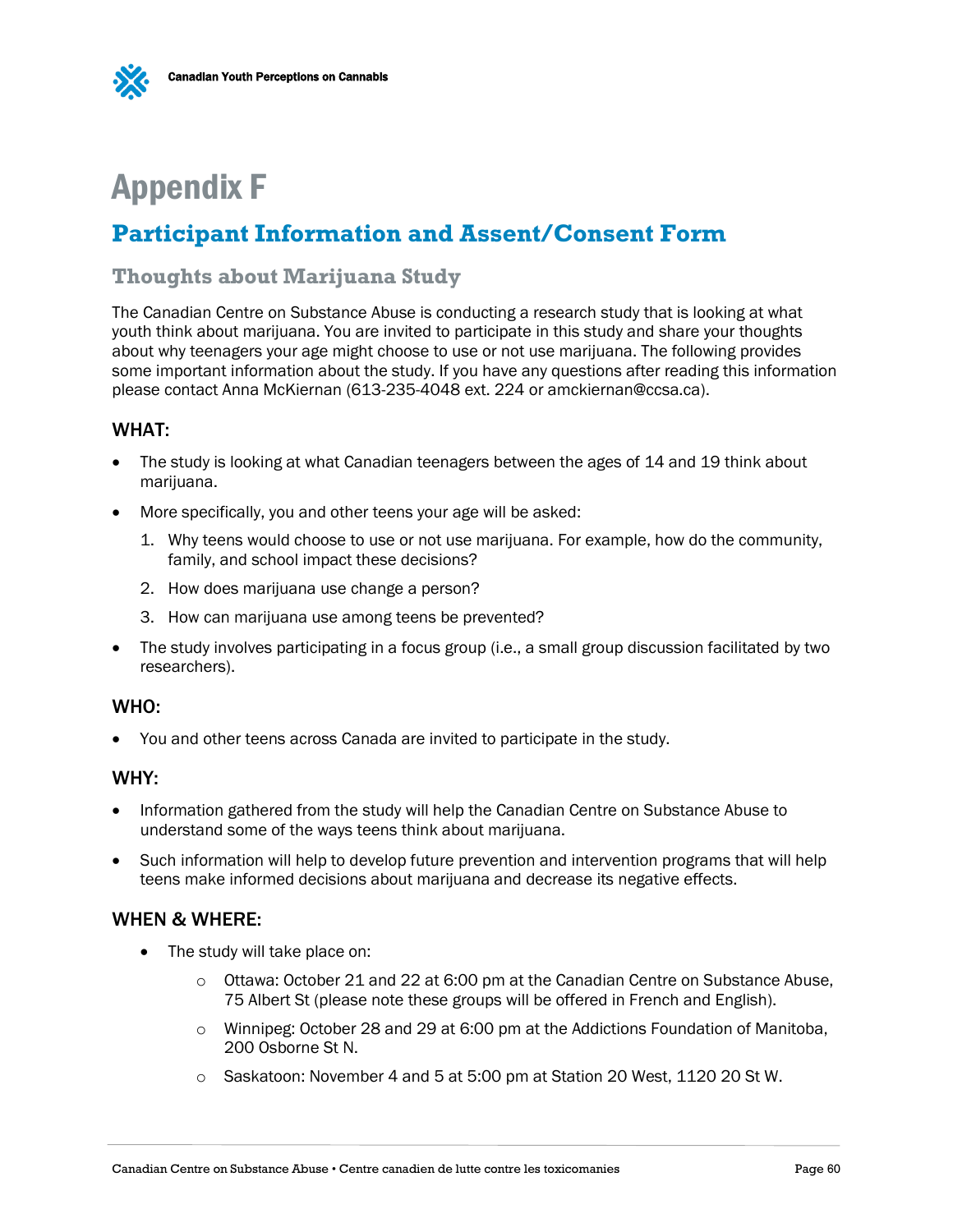

- $\circ$  Calgary: November 9 and 10 at 5:30 pm at the Alberta Health Services, Youth Addiction Services Calgary, 1005 17 St NW.
- o Perth: November 23 and 24 at 3:00 pm at YAK Youth Services, 1 Sherbrooke St E.
- The focus group for this study will require 45 minutes to complete.

#### WHAT YOU NEED TO KNOW:

- If you would like to participate in the study, you will need to complete the screening form by clicking on the participation link on the study webpage.
- If you are under the age 16, you will also need to get your parent or guardian's permission to participate in this study.
- Participation in this study is not a requirement. You may choose not to participate. You will not be penalized if you do not participate.
- Even if you choose to participate, you do not have to answer any questions you are uncomfortable with. You may also withdraw from this study at any time.
- Because of the general nature of the questions asked during the focus group, there are no anticipated risks to you.

#### THE FOCUS GROUP:

- A group of five to six teens and two researchers will be involved in each focus group.
- To help protect confidentiality, those participating in the focus group will be asked not to share the other participants' responses.
- For note taking purposes, the discussion will be audio recorded.
- Only those working directly on this research study will have access to the transcripts. All notes and audio files will be kept in a protected and confidential manner.
- Any identifying information, such as names, will be removed from transcripts and excluded from the final research report.
- Participants will be asked about why teens may or may not choose to use marijuana.
- During the focus group participants will not be asked to talk about their specific experiences with marijuana.

#### THE SCREENING FORM:

- In order to help select participants to take part in this study, you will need to complete the screening form by clicking on the participation link on the study webpage.
- To ensure confidentiality of your answers on this form, you should complete this form in private.
- This form will ask you to identify your age, gender, the city you live in, and your experience using marijuana.
- The information collected on this form is only to help select participants for each focus group.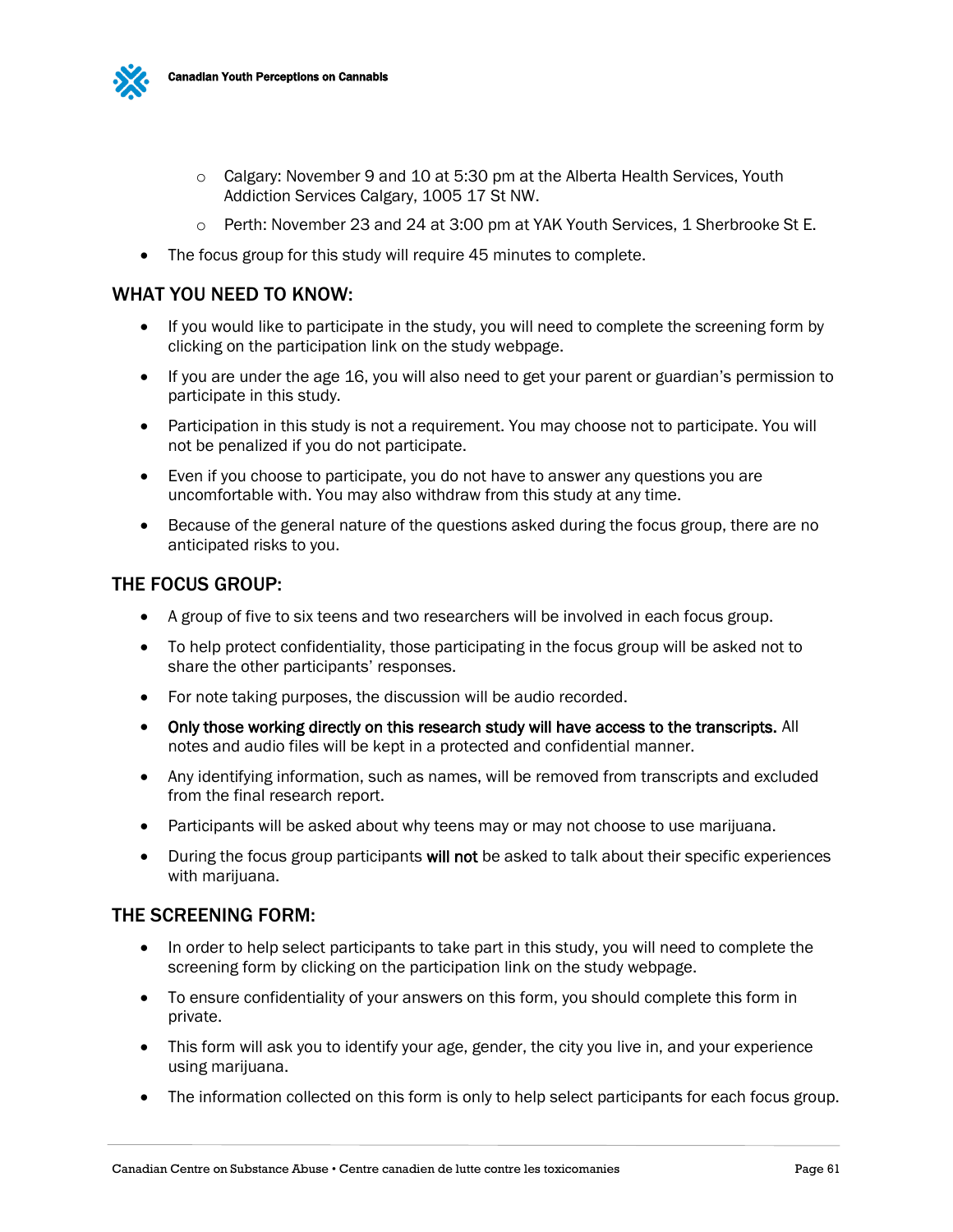

- No one outside of the research team will have access to this information.
- After you finish the form, you might or might not be contacted to participate in the study, which involves the focus group.

#### QUESTIONS?

- If you have any questions about the proposed study, you can contact Anna McKiernan from the Canadian Centre on Substance Abuse (613-235-4048 ext. 224 or amckiernan@ccsa.ca).
- You may also contact Dr. Amy Porath-Waller from the Canadian Centre on Substance Abuse (613-235-4048 ext. 252 or aporath-waller@ccsa.ca).
- Institutional Review Board Services is an independent committee that reviewed this research. If you have any general questions about your rights as a participant, please contact Institutional Review Board Services (1-866-449-8591 or subjectinquiries@irbservices.com).

#### ADDITIONAL INFORMATION

- In recognition of the time required for you to participate in the focus group (which you may or may not be asked to participate in), you will receive a \$20 gift card following completion of the focus group.
- Results of the study will be summarized in a research report written by the Canadian Centre on Substance Abuse.
- The information provided in all reports will be grouped across all participants and cannot be used to identify you.

#### DO YOU WANT TO PARTICIPATE?

| Yes, I agree to participate in this | No. I do not agree        |
|-------------------------------------|---------------------------|
| study                               | participate in this study |
|                                     |                           |

- $\bullet$  Your name  $\_\_$
- Your last name \_\_\_\_\_\_\_\_\_\_\_\_\_\_\_\_\_\_\_\_\_\_\_\_\_\_\_\_\_\_\_\_\_\_\_\_
- Today's date \_\_\_\_\_\_\_\_\_\_\_\_\_\_\_\_\_\_\_\_\_\_\_\_\_\_\_\_\_\_\_\_\_\_\_\_\_\_
- Your email address **example 20 your email address and an analyzing 20 your email of the set of the set of the set of the set of the set of the set of the set of the set of the set of the set of the set of the set of th**
- Your signature

Thank you for your time,

Sincerely,

Anna McKiernan Canadian Centre on Substance Abuse Tel: 613-235-4048 ext.224 Email: [amckiernan@ccsa.ca](mailto:amckiernan@ccsa.ca)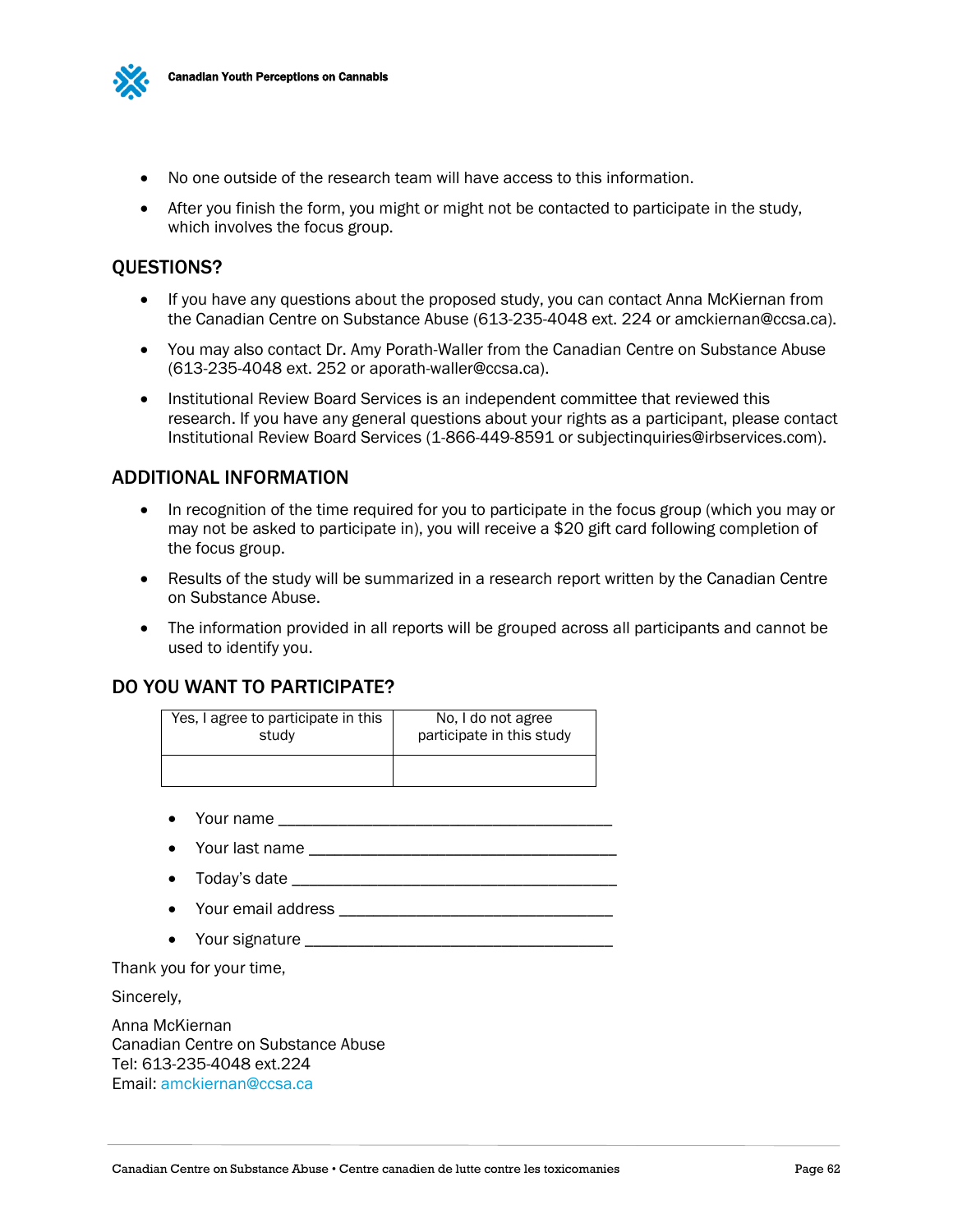



# <span id="page-64-0"></span>**Parent/Guardian Information and Consent Form**

### **Thoughts about Marijuana Study**

The Canadian Centre on Substance Abuse is conducting a research study that is looking at what youth think about marijuana. Your child is invited to participate in this study and share his or her thoughts about what influences other youth his or her age to use or not use marijuana. The following provides some important information about the study. If you have any questions after reading this information please contact Anna McKiernan (613-235-4048 ext. 224 or [amckiernan@ccsa.ca\)](mailto:amckiernan@ccsa.ca).

#### WHAT:

- The study is looking at what youth between the ages of 14 and 19 think about marijuana.
- More specifically, participants will be asked:
	- 4. What they think contributes to youth choosing to use or not use marijuana. For example, how do the community, family, and school impact these decisions?
	- 5. What misusing marijuana means and looks like?
	- 6. How can marijuana use among youth be prevented?
- The study involves your child participating in a focus group (i.e., a small group discussion facilitated by two researchers).

#### WHO:

Your child, along with other youth across Canada, is invited to participate in the study.

#### WHY:

- Information gathered from the study will help the Canadian Centre on Substance Abuse to understand some of the ways youth think about marijuana.
- Such information will help to develop future prevention and intervention programs that will help youth make informed decisions about marijuana and decrease its negative effects.

#### WHEN & WHERE:

- The study will take place on:
	- $\circ$  Ottawa: October 21 and 22 at 6:00 pm at the Canadian Centre on Substance Abuse, 75 Albert St (please note these groups will be offered in French and English).
	- o Winnipeg: October 28 and 29 at 6:00 pm at the Addictions Foundation of Manitoba, 200 Osborne St N.
	- o Saskatoon: November 4 and 5 at 5:00 pm at Station 20 West, 1120 20 St W.
	- $\circ$  Calgary: November 9 and 10 at 5:30 pm at the Alberta Health Services, Youth Addiction Services Calgary, 1005 17 St NW.
	- o Perth: November 23 and 24 at 3:00 pm at YAK Youth Services, 1 Sherbrooke St E.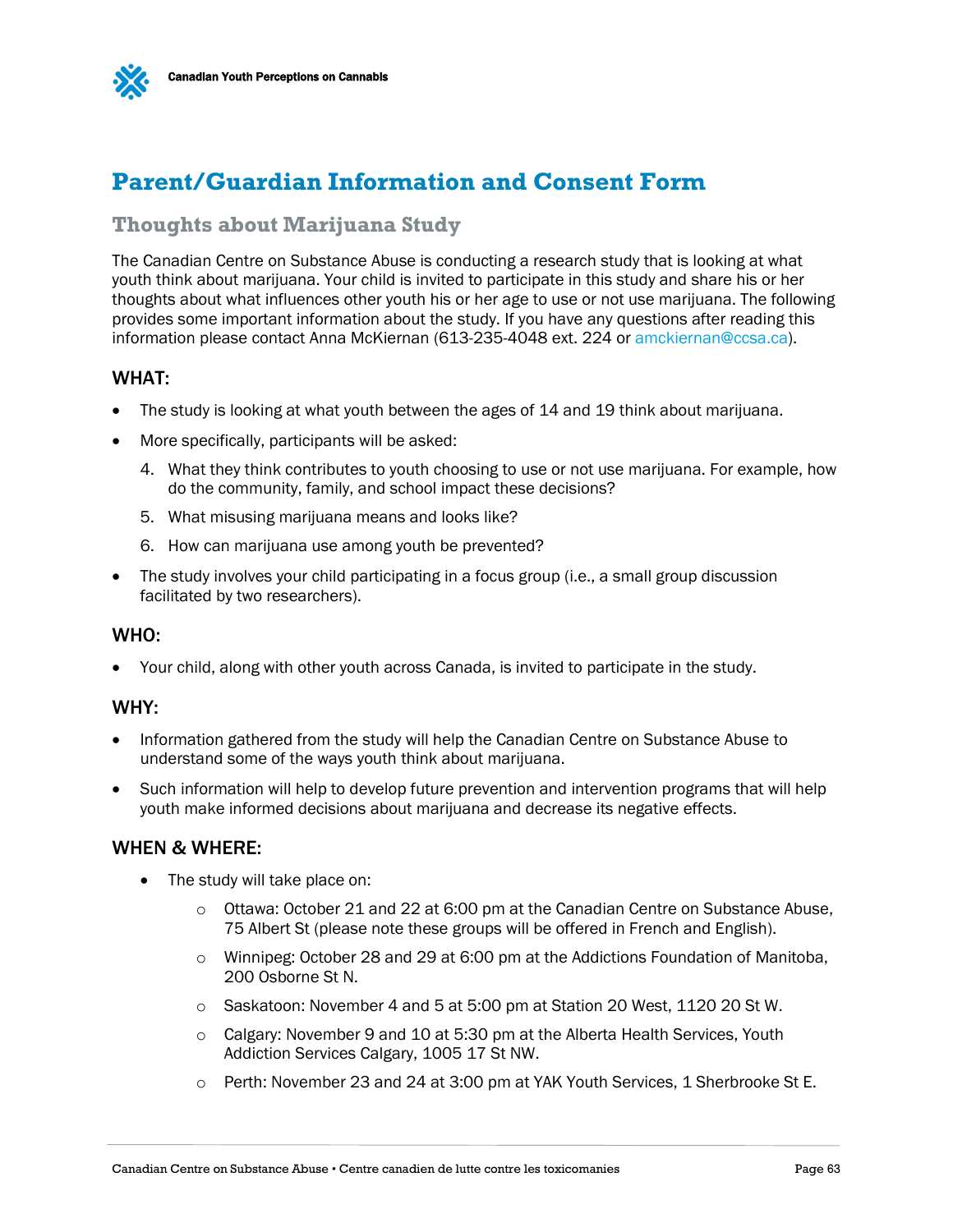

• The focus group for this study will require 45 minutes to complete.

#### WHAT YOU NEED TO KNOW:

- You or your child may choose not to participate. Your child will not be penalized in any way if he or she does not participate.
- If you consent to your child's participation, it does not mean that your child will automatically take part in this study. Each child will be asked whether or not he or she wants to participate before participating in the study.
- Your child will not have to answer any questions he or she is uncomfortable with and may withdraw from the study at any time.
- Because of the general nature of the questions asked during the focus group, there are no anticipated risks to your child.

#### THE FOCUS GROUP:

- A maximum of six youth and two researchers will be involved in each focus group.
- To help protect confidentiality, those participating in the focus group will be asked not to share the other participants' responses.
- For note taking purposes, the discussion will be audio recorded.
- Only those working directly on this research study will have access to the transcripts. All notes and audio files will be kept in a protected and confidential manner.
- Any identifying information, such as names, will be removed from transcripts and excluded from the final research report.
- Participants will be asked about why youth may or may not choose to use marijuana.
- During the focus group participants will not be asked to talk about their specific experiences with marijuana.

#### THE SCREENING FORM:

- If you and your child would like to participate in this study, your child will need to complete the screening form on the study webpage that will be used to help select participants to take part in the focus groups.
- To ensure confidentiality of your child's answers on this form, your child should complete the form in private.
- This form will ask about your child's age, gender, the city of residence, and experience using marijuana.
- The information collected on this form is only to help select participants for each focus group.
- No one outside of the research team will have access to this information.
- After your child completes the screening form, he or she might or might not be contacted to participate in the study, which involves the focus group.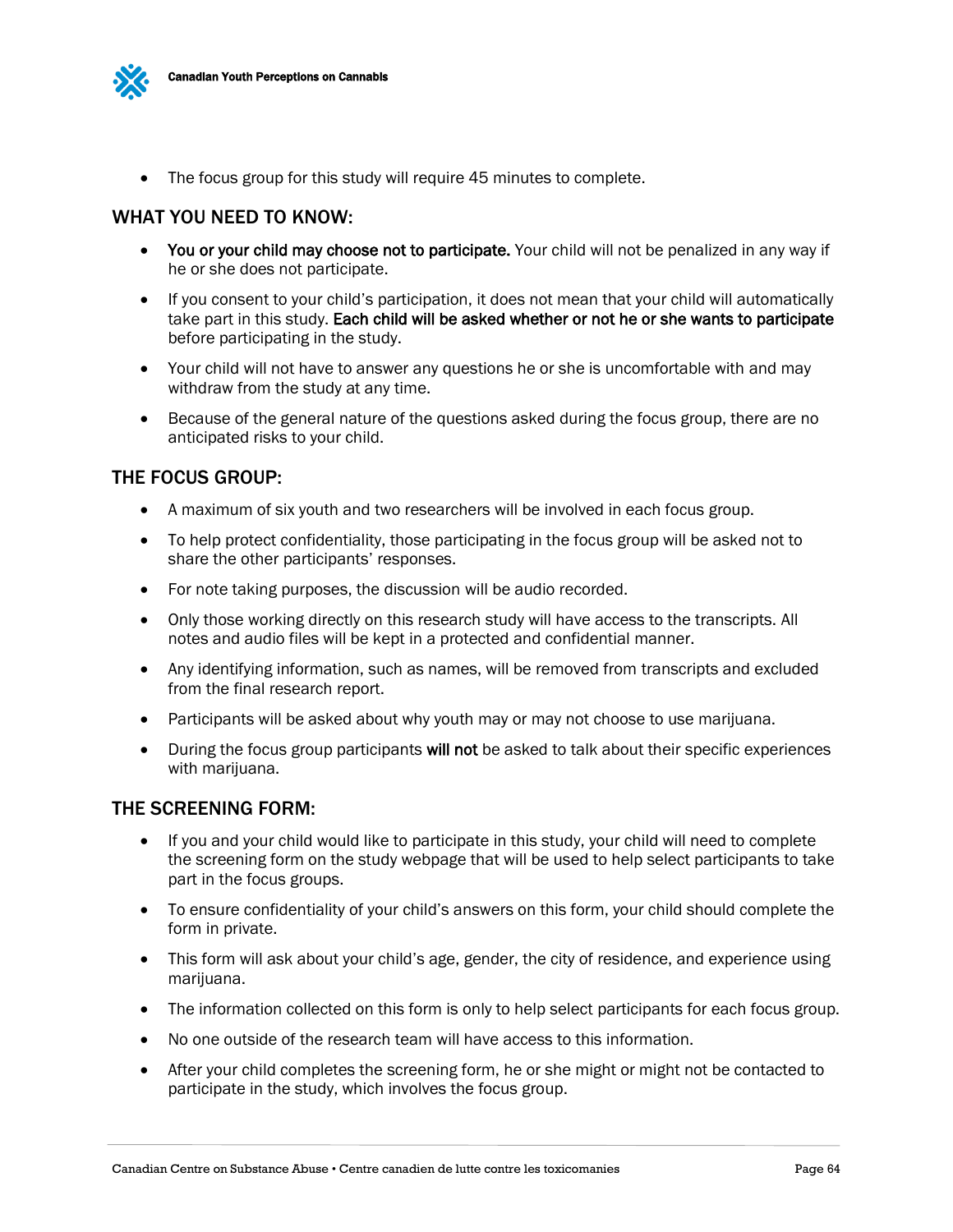

#### QUESTIONS?

- If you have any questions about the study, you can contact Anna McKiernan from the Canadian Centre on Substance Abuse (613-235-4048 ext. 224 or amckiernan@ccsa.ca).
- You may also contact Dr. Amy Porath-Waller from the Canadian Centre on Substance Abuse (613-235-4048 ext. 252 or aporath-waller@ccsa.ca).
- Institutional Review Board Services is an independent committee that reviewed this research. If you have any general questions about your child's rights as a participant, please contact Institutional Review Board Services (1-866-449-8591 or subjectinquiries@irbservices.com).

#### ADDITIONAL INFORMATION

- In recognition of the time required for your child to participate in the focus group (which he or she may or may not be asked to participate in), he or she will receive a \$20 gift card following completion of the focus group.
- Results of the study will be summarized in a research report written by the Canadian Centre on Substance Abuse.
- The information provided in all reports will be grouped across all participants and cannot be used to identify your child.

#### MAY YOUR CHILD PARTICIPATE?

- If you want your child to participate, then you will need to complete the following questions and submit this form. Please remember that the researchers will also ask your child if he or she wants to participate and if he or she agrees to participate.
- By answering the following questions, you are telling us that you agree for your child to participate in the focus group.
- If you do not want to participate then we thank you for your time and you can simply close your Internet browser.
	- 1. Your first name \_\_\_\_\_\_\_\_\_\_\_\_\_\_\_\_\_\_\_\_\_\_\_\_\_\_\_\_\_\_\_\_\_\_\_\_\_\_\_
	- 2. Your last name
	- 3. The city and province in which you reside
	- 4. Your child's first name \_\_\_\_\_\_\_\_\_\_\_\_\_\_\_\_\_\_\_\_\_\_\_\_\_\_\_\_\_
	- 5. Your child's last name
	- 6. Your telephone number
	- 7. Your email address **and the set of the set of the set of the set of the set of the set of the set of the set of the set of the set of the set of the set of the set of the set of the set of the set of the set of the set**

| Yes, I agree to let my child participate in this study | No. I do not agree to let my child participate in this<br>studv |
|--------------------------------------------------------|-----------------------------------------------------------------|
|                                                        |                                                                 |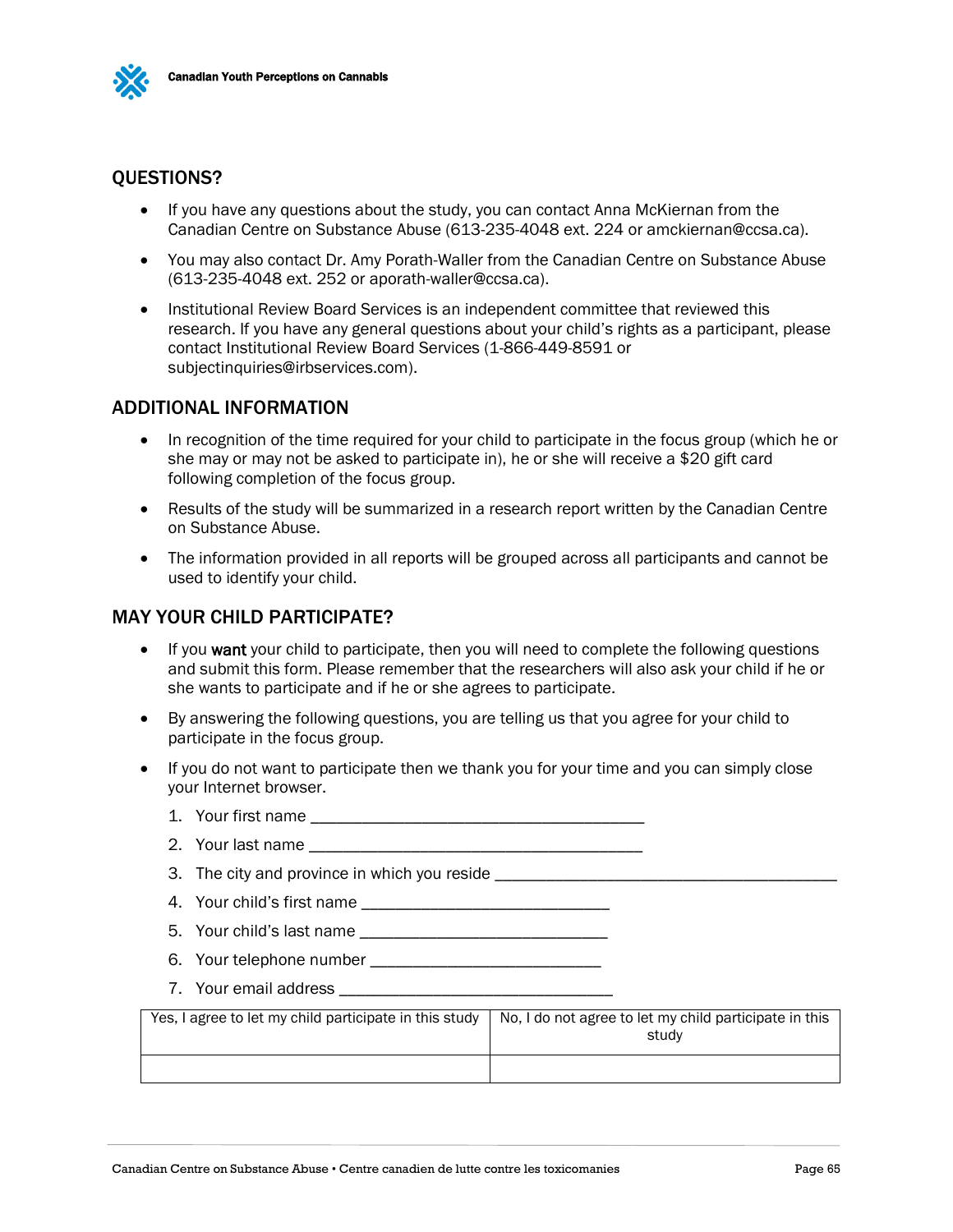Canadian Youth Perceptions on Cannabis

Thank you for your time,

Sincerely,

Anna McKiernan Canadian Centre on Substance Abuse Tel: 613-235-4048 ext. 224 Email: [amckiernan@ccsa.ca](mailto:amckiernan@ccsa.ca)